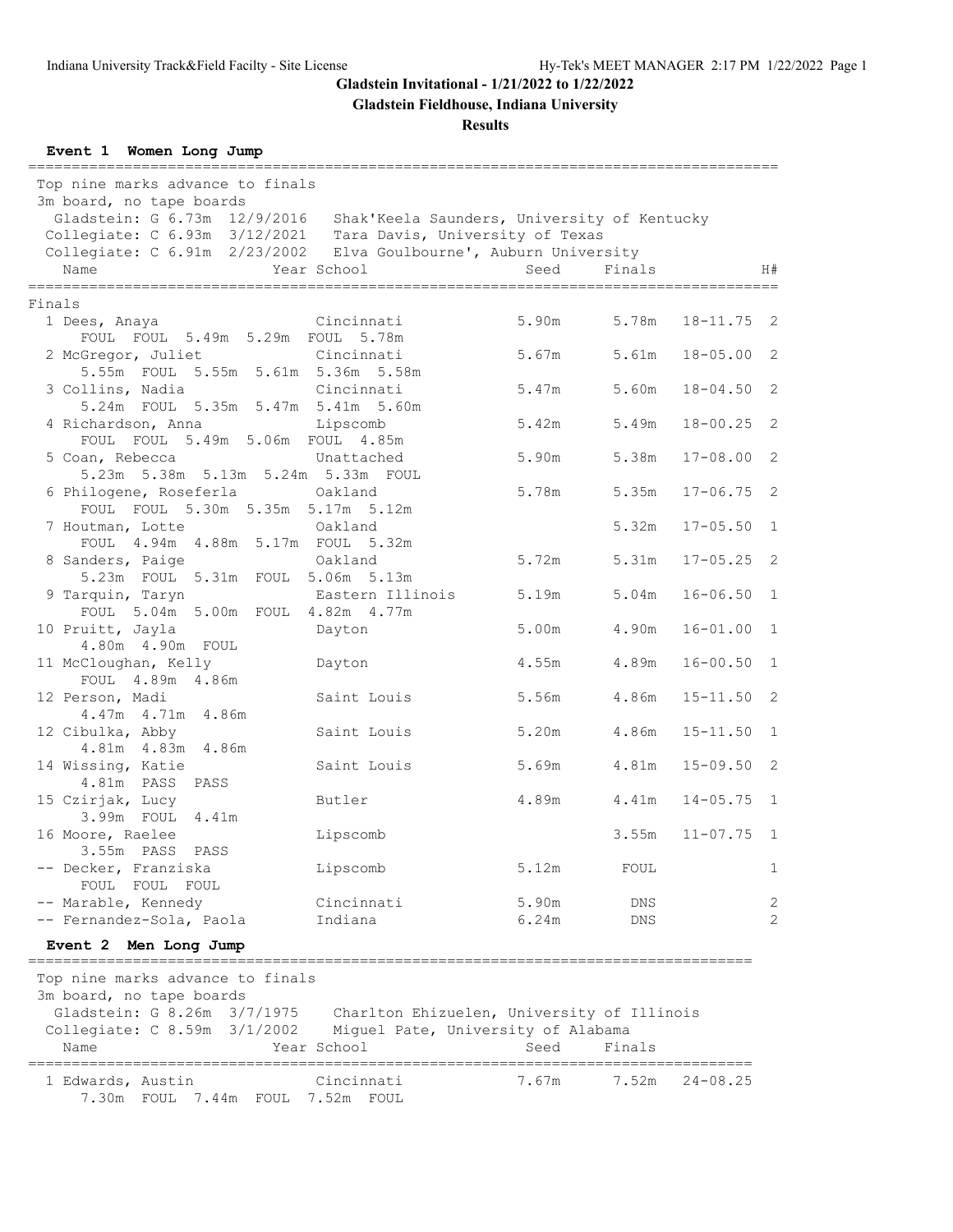**Gladstein Fieldhouse, Indiana University**

| Event 2 Men Long Jump                                                                                                                              |                        |        |                                      |              |
|----------------------------------------------------------------------------------------------------------------------------------------------------|------------------------|--------|--------------------------------------|--------------|
| 2 Earls, JaiQuan                                                                                                                                   | Indiana                | 7.41m  | 7.24m                                | $23 - 09.00$ |
| 6.88m 7.12m 7.24m 7.24m FOUL 7.03m                                                                                                                 |                        |        |                                      |              |
| 3 Day, Dom                                                                                                                                         | Indiana                | 7.34m  | 7.19m                                | $23 - 07.25$ |
| 6.77m 7.04m FOUL 7.19m 7.16m PASS                                                                                                                  |                        |        |                                      |              |
| 4 Stanley, Zac                                                                                                                                     | Butler                 | 7.26m  | 6.90m                                | $22 - 07.75$ |
| 6.82m 6.73m FOUL 6.90m 5.45m FOUL                                                                                                                  |                        |        |                                      |              |
| 5 Hopkins, Sean<br>6.74m 6.82m 6.64m PASS PASS PASS                                                                                                | Eastern Illinois       | 7.09m  | 6.82m                                | $22 - 04.50$ |
| 6 Grays, Kynton                                                                                                                                    | Indiana                | 7.14m  | J6.82m                               | $22 - 04.50$ |
| FOUL 6.68m FOUL 6.82m FOUL 6.46m                                                                                                                   |                        |        |                                      |              |
| 7 Elder, Jack                                                                                                                                      | Butler                 | 6.86m  | 6.78m                                | $22 - 03.00$ |
| 6.33m 6.56m 6.19m 6.38m 6.78m 6.66m                                                                                                                |                        |        |                                      |              |
| 8 Bergman, Crase                                                                                                                                   | Indiana                |        | 6.54m                                | $21 - 05.50$ |
| 6.34m FOUL 6.10m 6.54m 6.08m FOUL                                                                                                                  |                        |        |                                      |              |
| 9 Kouadio, Jayden                                                                                                                                  | Saint Louis            | 6.42m  | 6.44m                                | $21 - 01.50$ |
| 6.22m 6.29m 6.33m 6.14m 6.44m 6.26m<br>10 Downs, Gregory                                                                                           | Eastern Illinois       | 6.72m  | 6.31m                                | $20 - 08.50$ |
| 6.11m 6.31m 5.98m                                                                                                                                  |                        |        |                                      |              |
| 11 Novak, Chase                                                                                                                                    | Oakland                | 6.99m  | 6.30m                                | $20 - 08.00$ |
| FOUL FOUL 6.30m                                                                                                                                    |                        |        |                                      |              |
| 12 Kemp, Dimitri                                                                                                                                   | Lipscomb               | 6.57m  | 6.16m                                | $20 - 02.50$ |
| FOUL FOUL 6.16m                                                                                                                                    |                        |        |                                      |              |
| 13 Bruenderman, Evan                                                                                                                               | Saint Louis            | 6.52m  | 6.04m                                | $19 - 09.75$ |
| 5.95m 5.96m 6.04m<br>14 Hopkins, Armond                                                                                                            | Oakland                |        | 5.93m                                | $19 - 05.50$ |
| 5.87m 5.93m 5.72m                                                                                                                                  |                        |        |                                      |              |
| -- White, Brandon                                                                                                                                  | Cincinnati             | 6.95m  | DNS                                  |              |
| -- Williams, Markael                                                                                                                               | Oakland                | 6.93m  | DNS                                  |              |
| Event 5 Women Triple Jump                                                                                                                          |                        |        |                                      |              |
|                                                                                                                                                    |                        |        |                                      |              |
| Top nine marks advance to finals                                                                                                                   |                        |        |                                      |              |
| 11m board, no tape board                                                                                                                           |                        |        |                                      |              |
| Gladstein: G 13.78m 12/7/2018 Marie-Josse Ebwea-Bile, University of Kentucky<br>Collegiate: C 14.53m 1/20/2018 Keturah Orji, University of Georgia |                        |        |                                      |              |
| Name                                                                                                                                               | Year School            | Seed   | Finals                               |              |
|                                                                                                                                                    |                        |        | ____________________________________ |              |
| 1 Marable, Kennedy                                                                                                                                 | Cincinnati             | 13.02m | 12.96m                               | $42 - 06.25$ |
| 12.50m  12.96m  12.92m  12.64m  12.37m  12.85m                                                                                                     |                        |        |                                      |              |
| 2 Dees, Anaya                                                                                                                                      | Cincinnati             | 12.54m | 12.66m                               | $41 - 06.50$ |
| 11.48m  12.23m  12.20m  12.26m  12.38m  12.66m                                                                                                     | Indiana                | 12.66m | 12.29m                               | $40 - 04.00$ |
| 3 Jenkins, Mahogany<br>12.08m  FOUL  12.29m                                                                                                        | 11.93m  12.15m  FOUL   |        |                                      |              |
| 4 Wissing, Katie                                                                                                                                   | Saint Louis            | 12.37m | 11.83m                               | $38 - 09.75$ |
| FOUL 11.62m 11.49m                                                                                                                                 | 11.49m  11.83m  11.61m |        |                                      |              |
| 5 D'Onofrio, Susan                                                                                                                                 | Saint Louis            | 11.87m | 11.56m                               | $37 - 11.25$ |
| 11.51m FOUL FOUL                                                                                                                                   | 11.39m 11.56m 11.32m   |        |                                      |              |
| 6 Hunter, Alexis                                                                                                                                   | Oakland                | 11.82m | 11.31m                               | $37 - 01.25$ |
| 11.31m  11.20m  FOUL                                                                                                                               | FOUL PASS FOUL         |        |                                      |              |
| -- Pruitt, Jayla<br>FOUL FOUL<br>FOUL                                                                                                              | Dayton                 | 10.75m | FOUL                                 |              |
| -- Scott, Allie                                                                                                                                    | Lipscomb               | 11.84m | FOUL                                 |              |
| FOUL FOUL<br>FOUL                                                                                                                                  |                        |        |                                      |              |
| -- Long, Kendall                                                                                                                                   | Lipscomb               |        | FOUL                                 |              |
| FOUL FOUL FOUL                                                                                                                                     |                        |        |                                      |              |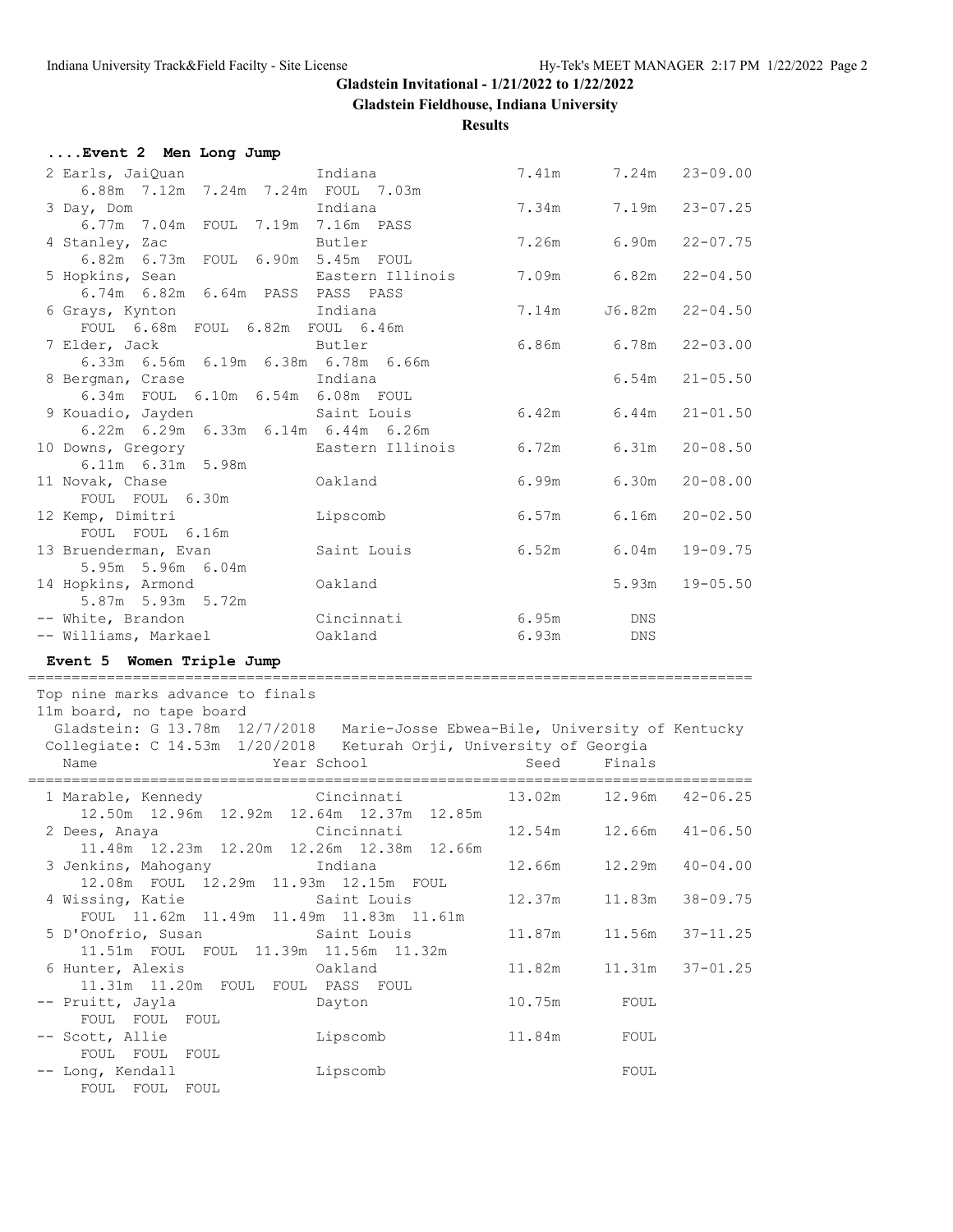**Gladstein Fieldhouse, Indiana University**

| Event 5 Women Triple Jump                                                                                                                                                                              |                  |                                     |                 |              |
|--------------------------------------------------------------------------------------------------------------------------------------------------------------------------------------------------------|------------------|-------------------------------------|-----------------|--------------|
| -- Collins, Nadia<br>FOUL FOUL FOUL                                                                                                                                                                    | Cincinnati       |                                     | FOUL            |              |
| -- Czirjak, Lucy<br>FOUL FOUL FOUL                                                                                                                                                                     | Butler           | 10.66m FOUL                         |                 |              |
| Event 6 Men Triple Jump                                                                                                                                                                                |                  |                                     |                 |              |
| Top nine marks advance to finals<br>13m board, no tape boards<br>Gladstein: G 16.89m 1989 Jan Cado, North Central Univ.<br>Collegiate: C 17.50m 1/17/1986 Charlie Simpkins, Baptist University<br>Name | Year School      | Seed<br>=========================== | Finals          |              |
| 1 Kouadio, Jayden                                                                                                                                                                                      | Saint Louis      | 14.04m                              | 14.40m          | $47 - 03.00$ |
| 14.40m  14.27m  14.30m  14.10m  13.93m  FOUL<br>2 Bruenderman, Evan Saint Louis<br>13.56m FOUL 13.75m 13.83m 13.78m 13.76m                                                                             |                  | 14.10m                              | 13.83m          | $45 - 04.50$ |
| 3 Hopkins, Armond<br>13.43m 13.59m 13.45m FOUL 13.36m 13.22m                                                                                                                                           | Oakland          | 13.76m                              | 13.59m          | $44 - 07.00$ |
| 4 Novak, Chase<br>13.05m 13.50m FOUL FOUL FOUL FOUL                                                                                                                                                    | Oakland          | 14.22m                              | 13.50m          | $44 - 03.50$ |
| -- Downs, Gregory<br>FOUL FOUL FOUL                                                                                                                                                                    | Eastern Illinois | 13.63m                              | FOUL            |              |
| -- White, Brandon                                                                                                                                                                                      | Cincinnati       | 14.66m                              | DNS             |              |
| Event 11 Women Pole Vault                                                                                                                                                                              |                  |                                     |                 |              |
| Progressions 3.30, 3.50 then +.10<br>Gladstein: G 4.45m 1/26/2019 Sophie Gutermuth, Unattached<br>Collegiate: C 4.75m 1/24/2015 Demi Payne, Stephen F. Austin Univ.<br>Name                            | Year School      | Seed                                | Finals          |              |
| 1 Jarosinski, Taylor<br>3.30 3.50 3.60 3.70 3.80                                                                                                                                                       | Indiana          | .____________________________       | 3.68m 3.70m     | $12 - 01.50$ |
| PPP 0 0 XO XXX<br>2 Meeker, Noelle<br>3.30 3.50 3.60 3.70<br>PPP XXO XXO XXX                                                                                                                           | Cincinnati       |                                     | $3.67m$ $3.60m$ | $11 - 09.75$ |
| 3 Bakx, Carolyn<br>3.30 3.50 3.60 3.70<br>XXO XO XXO XXX                                                                                                                                               | Dayton           | 3.45m                               | J3.60m          | $11 - 09.75$ |
| -- Tarpey, Carolyn<br>3.30<br>XXX                                                                                                                                                                      | Saint Louis      | 3.20m                               | ΝH              |              |
| -- Watson, Anna<br>3.30 3.50 3.60 3.70 3.80<br>PPP PPP PPP PPP XXX                                                                                                                                     | Indiana          | 4.31m                               | ΝH              |              |
| -- Marx, Sasha<br>3.30                                                                                                                                                                                 | Saint Louis      | 3.26m                               | ΝH              |              |
| XXX                                                                                                                                                                                                    |                  |                                     |                 |              |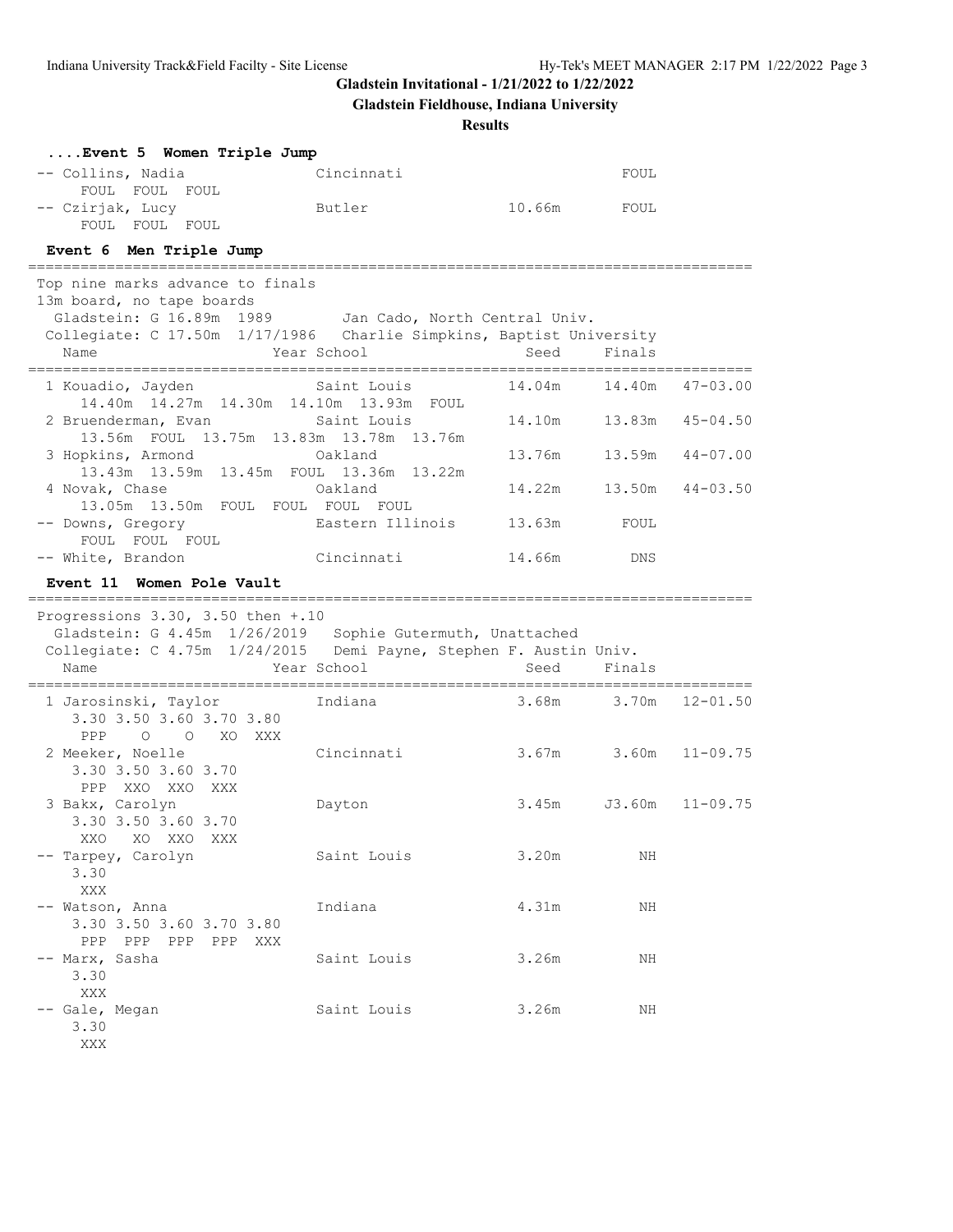**Gladstein Fieldhouse, Indiana University**

**Results**

| Event 11 Women Pole Vault         |                  |       |    |
|-----------------------------------|------------------|-------|----|
| -- Robertson, Taylor<br>3.30 3.50 | Dayton           | 3.86m | NΗ |
| PPP XXX<br>-- Pham, Emilee        | Dayton           | 3.25m | NΗ |
| 3.30<br>XXX                       |                  |       |    |
| -- Thomas, Hallee<br>3.30         | Eastern Illinois | 3.05m | NΗ |
| XXX                               |                  |       |    |

#### **Event 12 Men Pole Vault**

=================================================================================== Progressions 4.45, 4.65 +.15 to 4.95 then +.10 to 5.45 then .05 Gladstein: G 5.66m 2/12/1994 Mark Buse, Indiana University Collegiate: C 5.92m 2/22/2019 Mondo Duplantis, Louisiana State Univ. Name The Year School Seed Finals =================================================================================== 1 Lipe, Ryan Indiana 5.30m 5.25m 17-02.75 4.45 4.65 4.80 4.95 5.05 5.15 5.25 5.35 PPP PPP PPP PPP XXO O XO XXX 2 Sierks, Tyler Indiana 4.90m 5.05m 16-06.75 4.45 4.65 4.80 4.95 5.05 5.15 PPP O O O XXO XXX<br>3 Goolsby, Austin C: Cincinnati 5.17m 4.95m 16-02.75 4.45 4.65 4.80 4.95 5.05 PPP PPP PPP O XXX 4 Signorelli, Paul Butler 5.10m J4.95m 16-02.75 4.45 4.65 4.80 4.95 5.05 PPP O XXO O XXX 4 Johnston, Riley Unat-Indiana 4.65m J4.95m 16-02.75 4.45 4.65 4.80 4.95 5.05 PPP O XXO O XXX<br>6 Abrams, Justin Cincinnati 4.87m 4.80m 15-09.00 4.45 4.65 4.80 4.95 PPP O XO XXX 7 Shellhaas, Brock Cincinnati 4.80m 4.65m 15-03.00 4.45 4.65 4.80 XO XO XXX 8 Hall, Dominique Cincinnati 4.70m 4.45m 14-07.25 4.45 4.65 XXO XXX -- Boyd, James Castern Illinois 4.12m 4.45 XXX -- Stone, Nathan 10 Indiana 10 10 5.50m NH 4.45 4.65 4.80 4.95 5.05 PPP PPP PPP PPP XXX<br>-- Baker, James Saint Louis  $4.26m$  NH 4.45 XXX -- Dietz, Michael  $\qquad \qquad$  Eastern Illinois 3.80m NH 4.45 XXX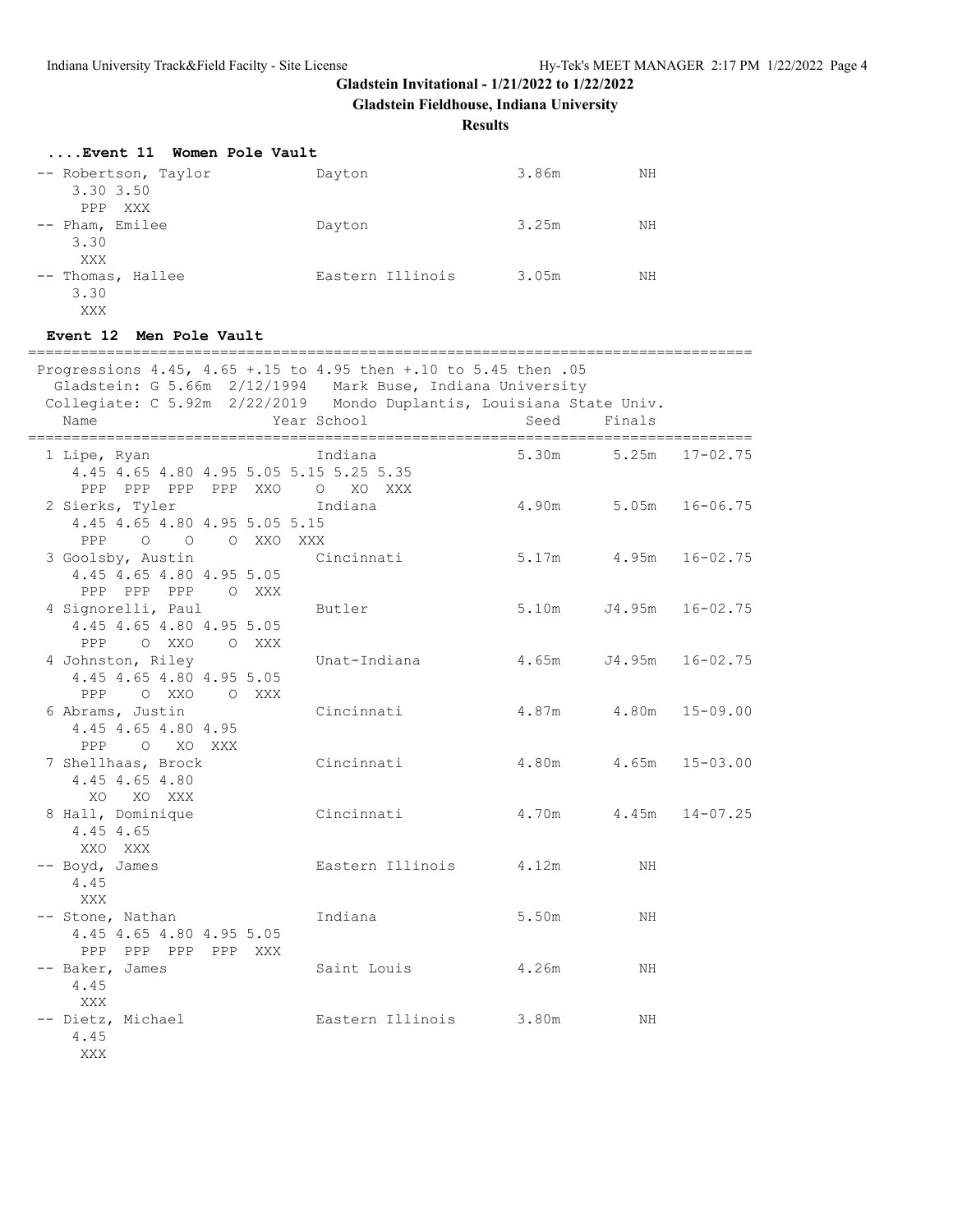**Gladstein Fieldhouse, Indiana University**

**Results**

| Event 12 Men Pole Vault                |            |       |            |
|----------------------------------------|------------|-------|------------|
| -- Winder, Luke<br>4.45<br>DNS         | Unattached | 5.60m | <b>DNS</b> |
| -- Walden, Luke<br>4.45<br>DNS         | Butler     | 4.55m | <b>DNS</b> |
| -- Carrel, Tyler<br>4.45<br><b>DNS</b> | Indiana    | 4.80m | <b>DNS</b> |

#### **Event 15 Women High Jump**

| Progressions $1.57 + .05$ to $1.71$ then $+.03$<br>Gladstein: G 1.87m 2/6/1993 Connie Teaberry, Goldwin Track Club Collegiate: C 1.98m 3/11/2016 Akela Jones, Kansas State Univ.<br>Collegiate: C 1.98m 3/13/2009 Destinee Hooker, University of Texas<br>Name | Year School | Seed  | Finals      |             |
|----------------------------------------------------------------------------------------------------------------------------------------------------------------------------------------------------------------------------------------------------------------|-------------|-------|-------------|-------------|
|                                                                                                                                                                                                                                                                |             |       |             |             |
| 1 Jenkins, Mahogany Mandiana<br>1.57 1.62 1.67 1.71 1.74 1.77 1.83<br>PPP PPP<br>O O O XO XXX                                                                                                                                                                  |             |       | 1.81m 1.77m | $5 - 09.75$ |
| 2 Kinley, Annika<br>1.57 1.62 1.67 1.71 1.74 1.77<br>PPP XO O XO XO XXX                                                                                                                                                                                        | Cincinnati  | 1.71m | 1.74m       | $5 - 08.50$ |
| 3 Coan, Rebecca<br>1.57 1.62 1.67 1.71 1.74<br>0 0 0 XO XPP                                                                                                                                                                                                    | Unattached  | 1.71m | 1.71m       | $5 - 07.25$ |
| 4 Houtman, Lotte<br>1.57 1.62 1.67<br>O XXO XXX                                                                                                                                                                                                                | Oakland     | 1.64m | 1.62m       | $5 - 03.75$ |
| 5 Straus, Katie<br>$1.57$ 1.62<br>O XXX                                                                                                                                                                                                                        | Cincinnati  | 1.70m | 1.57m       | $5 - 01.75$ |
| 5 Ezeh, Niki<br>1.57 1.62<br>O XXX                                                                                                                                                                                                                             | Butler      |       | 1.56m 1.57m | $5 - 01.75$ |
| 7 Person, Madi<br>1.57 1.62<br>XO XXX                                                                                                                                                                                                                          | Saint Louis | 1.66m | J1.57m      | $5 - 01.75$ |
| 8 McCane, Erin<br>1.57 1.62<br>XXO XXX                                                                                                                                                                                                                         | Saint Louis | 1.58m | J1.57m      | $5 - 01.75$ |
| 8 Cibulka, Abby<br>1.57 1.62<br>XXO XXX                                                                                                                                                                                                                        | Saint Louis | 1.55m | J1.57m      | $5 - 01.75$ |
| 8 Spears, Sydney<br>1.57 1.62<br>XXO XXX                                                                                                                                                                                                                       | Cincinnati  | 1.60m | J1.57m      | $5 - 01.75$ |
| -- Hilt, Nina<br>1.57<br><b>DNS</b>                                                                                                                                                                                                                            | Butler      | 1.62m | DNS         |             |
| -- Koch, Karmen<br>1.57<br><b>DNS</b>                                                                                                                                                                                                                          | Butler      | 1.65m | <b>DNS</b>  |             |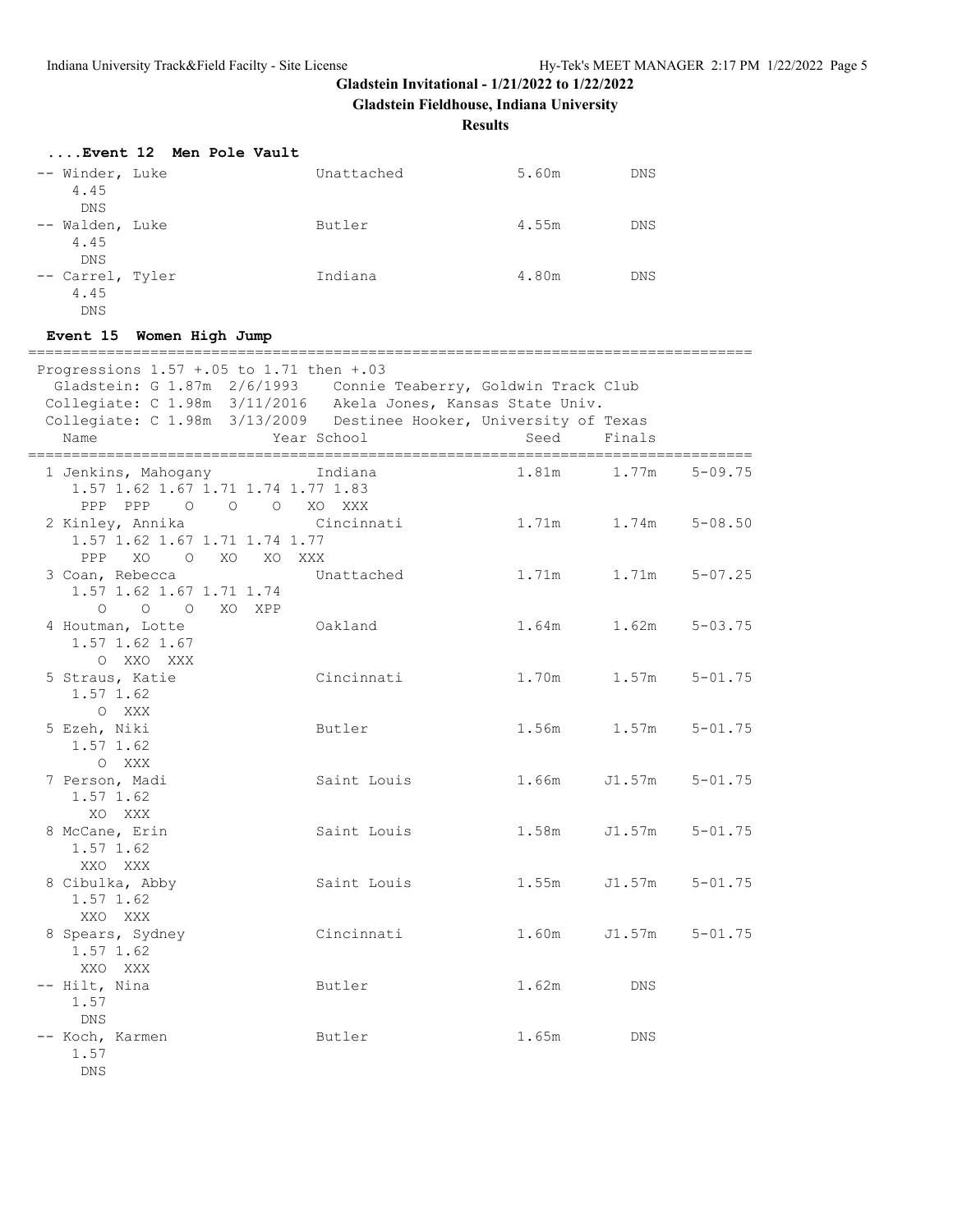**Gladstein Fieldhouse, Indiana University**

#### **Results**

**....Event 15 Women High Jump**

| -- Myrick, Madison |  | Eastern Illinois | 1.66m | DNS |
|--------------------|--|------------------|-------|-----|
|                    |  |                  |       |     |

**Event 16 Men High Jump**

=================================================================================== Progressions 1.88 +.04 to 2.04 then .03 Gladstein: G 2.32m 2/9/2013 Derel Drouin, Indiana University Collegiate: C 2.37m 3/11/1989 Hollis Conway, Univ. of Louisiana-Lauf. Name Year School Seed Finals =================================================================================== 1 Hugh-Plott, Alex 0akland 1.88 1.92 1.96 2.00 2.04 2.11 2.14 2.14 PPP O PPP O O XO XXX XXX 2 Flint, Roderick Cincinnati 2.00m 2.00m 6-06.75 1.88 1.92 1.96 2.00 2.04 O XO O XO XXX 3 Skutt, Elijah Eastern Illinois 1.96m J2.00m 6-06.75 1.88 1.92 1.96 2.00 2.04 XO O XO XO XXP 4 Rowe, Steven Eastern Illinois 2.10m J2.00m 6-06.75 1.88 1.92 1.96 2.00 2.04 PPP PPP O XXO XX 4 Lackey, Tyray Indiana 2.04m J2.00m 6-06.75 1.88 1.92 1.96 2.00 2.04 O O O XXO XXX 6 Herman, Drew Butler 1.98m 1.96m 6-05.00 1.88 1.92 1.96 2.00 O O O XXX<br>7 Webb, Zachary 0akland 1.98m J1.96m 6-05.00 1.88 1.92 1.96 2.00 O O XO XXX 8 Narusch, Salvatore 0akland 2.01m 1.92m 6-03.50 1.88 1.92 1.96 O O XXX<br>9 Meyer, Aiden Eastern Illinois 1.90m J1.92m 6-03.50 1.88 1.92 1.96 XO XO XXX 10 Rolen, Grayson Indiana 2.05m 1.88m 6-02.00 1.88 1.92 O XPP **Event 21 Women Shot Put** ====================================================================================== Top nine marks advance to finals Impement Check at 10:45am Saturday Gladstein: G 18.21m 2/6/2021 Khayla Dawson, Unattached Collegiate: C 19.56m 3/10/2017 Raven Saunders, Univ. of Mississippi Name Year School Seed Finals H# ====================================================================================== 1 Pollard, Madison Indiana 17.57m 16.39m 53-09.25 2 FOUL 15.88m 16.39m FOUL FOUL FOUL

2 Ulrich, Jayden Indiana 16.68m 15.50m 50-10.25 2

14.76m FOUL 15.50m FOUL FOUL FOUL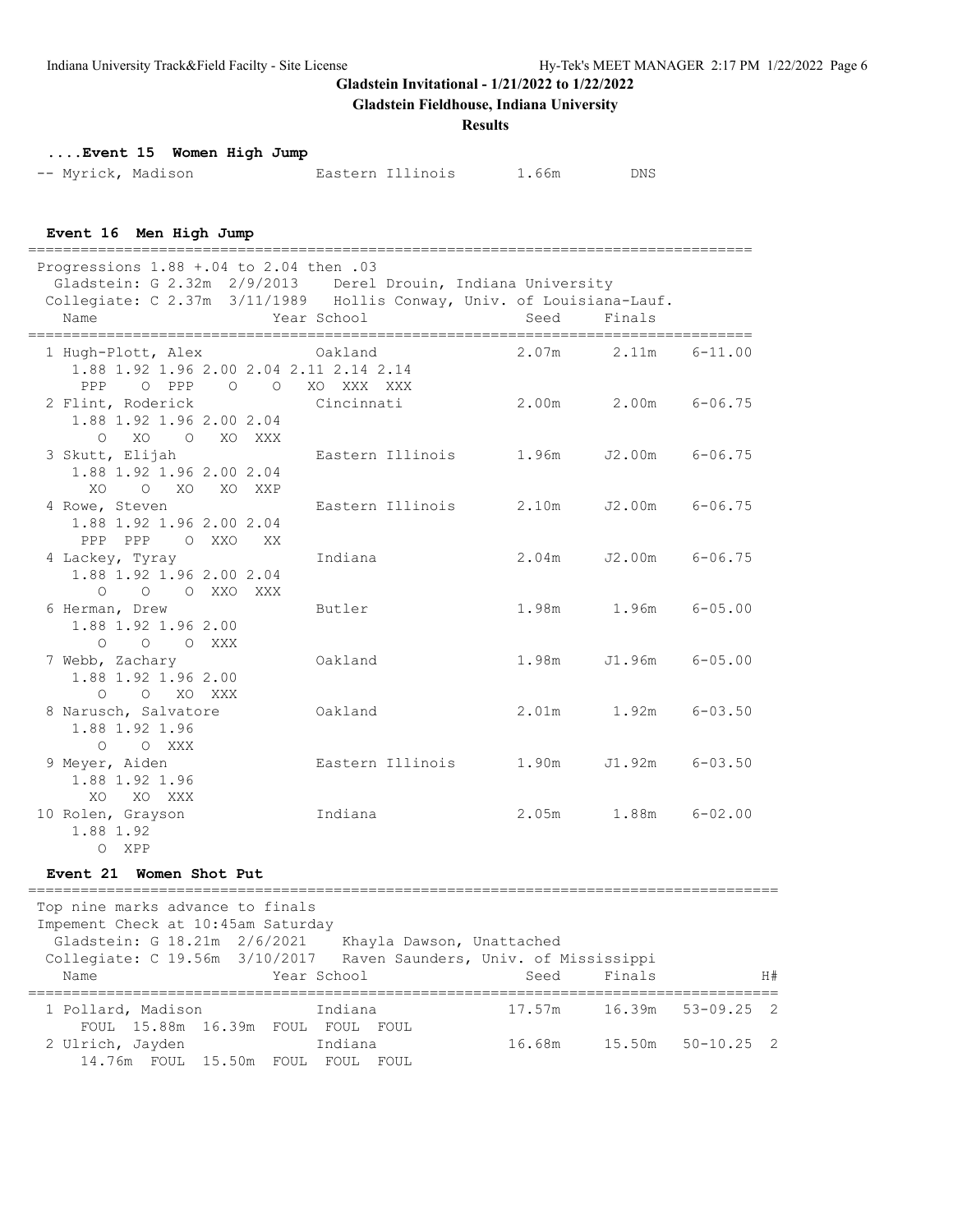**Gladstein Fieldhouse, Indiana University**

| Event 21 Women Shot Put                                                                                                                             |                                                                                                   |                  |                 |                     |                                  |
|-----------------------------------------------------------------------------------------------------------------------------------------------------|---------------------------------------------------------------------------------------------------|------------------|-----------------|---------------------|----------------------------------|
| 3 Sensibaugh, Jane                                                                                                                                  | Cincinnati                                                                                        | 15.25m           |                 | 13.88m  45-06.50  2 |                                  |
| 13.88m FOUL FOUL FOUL FOUL FOUL<br>4 Hunter, Alexandria                                                                                             | Cincinnati                                                                                        | 13.31m           | 13.49m          | $44 - 03.25$ 2      |                                  |
| 13.22m 13.49m FOUL 12.68m FOUL 13.05m<br>5 Christian, Lauren                                                                                        | Oakland                                                                                           | 14.07m           | 13.19m          | $43 - 03.25$ 2      |                                  |
| FOUL 12.49m 12.16m 13.19m 13.01m FOUL<br>6 Flight, Taylor                                                                                           | Dayton                                                                                            | 14.46m           | 13.03m          | $42 - 09.00$ 2      |                                  |
| FOUL 12.76m 13.03m FOUL FOUL FOUL<br>7 Homan, Grace                                                                                                 | Dayton                                                                                            | 12.60m           | 12.99m          | $42 - 07.50$ 1      |                                  |
| 12.13m  12.62m  12.17m  11.97m  12.38m  12.99m<br>8 Herndon, Emily Unat-Indiana<br>12.49m 12.16m 12.92m 12.30m FOUL 12.43m                          |                                                                                                   | 12.52m           | 12.92m          | $42 - 04.75$ 1      |                                  |
| 9 Clay, Kirsten<br>12.21m  11.76m  12.34m  11.87m  FOUL  11.82m                                                                                     | Cincinnati                                                                                        | 12.60m           | 12.34m          | $40 - 06.00$ 1      |                                  |
| 10 Koch, Marie<br>11.47m  12.23m  11.88m                                                                                                            | Eastern Illinois                                                                                  | 12.38m           | 12.23m          | $40 - 01.50$ 1      |                                  |
| 11 Decker, Franziska<br>12.17m  11.86m  11.63m                                                                                                      | Lipscomb                                                                                          | 12.91m           | 12.17m          | $39 - 11.25$ 2      |                                  |
| 12 Shaver, Clayre<br>12.03m  11.07m  FOUL                                                                                                           | Eastern Illinois                                                                                  | 12.96m           | 12.03m          | $39 - 05.75$ 2      |                                  |
| 13 Iverson, Taylor<br>11.65m  11.72m  11.69m                                                                                                        | Eastern Illinois                                                                                  | 12.29m           | 11.72m          | $38 - 05.50$ 1      |                                  |
| 14 Elam, Jamia<br>11.31m  11.09m  11.09m                                                                                                            | Oakland                                                                                           | 12.81m           | 11 <b>.</b> 31m | $37 - 01.25$ 1      |                                  |
| 15 Miller, Caroline<br>11.16m  10.49m  10.80m                                                                                                       | Saint Louis                                                                                       | 11.64m           | 11.16m          | $36 - 07.50$ 1      |                                  |
| 16 Vandeheede, Ali<br>10.06m  10.62m  9.42m                                                                                                         | Saint Louis                                                                                       | 10.98m           | 10.62m          | $34 - 10.25$ 1      |                                  |
| 17 McElhaney, Aislinn<br>9.64m 9.49m 9.71m                                                                                                          | Lipscomb                                                                                          | 9.95m            | 9.71m           | $31 - 10.25$ 1      |                                  |
| 18 White, Angelina<br>9.64m 9.37m 9.49m                                                                                                             | Saint Louis                                                                                       |                  | 9.64m           | $31 - 07.50$ 1      |                                  |
| 19 Jackson, Bella<br>6.78m 6.87m 6.76m                                                                                                              | Lipscomb                                                                                          |                  | 6.87m           | $22 - 06.50$ 1      |                                  |
| -- Hunter, Makayla<br>FOUL FOUL FOUL                                                                                                                | Indiana                                                                                           | 15.30m FOUL      |                 |                     | $\mathbf{2}$                     |
| -- Ezeh, Niki<br>-- Jackson, Hannah                                                                                                                 | Butler<br>Cincinnati                                                                              | 13.67m<br>14.36m | DNS<br>DNS      |                     | $\overline{c}$<br>$\overline{c}$ |
| Event 22 Men Shot Put                                                                                                                               |                                                                                                   |                  |                 |                     |                                  |
| Top nine marks advance to finals<br>Impement Check at 10:45am Saturday<br>Gladstein: G 21.46m<br>2/6/2021<br>Collegiate: C 21.81m 2/23/2019<br>Name | Joe Kovacs, Velaasa - Duluth Trading<br>Payton Otterdahl, North Dakota State Univ.<br>Year School | Seed             | Finals          |                     |                                  |
|                                                                                                                                                     |                                                                                                   |                  |                 |                     |                                  |

| 1 Strouf, Adam                  | Indiana                                   | 18.57m        | 16.94m        | $55 - 07.00$ |
|---------------------------------|-------------------------------------------|---------------|---------------|--------------|
| 16.94m FOUL FOUL FOUL FOUL FOUL |                                           |               |               |              |
| 2 Meece, Sam                    | Cincinnati                                | 17.30m 16.38m |               | $53 - 09.00$ |
|                                 | 15.83m 16.23m 15.81m 16.38m 16.12m 16.06m |               |               |              |
| 3 Spencer, Korbin Cincinnati    |                                           | 16.10m        | 15.54m        | $51 - 00.00$ |
|                                 | 14.92m FOUL FOUL 15.41m 15.54m FOUL       |               |               |              |
| 4 Jones, Danny                  | <b>Cincinnati</b>                         |               | 16.18m 15.10m | $49 - 06.50$ |
|                                 | 14.58m 15.02m FOUL 15.09m 14.84m 15.10m   |               |               |              |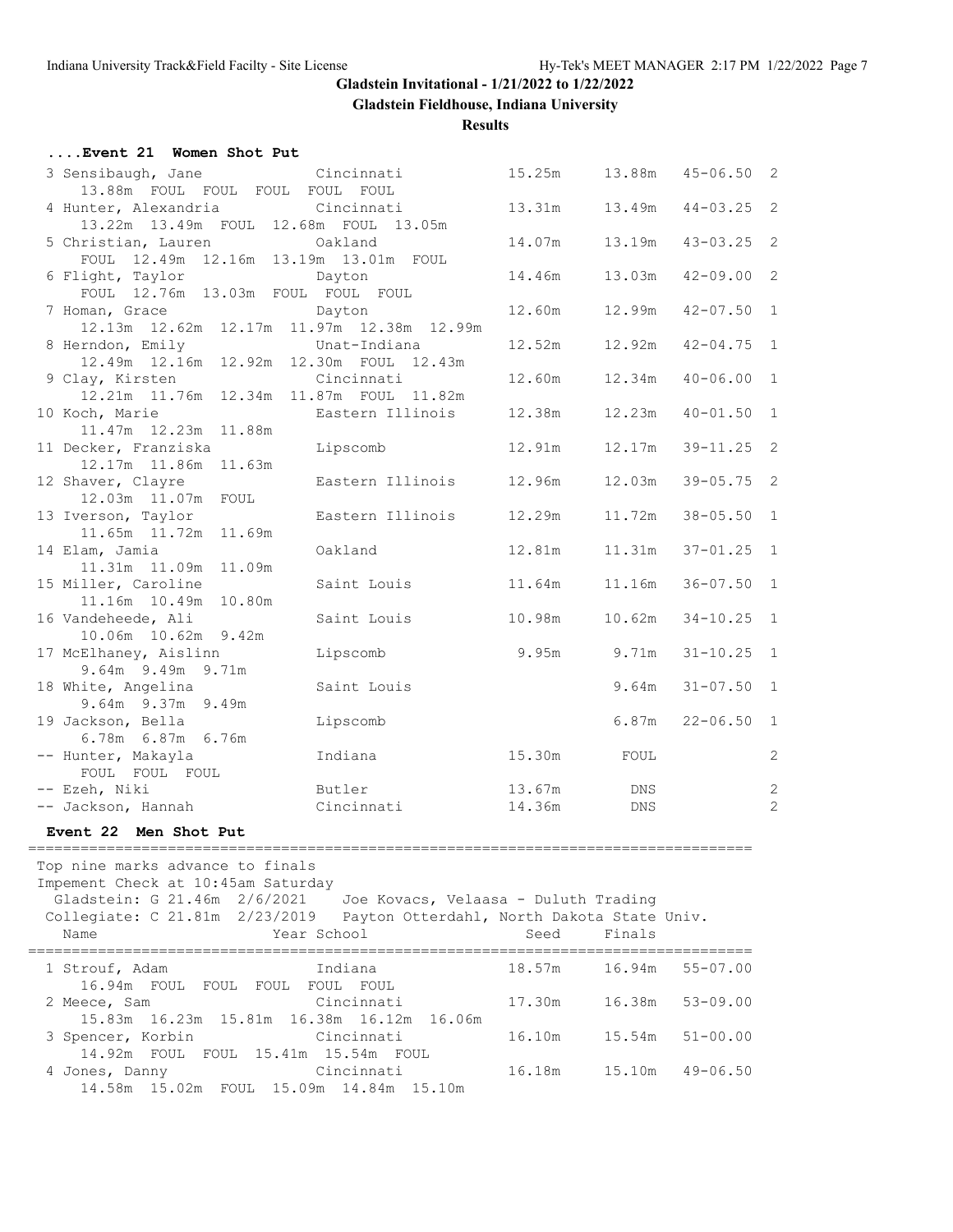**Gladstein Fieldhouse, Indiana University**

| Event 22 Men Shot Put                                                                                  |                  |                             |             |                   |                            |
|--------------------------------------------------------------------------------------------------------|------------------|-----------------------------|-------------|-------------------|----------------------------|
| 5 Olysav, Bradley<br>13.73m FOUL 14.77m FOUL FOUL 13.85m                                               | Eastern Illinois | 16.23m  14.77m  48-05.50    |             |                   |                            |
| 6 Collado, Diego<br>14.23m 13.99m FOUL FOUL FOUL FOUL                                                  | Saint Louis      | 15.82m                      | 14.23m      | $46 - 08.25$      |                            |
| 7 Gladieux, Matthew Eastern Illinois 15.24m<br>12.94m FOUL 13.52m 13.52m FOUL 14.18m                   |                  |                             | 14.18m      | $46 - 06.25$      |                            |
| 8 Wiles, AJ<br>FOUL 13.38m FOUL FOUL FOUL FOUL                                                         | Unat-Indiana     |                             | 13.38m      | $43 - 10.75$      |                            |
| 9 Moten, Mac                                                                                           |                  | 11.00m 10.45m               |             | $34 - 03.50$      |                            |
| -- Elder, Jack                                                                                         | Butler           | 11.42m                      | DNS         |                   |                            |
|                                                                                                        |                  |                             |             |                   |                            |
| -- Jackson, Romario<br>Oakland                                                                         | 14.74m DNS       |                             |             |                   |                            |
| Event 25 Women Weight Throw                                                                            |                  |                             |             |                   |                            |
| Top nine marks advance to finals<br>Impement Check at 2:45pm Friday                                    |                  |                             |             |                   |                            |
| Gladstein: G 24.58m 1/31/2020 Janeah Stewart, Unattached                                               |                  |                             |             |                   |                            |
| Collegiate: C 25.56m 3/10/2007 Brittany Riley, Southern Illinois Univ.                                 |                  |                             |             |                   |                            |
| Year School<br>Name                                                                                    |                  |                             | Seed Finals |                   | H#                         |
| 1 Echikunwoke, Annette Unattached 24.78m 22.05m 72-04.25 2                                             |                  |                             |             |                   |                            |
| 21.78m  20.41m  21.32m  22.05m  FOUL  FOUL                                                             |                  |                             |             |                   |                            |
| 2 Ulrich, Jayden and Indiana<br>18.18m  19.25m  19.31m  FOUL  FOUL  18.01m                             |                  | 18.00m  19.31m  63-04.25  2 |             |                   |                            |
| 3 Flight, Taylor<br>17.89m  17.23m  17.11m  17.27m  17.35m  18.43m                                     | Dayton           | 18.49m                      |             | 18.43m 60-05.75 2 |                            |
| 4 Sensibaugh, Jane Cincinnati<br>FOUL 16.85m 17.04m 15.90m 17.23m 17.06m                               |                  | 16.60m                      | 17.23m      | $56 - 06.50$ 2    |                            |
| 5 Hunter, Makayla<br>17.18m FOUL FOUL 14.35m FOUL FOUL                                                 | Indiana          | 18.72m                      | 17.18m      | $56 - 04.50$ 2    |                            |
| 6 Elam, Jamia<br>16.81m FOUL FOUL FOUL FOUL 13.86m                                                     | Oakland          | 16.75m                      | 16.81m      | $55 - 02.00$ 2    |                            |
| 7 Hunter, Alexandria<br>16.31m 15.98m 16.39m 16.17m 16.19m 16.63m                                      | Cincinnati       | 16.27m                      | 16.63m      | $54 - 06.75$ 2    |                            |
| 8 Cyriax, Gabriell<br><b>Cakland</b><br>FOUL FOUL 15.33m FOUL 15.84m 15.35m                            |                  | 17.23m                      | 15.84m      | $51 - 11.75$ 2    |                            |
| 9 Iverson, Taylor 6 Eastern Illinois 15.10m 15.82m 51-11.00 1<br>15.43m 15.82m FOUL FOUL 14.34m 14.72m |                  |                             |             |                   |                            |
| 10 Lindenman, Hannah<br>14.58m 15.11m FOUL                                                             | Dayton           | 15.34m                      | 15.11m      | $49 - 07.00$      | $\mathbf{1}$               |
| 11 Homan, Grace<br>FOUL FOUL<br>15.10m                                                                 | Dayton           | 14.51m                      | 15.10m      | $49 - 06.50$      | 1                          |
| 12 White, Angelina<br>14.72m  14.85m<br>FOUL                                                           | Saint Louis      | 16.19m                      | 14.85m      | $48 - 08.75$      | $\overline{\phantom{0}}^2$ |
| 13 Clay, Kirsten<br>14.20m  14.39m<br>14.60m                                                           | Cincinnati       | 15.18m                      | 14.60m      | $47 - 11.00$      | 1                          |
| 14 Vandeheede, Ali<br>13.81m 12.67m<br>13.61m                                                          | Saint Louis      | 13.62m                      | 13.81m      | $45 - 03.75$ 1    |                            |
| 15 Shaver, Clayre<br>12.64m 12.38m<br>FOUL                                                             | Eastern Illinois | 14.55m                      | 12.64m      | $41 - 05.75$ 1    |                            |
| 16 Miller, Caroline<br>12.57m  11.89m  12.22m                                                          | Saint Louis      | 12.15m                      | 12.57m      | $41 - 03.00$ 1    |                            |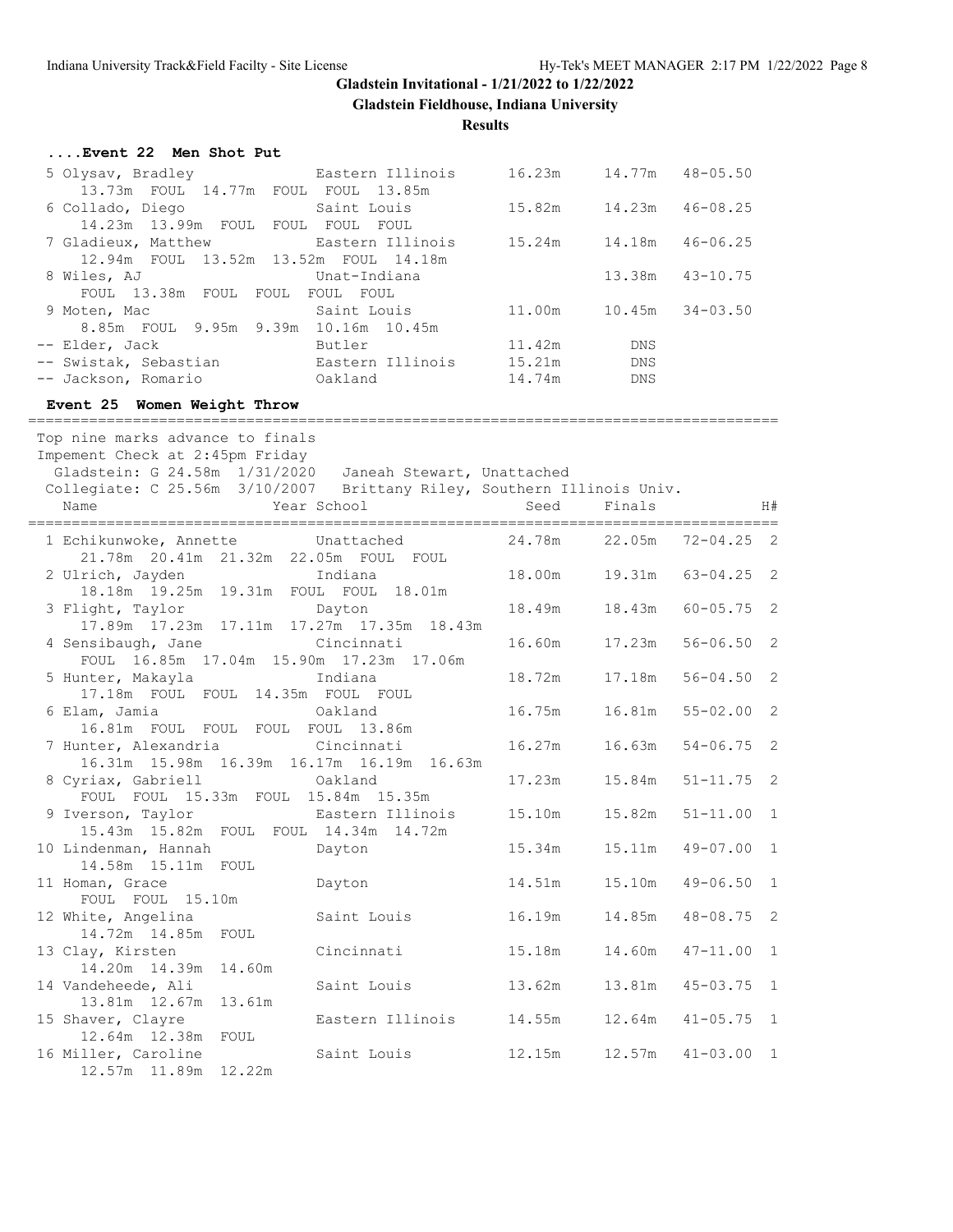**Gladstein Fieldhouse, Indiana University**

| Event 25 Women Weight Throw                                             |                                                      |        |                          |              |
|-------------------------------------------------------------------------|------------------------------------------------------|--------|--------------------------|--------------|
| -- Herndon, Emily<br>FOUL FOUL FOUL                                     | Unat-Indiana                                         | 16.30m | FOUL                     |              |
| -- Jackson, Hannah                                                      | Cincinnati                                           | 18.56m | DNS                      |              |
| -- Grzeskowiak, Jenna               Eastern Illinois       14.46m       |                                                      |        | DNS                      |              |
| Event 26 Men Weight Throw                                               |                                                      |        |                          |              |
| Top nine marks advance to finals                                        |                                                      |        |                          |              |
| Impement Check at 2:45pm Friday                                         |                                                      |        |                          |              |
| Gladstein: G 24.10m 1/30/2015 JC Lambert, Unattached                    |                                                      |        |                          |              |
| Collegiate: C 25.58m 2/28/2015 Michael Lihrman, University of Wisconsin |                                                      |        |                          |              |
| Year School<br>Name                                                     |                                                      | Seed   | Finals                   |              |
| 1 Meece, Sam                                                            | Cincinnati                                           |        | 20.00m  18.89m  61-11.75 |              |
| 17.48m  18.20m  18.01m  18.70m  FOUL  18.89m                            |                                                      |        |                          |              |
| 2 Jones, Danny<br>16.69m  17.11m  17.72m  FOUL  FOUL  FOUL              | Cincinnati                                           | 18.24m | 17.72m                   | $58 - 01.75$ |
| 3 Collado, Diego                                                        | Saint Louis                                          | 17.50m | 17.39m                   | $57 - 00.75$ |
| 16.52m  16.16m  FOUL  16.67m  17.39m  FOUL                              |                                                      |        |                          |              |
| 4 Strouf, Adam                                                          | Indiana                                              | 16.43m | 17.35m                   | $56 - 11.25$ |
| 14.83m FOUL FOUL 17.35m 17.26m 17.26m                                   |                                                      |        |                          |              |
| 5 Rieman, Jacob                                                         | Cincinnati                                           | 16.82m | 16.97m                   | $55 - 08.25$ |
| 16.38m  16.33m  16.97m  16.42m  15.85m  FOUL                            |                                                      |        |                          |              |
| 6 Jackson, Romario                                                      | Oakland                                              | 15.84m | 16.26m                   | $53 - 04.25$ |
| FOUL 15.95m 15.44m 15.51m 15.57m 16.26m                                 |                                                      |        |                          |              |
| 7 Smith, Hunter                                                         | Unat-Indiana                                         | 14.93m | 15.90m                   | $52 - 02.00$ |
| 14.81m  15.57m  15.26m  FOUL  15.06m  15.90m                            |                                                      |        |                          |              |
| 8 Olysav, Bradley<br>14.30m 15.77m FOUL 14.71m 14.97m 15.86m            | Eastern Illinois                                     | 16.39m | 15.86m                   | $52 - 00.50$ |
| 9 Braunecker, Bo                                                        | Eastern Illinois                                     | 15.74m | 14.46m                   | $47 - 05.25$ |
| 14.33m  14.46m  FOUL  13.88m  FOUL  FOUL                                |                                                      |        |                          |              |
| 10 Reyna, Tyler                                                         | Unat-Indiana                                         | 14.47m | 14.07m                   | $46 - 02.00$ |
| FOUL FOUL 14.07m                                                        |                                                      |        |                          |              |
| 11 Moten, Mac                                                           | Saint Louis                                          | 14.00m | 12.14m                   | $39 - 10.00$ |
| 11.64m 12.14m FOUL                                                      |                                                      |        |                          |              |
| -- Gladieux, Matthew                                                    | Eastern Illinois                                     | 15.42m | FOUL                     |              |
| FOUL FOUL FOUL                                                          |                                                      |        |                          |              |
| -- Spencer, Korbin                                                      | Cincinnati                                           | 16.24m | FOUL                     |              |
| FOUL FOUL FOUL                                                          |                                                      |        |                          |              |
| -- Mockler, Sean                                                        | Indiana                                              | 20.50m | DNS                      |              |
| Women 60 Meter Dash<br>Event 35                                         |                                                      |        |                          |              |
| Heat Winner + Next Fastest Times Advance                                |                                                      |        |                          |              |
| 7.17<br>12/8/2017<br>Gladstein: G                                       | Javianne Oliver, University of Kentucky              |        |                          |              |
| Collegiate: C<br>7.07 3/10/2018                                         | Aleia Hobbs, Louisiana State Univ.                   |        |                          |              |
| Collegiate: C                                                           | 7.07 2/11/2017 Hannah Cunliffe, University of Oregon |        |                          |              |
|                                                                         |                                                      |        |                          |              |
| Year School<br>Name                                                     |                                                      | Seed   | Prelims                  | H#           |

| 1 Clinkscale, Chante | Dayton  | 7.43 | 7.490 2   |  |
|----------------------|---------|------|-----------|--|
| 2 Robinson, Alyssa   | Indiana | 7.46 | 7.510 1   |  |
|                      |         |      |           |  |
| 3 Granger, Kaira     | Dayton  | 7.64 | 7.590 3   |  |
| 4 Snow, Morgan       | Indiana | 7.63 | $7.69q$ 2 |  |
| 5 Bradley, Azsah     | Oakland | 7.52 | $7.73q$ 1 |  |
|                      |         |      |           |  |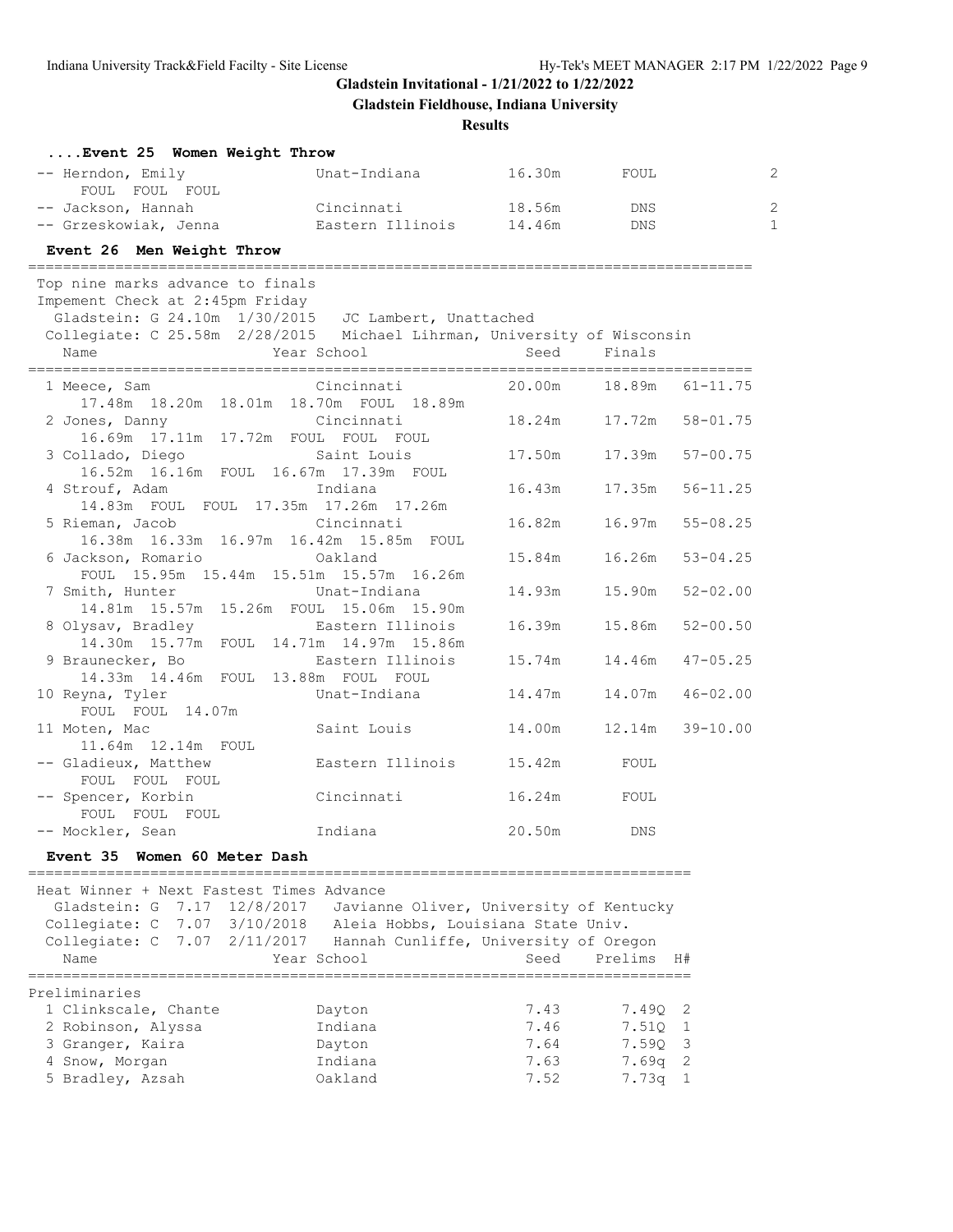**Gladstein Fieldhouse, Indiana University**

## **Results**

| Event 35 Women 60 Meter Dash |                  |      |           |                |
|------------------------------|------------------|------|-----------|----------------|
| 6 McGregor, Juliet           | Cincinnati       | 7.77 | $7.75q$ 2 |                |
| 7 Miller, Kennedy            | Lipscomb         | 7.79 | $7.82q$ 2 |                |
| 8 Coleman, Vivica            | Eastern Illinois | 7.78 | $7.83q$ 3 |                |
| 9 LaMons, Shaneese           | Oakland          | 7.76 | 7.84      | $\mathbf{1}$   |
| 10 Collester, Rebecca        | Butler           | 7.77 | 7.90      | 3              |
| 11 Vann-Scott, Marthea       | Oakland          | 7.67 | 7.95      | 2              |
| 12 McElhaney, Aislinn        | Lipscomb         |      | 7.99      | $\mathbf{1}$   |
| 13 Abunaw, Victoria          | Cincinnati       | 7.90 | 8.08      | $\mathbf 1$    |
| 14 Cadichon, Jade            | Butler           | 8.08 | 8.19      | 3 8.187        |
| 15 Alvarado, Abigail         | Lipscomb         |      | 8.19      | 2 8.188        |
| 16 Hasken, Bailey            | Saint Louis      | 8.15 | 8.34      | 3              |
| 17 Andorf, Maddie            | Saint Louis      | 8.22 | 8.40      | 2              |
| 18 Keating, Chloe            | Dayton           | 7.96 | 8.44      | $\mathbf{1}$   |
| 19 Doncevic, Dani            | Saint Louis      | 8.34 | 8.49      |                |
| -- Thorpe, Alicia            | Cincinnati       | 7.75 | DNS       | $\mathbf{1}$   |
| -- Chandler, Caisja          | Cincinnati       | 7.30 | DNS       | 3              |
| -- Adams, Alicia             | Eastern Illinois | 7.97 | DNS       | $\overline{2}$ |
| -- Frank, Danielle           | Eastern Illinois | 7.67 | DNS.      | 3              |

### **Event 35 Women 60 Meter Dash**

|        | Heat Winner + Next Fastest Times Advance                           |                  |            |        |
|--------|--------------------------------------------------------------------|------------------|------------|--------|
|        | Gladstein: G 7.17 12/8/2017 Javianne Oliver, University of Kentuck |                  |            |        |
|        | Collegiate: C 7.07 3/10/2018 Aleia Hobbs, Louisiana State Univ.    |                  |            |        |
|        | Collegiate: C 7.07 2/11/2017 Hannah Cunliffe, University of Oregon |                  |            |        |
|        | Name                                                               | Year School      | Prelims    | Finals |
| Finals |                                                                    |                  |            |        |
|        | 1 Clinkscale, Chante                                               | Dayton           | 7.49 7.42  |        |
|        | 2 Robinson, Alyssa                                                 | Indiana          | 7.51       | 7.48   |
|        | 3 Granger, Kaira                                                   | Dayton           | 7.59       | 7.56   |
|        | 4 Bradley, Azsah                                                   | Oakland          | 7.73       | 7.60   |
|        | 5 Snow, Morgan                                                     | Indiana          | 7.69       | 7.66   |
|        | 6 McGregor, Juliet                                                 | Cincinnati       | 7.75 7.71  |        |
|        | 7 Miller, Kennedy                                                  | Lipscomb         | 7.82       | 7.73   |
|        | 8 Coleman, Vivica                                                  | Eastern Illinois | 7.83       | 7.88   |
|        | Preliminaries                                                      |                  |            |        |
|        | 9 LaMons, Shaneese                                                 | Oakland          | 7.84       |        |
|        | 10 Collester, Rebecca                                              | Butler           | 7.90       |        |
|        | 11 Vann-Scott, Marthea                                             | Oakland          | 7.95       |        |
|        | 12 McElhaney, Aislinn                                              | Lipscomb         | 7.99       |        |
|        | 13 Abunaw, Victoria                                                | Cincinnati       | 8.08       |        |
|        | 14 Cadichon, Jade                                                  | Butler           | 8.19       |        |
|        | 15 Alvarado, Abigail                                               | Lipscomb         | 8.19       |        |
|        | 16 Hasken, Bailey                                                  | Saint Louis      | 8.34       |        |
|        | 17 Andorf, Maddie                                                  | Saint Louis      | 8.40       |        |
|        | 18 Keating, Chloe                                                  | Dayton           | 8.44       |        |
|        | 19 Doncevic, Dani                                                  | Saint Louis      | 8.49       |        |
|        | -- Thorpe, Alicia                                                  | Cincinnati       | DNS        |        |
|        | -- Chandler, Caisja                                                | Cincinnati       | DNS        |        |
|        | -- Adams, Alicia                                                   | Eastern Illinois | DNS        |        |
|        | -- Frank, Danielle                                                 | Eastern Illinois | <b>DNS</b> |        |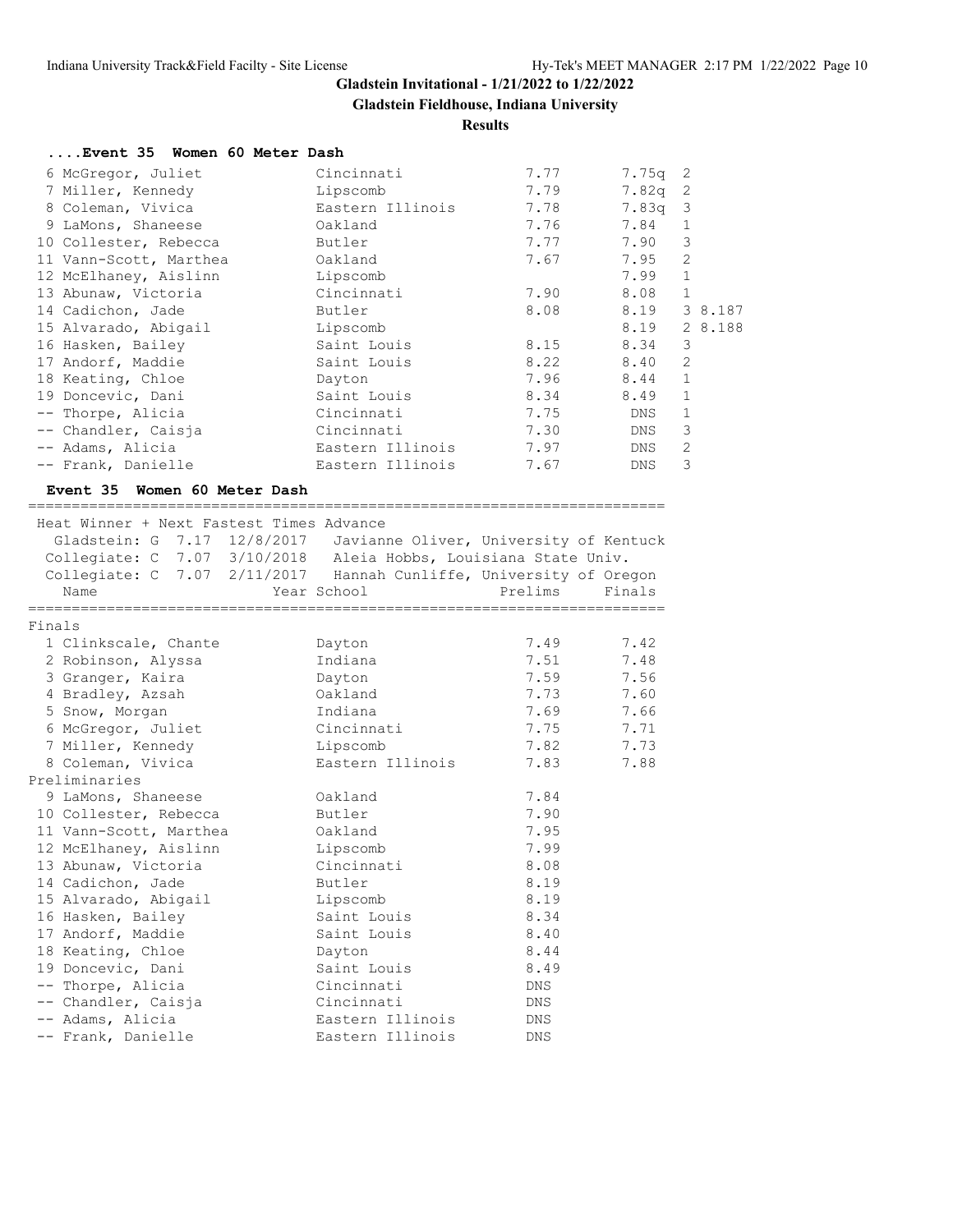**Gladstein Fieldhouse, Indiana University**

**Results**

**Event 36 Men 60 Meter Dash**

| Heat Winner + Next Fastest Times Advance<br>Collegiate: C 6.45 3/11/2017 Christian Coleman, University of Tennesse<br>Collegiate: C 6.45 2/20/1999 Leonard Myles-Mills, Brigham Young Univer<br>Name |              | Gladstein: G 6.54 12/10/2021 Rikkoi Brathwaite, Indiana University<br>Year School | Seed<br>_________________________________ | Prelims   | H#                      |
|------------------------------------------------------------------------------------------------------------------------------------------------------------------------------------------------------|--------------|-----------------------------------------------------------------------------------|-------------------------------------------|-----------|-------------------------|
| 1 Brathwaite, Rikkoi                                                                                                                                                                                 |              | Indiana                                                                           | 6.54                                      | 6.660     | $\overline{\mathbf{3}}$ |
| 2 Laidler, Antonio                                                                                                                                                                                   |              | Indiana                                                                           | 6.79                                      | $6.86Q$ 2 |                         |
| 3 Benton, Kenny                                                                                                                                                                                      |              | Indiana                                                                           | 6.80                                      | $6.88Q$ 1 |                         |
| 4 Edwards, Austin                                                                                                                                                                                    |              | Cincinnati                                                                        | 6.89                                      | $6.94q$ 2 |                         |
| 5 Amaar, Ahmed                                                                                                                                                                                       |              | Lipscomb                                                                          | 6.87                                      | $6.96q$ 3 |                         |
| 6 Hopkins, Sean                                                                                                                                                                                      |              | Eastern Illinois                                                                  | 6.84                                      | $6.97q$ 1 |                         |
| 7 Johnson, Brailyn                                                                                                                                                                                   |              | Eastern Illinois                                                                  | 6.93                                      |           | 7.00q 1 6.994           |
| 8 Earls, JaiQuan                                                                                                                                                                                     |              | Indiana                                                                           | 6.97                                      |           | 7.00q 3 7.000           |
| 9 Gascon, Myles                                                                                                                                                                                      |              | Saint Louis                                                                       | 6.93                                      | 7.04      | 2                       |
| 10 Bradley, Ben                                                                                                                                                                                      |              | Butler                                                                            | 7.04                                      | 7.05      | $\mathbf{1}$            |
| 11 Ward, Deven                                                                                                                                                                                       |              | Lipscomb                                                                          | 6.92                                      | 7.06      | $\mathbf{1}$            |
| 12 Harris, Treyton                                                                                                                                                                                   |              | Unattached                                                                        | 6.87                                      |           | 7.08 2 7.078            |
| 13 Wynn, Delan                                                                                                                                                                                       |              | Oakland                                                                           | 6.88                                      | 7.08      | 3 7.080                 |
| 14 Ross, Donovan                                                                                                                                                                                     |              | Lipscomb                                                                          | 7.09                                      | 7.13      | $\mathbf{3}$            |
| 15 Trent, LaCarr                                                                                                                                                                                     |              | Cincinnati                                                                        | 7.00                                      |           | 7.16 2 7.156            |
| 16 Bonsu, Brandon                                                                                                                                                                                    |              | Oakland                                                                           | 7.04                                      | 7.16      | 1 7.158                 |
| 17 Stein, Chris                                                                                                                                                                                      |              | Butler                                                                            | 7.33                                      | 7.44      | $\mathbf{3}$            |
| 18 Wilhelm, Max<br>-- Johnson, Brandon                                                                                                                                                               |              | Butler<br>Cincinnati                                                              | 7.53<br>7.05                              | 7.50      | 2<br>2                  |
| -- Perrin, Jahleel                                                                                                                                                                                   |              | Eastern Illinois                                                                  | 6.95                                      | FS<br>DNS | 3                       |
| Event 36 Men 60 Meter Dash                                                                                                                                                                           |              |                                                                                   |                                           |           |                         |
| Heat Winner + Next Fastest Times Advance                                                                                                                                                             |              |                                                                                   |                                           |           |                         |
|                                                                                                                                                                                                      |              | Gladstein: G 6.54 12/10/2021 Rikkoi Brathwaite, Indiana University                |                                           |           |                         |
| Collegiate: C 6.45 3/11/2017 Christian Coleman, University of Tenne                                                                                                                                  |              |                                                                                   |                                           |           |                         |
| Collegiate: C 6.45 2/20/1999 Leonard Myles-Mills, Brigham Young Uni<br>Name                                                                                                                          |              | Year School                                                                       | Prelims                                   | Finals    |                         |
| Finals                                                                                                                                                                                               | ============ |                                                                                   | =======================                   |           |                         |
| 1 Brathwaite, Rikkoi                                                                                                                                                                                 |              | Indiana                                                                           | 6.66                                      | 6.56      |                         |
| 2 Laidler, Antonio                                                                                                                                                                                   |              | Indiana                                                                           | 6.86                                      | 6.73      |                         |
| 3 Benton, Kenny                                                                                                                                                                                      |              | Indiana                                                                           | 6.88                                      | 6.81      |                         |
| 4 Amaar, Ahmed                                                                                                                                                                                       |              | Lipscomb                                                                          | 6.96                                      | 6.92      |                         |
| 5 Johnson, Brailyn                                                                                                                                                                                   |              | Eastern Illinois                                                                  | 7.00                                      | 6.94      | 6.931                   |
| 6 Edwards, Austin                                                                                                                                                                                    |              | Cincinnati                                                                        | 6.94                                      | 6.94      | 6.940                   |
| 7 Hopkins, Sean                                                                                                                                                                                      |              | Eastern Illinois                                                                  | 6.97                                      | 6.98      | 6.974                   |
| 8 Earls, JaiQuan                                                                                                                                                                                     |              | Indiana                                                                           | 7.00                                      | 6.98      | 6.980                   |
| Preliminaries                                                                                                                                                                                        |              |                                                                                   |                                           |           |                         |
| 9 Gascon, Myles                                                                                                                                                                                      |              | Saint Louis                                                                       | 7.04                                      |           |                         |
| 10 Bradley, Ben                                                                                                                                                                                      |              | Butler                                                                            | 7.05                                      |           |                         |
| 11 Ward, Deven                                                                                                                                                                                       |              | Lipscomb                                                                          | 7.06                                      |           |                         |
| 12 Harris, Treyton                                                                                                                                                                                   |              | Unattached                                                                        | 7.08                                      |           |                         |
| 13 Wynn, Delan                                                                                                                                                                                       |              | Oakland                                                                           | 7.08                                      |           |                         |
| 14 Ross, Donovan                                                                                                                                                                                     |              | Lipscomb                                                                          | 7.13                                      |           |                         |
| 15 Trent, LaCarr                                                                                                                                                                                     |              | Cincinnati                                                                        | 7.16                                      |           |                         |
| 16 Bonsu, Brandon                                                                                                                                                                                    |              | Oakland                                                                           | 7.16                                      |           |                         |
| 17 Stein, Chris                                                                                                                                                                                      |              | Butler                                                                            | 7.44                                      |           |                         |
| 18 Wilhelm, Max                                                                                                                                                                                      |              | Butler                                                                            | 7.50                                      |           |                         |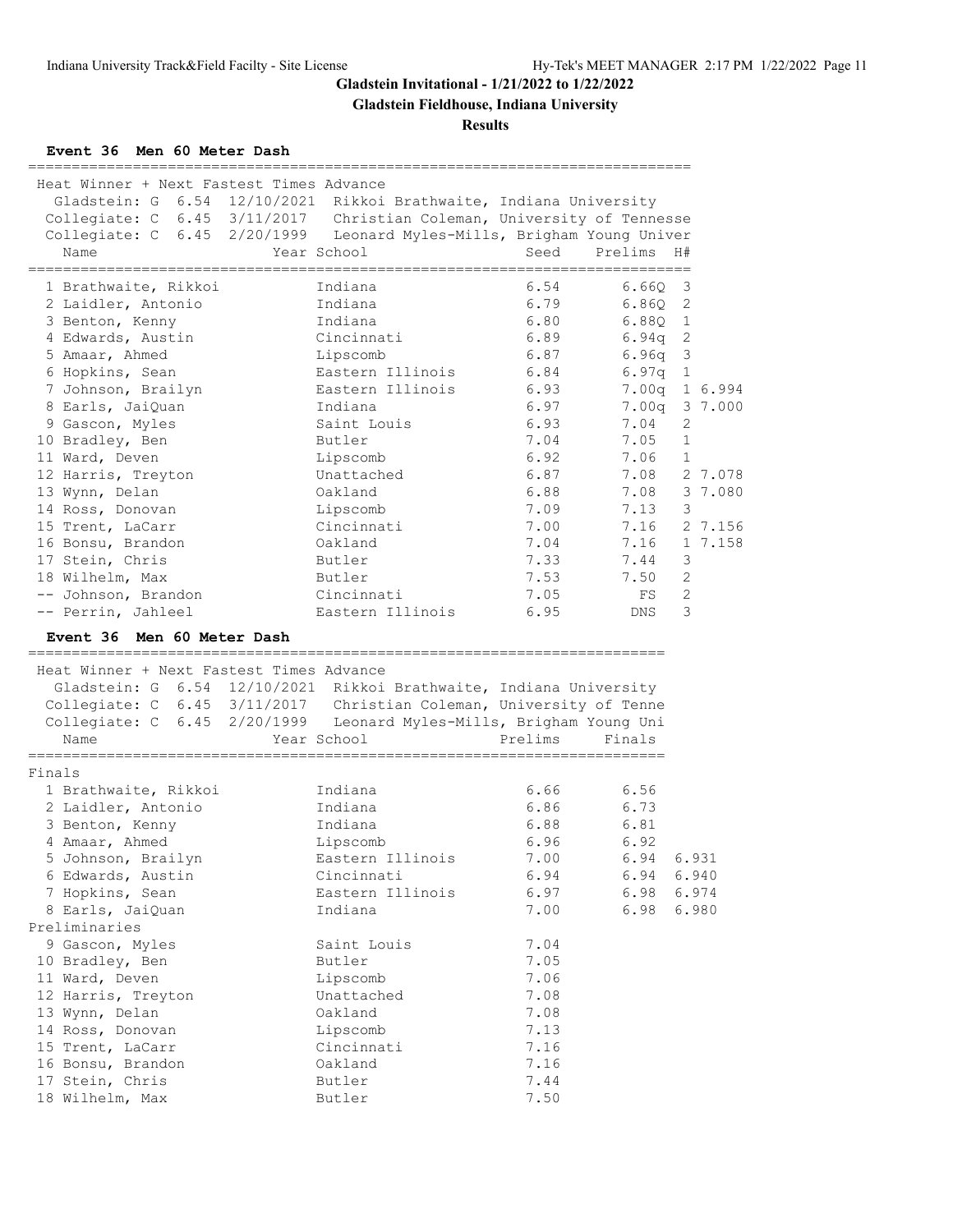**Gladstein Fieldhouse, Indiana University**

| Event 36 Men 60 Meter Dash                                                                                                              |                              |         |                         |               |
|-----------------------------------------------------------------------------------------------------------------------------------------|------------------------------|---------|-------------------------|---------------|
| -- Johnson, Brandon                                                                                                                     | Cincinnati                   | FS      |                         |               |
| -- Perrin, Jahleel                                                                                                                      | Eastern Illinois             | DNS     |                         |               |
| Event 37 Women 60 Meter Hurdles                                                                                                         |                              |         |                         |               |
|                                                                                                                                         |                              |         |                         |               |
| Heat Winner + Next Fastest Times Advance                                                                                                |                              |         |                         |               |
| Gladstein: G 8.02 3/2/2003 Perdita Felicien, University of Illinois<br>Collegiate: C 7.78 1/11/2013 Brianna Rollins, Clemson University |                              |         |                         |               |
| Name                                                                                                                                    | Year School                  | Seed    | Prelims<br>H#           |               |
|                                                                                                                                         |                              |         |                         |               |
| 1 Philogene, Roseferla                                                                                                                  | Oakland                      | 8.57    | 8.680<br>$\overline{1}$ |               |
| 2 Dees, Anaya                                                                                                                           | Cincinnati                   | 8.76    | 8.70Q 2 8.698           |               |
| 3 Abunaw, Victoria                                                                                                                      | Cincinnati                   | 8.53    | 8.730 3                 |               |
| 4 Kollore, Akiya                                                                                                                        | Eastern Illinois             | 8.67    | 8.70q 1 8.697           |               |
| 5 Straus, Katie                                                                                                                         | Cincinnati                   | 8.57    | $8.74q$ 2               |               |
| 6 Hallman, Naomi                                                                                                                        | Oakland                      | 8.87    | $8.85q$ 2               |               |
| 7 Stinson, Shanisa                                                                                                                      | Eastern Illinois             | 8.79    | $8.95q$ 3               |               |
| 8 Jackson, Bella                                                                                                                        | Lipscomb                     |         | $9.08q$ 1               |               |
| 9 Lampe, Theresa                                                                                                                        | Saint Louis                  | 9.13    | 9.09 2                  |               |
| 10 Spears, Sydney                                                                                                                       | Cincinnati                   | 8.95    | 9.24 2 9.235            |               |
| 11 Thomas, Hallee                                                                                                                       | Eastern Illinois             | 9.21    | 9.24 1 9.236            |               |
| 12 Gee, Olivia                                                                                                                          | Indiana                      | 8.90    | 9.24 1 9.239            |               |
| 13 Greene, McKenzie                                                                                                                     | Butler                       | 9.34    | $9.42 \quad 2$          |               |
| 14 Jones, Shaila                                                                                                                        | Saint Louis                  | 8.94    | 9.51 1 9.504            |               |
| 15 Schaub, Emily                                                                                                                        | Oakland                      | 9.00    | 9.51 3 9.505            |               |
| 16 Richardson, Anna                                                                                                                     | Lipscomb                     | 9.15    | 9.53                    | 1             |
| 17 McCloughan, Kelly                                                                                                                    | Dayton                       | 9.53    | 9.54                    | 3             |
| 18 Decker, Franziska                                                                                                                    | Lipscomb                     | 9.73    | 9.74                    | $\mathcal{S}$ |
| 19 Cibulka, Abby                                                                                                                        | Saint Louis                  | 9.81    | 10.03 2                 |               |
| 20 Pruitt, Jayla                                                                                                                        | Dayton                       |         | $10.28$ 1               |               |
| -- Hilt, Nina                                                                                                                           | Butler                       | 8.76    | DNS                     | 3             |
| -- Koch, Karmen                                                                                                                         | Butler                       | 8.99    | DNS                     | 3             |
|                                                                                                                                         |                              |         |                         |               |
| Event 37 Women 60 Meter Hurdles                                                                                                         |                              |         |                         |               |
| Heat Winner + Next Fastest Times Advance                                                                                                |                              |         |                         |               |
| Gladstein: G 8.02 3/2/2003 Perdita Felicien, University of Illino                                                                       |                              |         |                         |               |
| Collegiate: C 7.78 1/11/2013 Brianna Rollins, Clemson University                                                                        |                              |         |                         |               |
| Name                                                                                                                                    | Year School                  | Prelims | Finals                  |               |
| Finals                                                                                                                                  |                              |         |                         |               |
| 1 Philogene, Roseferla                                                                                                                  | Oakland                      | 8.68    | 8.53                    |               |
| 2 Abunaw, Victoria                                                                                                                      | Cincinnati                   | 8.73    | 8.56                    |               |
| 3 Dees, Anaya                                                                                                                           | Cincinnati                   | 8.70    | 8.65                    |               |
| 4 Kollore, Akiya                                                                                                                        | Eastern Illinois             | 8.70    | 8.67                    |               |
| 5 Straus, Katie                                                                                                                         | Cincinnati                   | 8.74    | 8.72                    |               |
| 6 Hallman, Naomi                                                                                                                        | Oakland                      | 8.85    | 8.90                    |               |
| 7 Jackson, Bella                                                                                                                        |                              | 9.08    | 9.27                    |               |
| -- Stinson, Shanisa                                                                                                                     | Lipscomb<br>Eastern Illinois | 8.95    |                         |               |
| Preliminaries                                                                                                                           |                              |         | DNF                     |               |
|                                                                                                                                         |                              |         |                         |               |
| 9 Lampe, Theresa                                                                                                                        | Saint Louis                  | 9.09    |                         |               |
| 10 Spears, Sydney                                                                                                                       | Cincinnati                   | 9.24    |                         |               |
| 11 Thomas, Hallee                                                                                                                       | Eastern Illinois             | 9.24    |                         |               |
| 12 Gee, Olivia                                                                                                                          | Indiana                      | 9.24    |                         |               |
| 13 Greene, McKenzie                                                                                                                     | Butler                       | 9.42    |                         |               |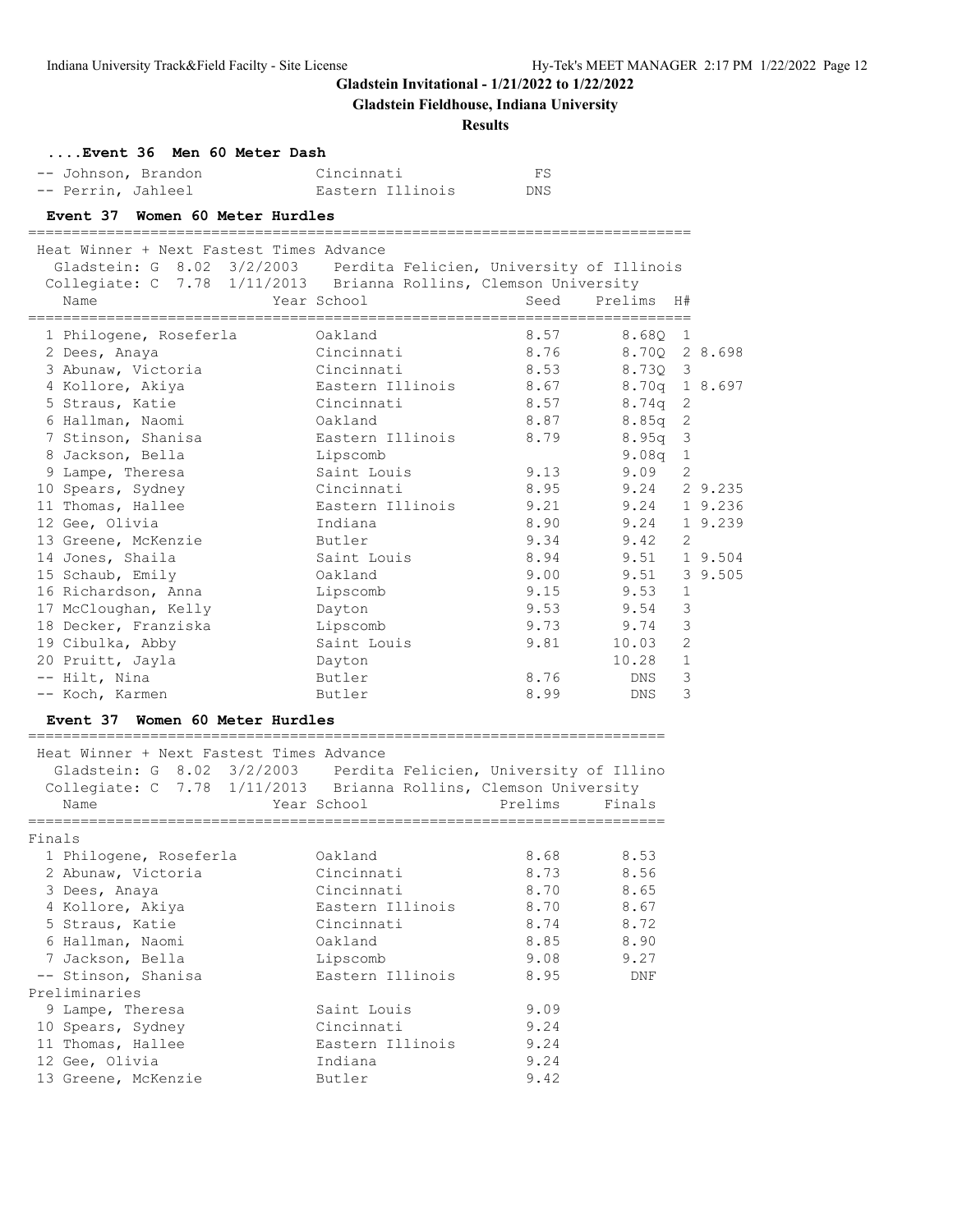**Gladstein Fieldhouse, Indiana University**

#### **Results**

| Event 37 Women 60 Meter Hurdles |             |            |
|---------------------------------|-------------|------------|
| 14 Jones, Shaila                | Saint Louis | 9.51       |
| 15 Schaub, Emily                | Oakland     | 9.51       |
| 16 Richardson, Anna             | Lipscomb    | 9.53       |
| 17 McCloughan, Kelly            | Dayton      | 9.54       |
| 18 Decker, Franziska            | Lipscomb    | 9.74       |
| 19 Cibulka, Abby                | Saint Louis | 10.03      |
| 20 Pruitt, Jayla                | Dayton      | 10.28      |
| -- Hilt, Nina                   | Butler      | <b>DNS</b> |
| -- Koch, Karmen                 | Butler      | <b>DNS</b> |

#### **Event 38 Men 60 Meter Hurdles**

============================================================================ Heat Winner + Next Fastest Times Advance Gladstein: G 7.51 2/17/2006 Terrence Trammel, Doyle Management Collegiate: C 7.35 3/9/2019 Grant Holloway, University of Florida Name The Sear School Seed Prelims H# ============================================================================ 1 Johnson, Brandon Cincinnati 8.20 8.10Q 1 2 Vaughn, Shaton Indiana 8.14 8.35Q 2 3 Suber, Jekeel Eastern Illinois 8.19 8.28q 1 4 Allen, Stenoree Eastern Illinois 8.27 8.46q 2 5 Elder, Jack Butler 8.46 8.52q 2 6 Riddle, Cannon Cincinnati 8.56 8.64q 1 7 Wilhelm, Max Butler 8.65 8.68q 2 8 Baker, Malik Lipscomb 8.63 8.81q 1 9 Baker, James Saint Louis 9.00 9.36 2

### **Event 38 Men 60 Meter Hurdles**

========================================================================= Heat Winner + Next Fastest Times Advance Gladstein: G 7.51 2/17/2006 Terrence Trammel, Doyle Management Collegiate: C 7.35 3/9/2019 Grant Holloway, University of Florida Name The Year School Prelims Finals ========================================================================= Finals 1 Johnson, Brandon Cincinnati 8.10 8.10 2 Vaughn, Shaton Indiana 8.35 8.15 3 Suber, Jekeel Eastern Illinois 8.28 8.15 4 Allen, Stenoree Eastern Illinois 8.46 8.30 5 Elder, Jack Butler 8.52 8.38 6 Wilhelm, Max Butler 8.68 8.47 7 Riddle, Cannon Cincinnati 8.64 8.59 8 Baker, Malik Lipscomb 8.81 8.72 7 Riddle, Cannon<br>8 Baker, Malik<br>Preliminaries 9 Baker, James Saint Louis 9.36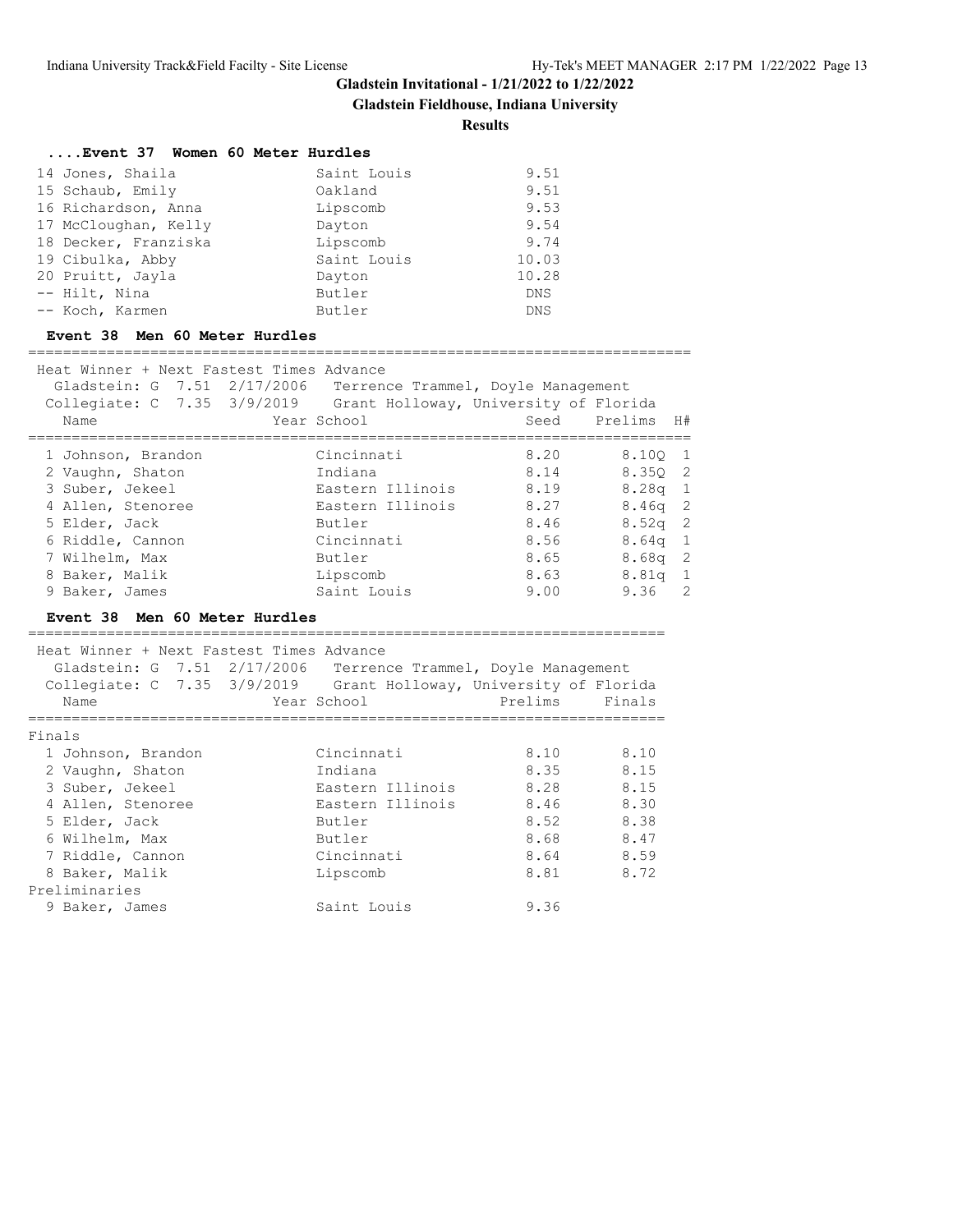**Gladstein Fieldhouse, Indiana University**

## **Results**

**Event 43 Women 200 Meter Dash**

| White starting line, lanes all the way                              |                  |                                           |           |              |                   |
|---------------------------------------------------------------------|------------------|-------------------------------------------|-----------|--------------|-------------------|
| Gladstein: G 23.20 1/9/2016  Felicia Brown, University of Tennessee |                  |                                           |           |              |                   |
| Collegiate: C 22.38 3/10/2018 Gabby Thomas, Harvard University      |                  |                                           |           |              |                   |
| Collegiate: C 22.38 3/13/2021 Abby Steiner, University of Kentucky  |                  |                                           |           |              |                   |
| Name                                                                | Year School      | Seed                                      | Finals H# |              |                   |
| ------------------<br>Finals                                        |                  |                                           |           |              |                   |
| 1 Clinkscale, Chante                                                | Dayton           | 25.40                                     | 24.54     | 3            |                   |
| 2 Miller, Kennedy                                                   | Lipscomb         | 25.85                                     | 25.80     | 2            |                   |
| 3 Abunaw, Victoria                                                  | Cincinnati       | 25.50                                     | 25.81     | 3            |                   |
| 4 Anderson, Hanna                                                   | Lipscomb         | 26.20                                     | 26.21     | $\mathbf{1}$ |                   |
| 5 Matthews, Jaden                                                   | Lipscomb         | 26.52                                     | 26.27     | $\mathbf{1}$ |                   |
| 6 Nichols, Emily                                                    | Saint Louis      | 25.98                                     | 26.30     | 2            |                   |
| 7 Haugh, Erin                                                       | Butler           | 25.70                                     | 26.51     | 2            |                   |
| 8 Kelly, Reagan                                                     | Butler           | 26.07                                     | 26.78     | $\mathbf{1}$ |                   |
| 9 Robinson, Jaila                                                   | Saint Louis      | 26.91                                     | 26.80     | $\mathbf{1}$ |                   |
| 10 King, Leah                                                       | Cincinnati       | 26.18                                     | 26.96     | $\mathbf{1}$ |                   |
| 11 Santiago, Lauren                                                 | Dayton           | 26.05                                     | 26.97     | 2            |                   |
| 12 Andorf, Maddie                                                   | Saint Louis      | 25.96                                     | 27.48     | 2            |                   |
| -- Granger, Kaira                                                   | Dayton           | 25.48                                     | DQ.       |              | 3 Ran out of lane |
| -- McGregor, Juliet                                                 | Cincinnati       | 25.38                                     | DNS       | 3            |                   |
| Event 44 Men 200 Meter Dash                                         |                  |                                           |           |              |                   |
|                                                                     |                  |                                           |           |              |                   |
| White starting line, lanes all the way                              |                  |                                           |           |              |                   |
| Gladstein: G 20.86 1/7/2017                                         |                  | Christian Coleman, University of Tennesse |           |              |                   |
| Collegiate: C 20.02 3/10/2018                                       |                  | Elijah Hall, University of Houston        |           |              |                   |
| Name                                                                | Year School      | Seed                                      | Finals    | H#           |                   |
| 1 Singh, Gabriel                                                    | Oakland          | 22.13                                     | 22.43     | 2            |                   |
| 2 Bradley, Ben                                                      | Butler           | 22.77                                     | 22.88     | 1            |                   |
| 3 Beros, Michael                                                    | Butler           | 22.45                                     | 22.89     | 2            |                   |
| 4 Pearl, Sam                                                        | Unattached       | 23.10                                     | 23.48     | 1            |                   |
| 5 Stein, Chris                                                      | Butler           | 22.57                                     | 23.74     | 1            |                   |
| 6 Trent, LaCarr                                                     | Cincinnati       | 22.33                                     | 23.79     | 2            |                   |
| -- Gascon, Myles                                                    | Saint Louis      | 22.20                                     | DNS       | 2            |                   |
| Event 45 Women 200 Meter Dash Fast Section                          |                  |                                           |           |              |                   |
| =====================================                               |                  |                                           |           |              |                   |
| White starting line, lanes all the way                              |                  |                                           |           |              |                   |
| Gladstein: G 23.20 1/9/2017                                         |                  | Felicia Brown, University of Tennessee    |           |              |                   |
| Collegiate: C 22.38 3/10/2018                                       |                  | Gabby Thomas, Harvard University          |           |              |                   |
| Collegiate: C 22.38 3/13/2021                                       |                  | Abby Steiner, University of Kentucky      |           |              |                   |
| Name                                                                | Year School      | Seed                                      | Finals    | H#           |                   |
| 1 Snow, Morgan                                                      | Indiana          | 24.40                                     | 24.95     | 2            |                   |
| 2 Collester, Rebecca                                                | Butler           | 24.19                                     | 25.07     | 2            |                   |
| 3 Worthy, Makiya                                                    | Oakland          | 25.09                                     | 25.37     | 1            |                   |
| 4 Bradley, Azsah                                                    | Oakland          | 24.66                                     | 25.45     | $\mathbf 1$  |                   |
| 5 Sabourin, Payton                                                  | Oakland          | 25.37                                     | 25.61     | $\mathbf{1}$ |                   |
| -- Coleman, Vivica                                                  | Eastern Illinois | 25.18                                     | DQ        | $\mathbf{1}$ | Stepped on line   |
| Frank, Danielle                                                     | Eastern Illinois | 24.00                                     | DNS       | 2            |                   |
| -- Kollore, Akiya                                                   | Eastern Illinois | 23.94                                     | DNS       | 2            |                   |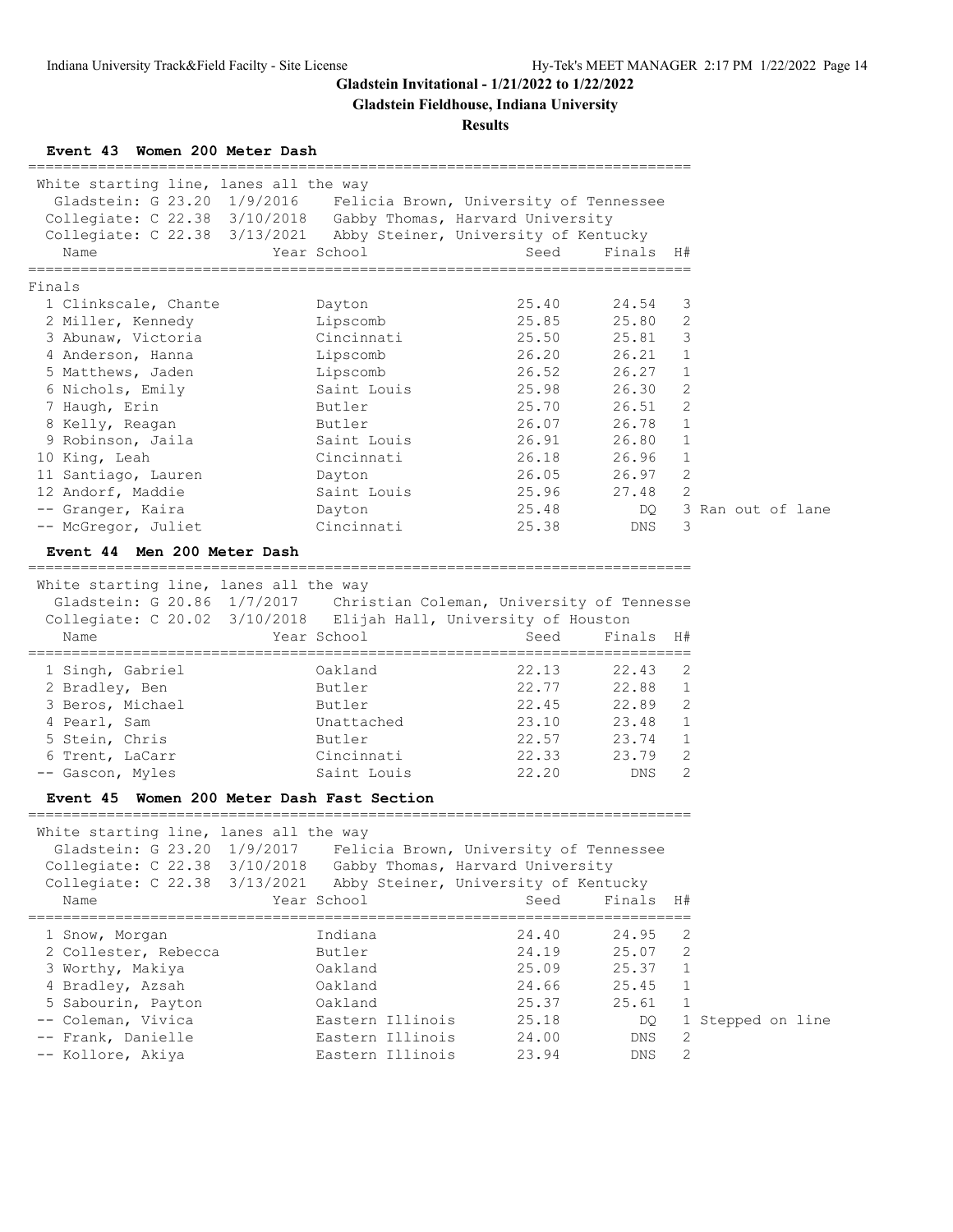**Gladstein Fieldhouse, Indiana University**

#### **Results**

#### **Event 46 Men 200 Meter Dash Fast Section**

| White starting line, lanes all the way<br>Collegiate: C 20.02 3/10/2018 | Gladstein: G 20.86 1/7/2017 Christian Coleman, University of Tennesse<br>Elijah Hall, University of Houston |       |           |               |
|-------------------------------------------------------------------------|-------------------------------------------------------------------------------------------------------------|-------|-----------|---------------|
| Name                                                                    | Year School                                                                                                 | Seed  | Finals H# |               |
|                                                                         |                                                                                                             |       |           |               |
| 1 Williams, Jimmie                                                      | Oakland                                                                                                     | 21.25 | 21.51     | -2            |
| 2 Imes, Jonathan                                                        | Lipscomb                                                                                                    | 21.10 | 21.69     | 2             |
| 3 Wynn, Delan                                                           | Oakland                                                                                                     | 21.74 | 22.17     | 2             |
| 4 Tirado, Alex                                                          | Lipscomb                                                                                                    | 21.91 | 22.51     | 1             |
| 5 Hopkins, Danny                                                        | Saint Louis                                                                                                 | 22.10 | 22.52     | $\mathbf{1}$  |
| 6 Wilson, Demontae                                                      | Lipscomb                                                                                                    | 21.97 | 22.57     | $\mathbf{1}$  |
| 7 Morris, Donavan                                                       | Eastern Illinois                                                                                            | 22.05 | 22.68     | $\mathbf{1}$  |
| 8 Johnson, Brailyn                                                      | Eastern Illinois                                                                                            | 21.80 | 22.73     | $\mathcal{P}$ |
|                                                                         |                                                                                                             |       |           |               |

#### **Event 51 Women 400 Meter Dash**

============================================================================ Blue/White starting line, two turns in lanes then break on yellow Gladstein: G 52.23 1/25/2008 Mary Wienberg, Nike - Indiana Collegiate: C 50.34 3/10/2018 Kendall Ellis, Univ. of Southern Calif. Name The Year School Seed Finals H# ============================================================================ 1 Nichols, Emily Saint Louis 58.75 59.59 3 27.969 (27.969) 59.585 (31.616) 2 Archibald-Bowers, Gisell Unat-Indiana 1:02.77 59.89 1 28.000 (28.000) 59.881 (31.881) 3 Adams, Alicia Eastern Illinois 58.95 1:00.46 2 27.112 (27.112) 1:00.457 (33.345) 4 Santiago, Lauren Dayton 58.50 1:00.97 3 28.059 (28.059) 1:00.963 (32.904) 5 Kelly, Reagan Butler 59.41 1:01.02 2 28.277 (28.277) 1:01.019 (32.742) 6 King, Leah Cincinnati 59.10 1:01.08 2 27.778 (27.778) 1:01.076 (33.298) 7 Haugh, Erin Butler 58.95 1:01.10 3 28.045 (28.045) 1:01.096 (33.051) 8 Murray, Erin Saint Louis 59.52 1:01.58 2 28.115 (28.115) 1:01.572 (33.457) 9 Wojcicki, Mckenna Eastern Illinois 1:01.71 1:01.74 1 28.576 (28.576) 1:01.731 (33.155) 10 Bernier, Lily **Saint Louis** 1:05.23 1:05.80 1 30.015 (30.015) 1:05.796 (35.781) -- Brennan, Abby Dayton 1:00.64 DNS 1 -- Carter, Kiara Lipscomb 58.46 DNS 3

#### **Event 52 Men 400 Meter Dash**

| Blue/White starting line, two turns in lanes<br>then break on yellow |                                            |                                                            |  |  |  |
|----------------------------------------------------------------------|--------------------------------------------|------------------------------------------------------------|--|--|--|
| Gladstein: G 46.39 1985<br>Collegiate: C 44.52 3/10/2018<br>Name     | Antonia McKay, Georgia Tech<br>Year School | Michael Norman, Univ. of Southern Calif.<br>Seed Finals H# |  |  |  |
| 1 Singh, Gabriel<br>23.113 (23.113)                                  | Oakland<br>49.532 (26.419)                 | 50.01<br>49.54 1                                           |  |  |  |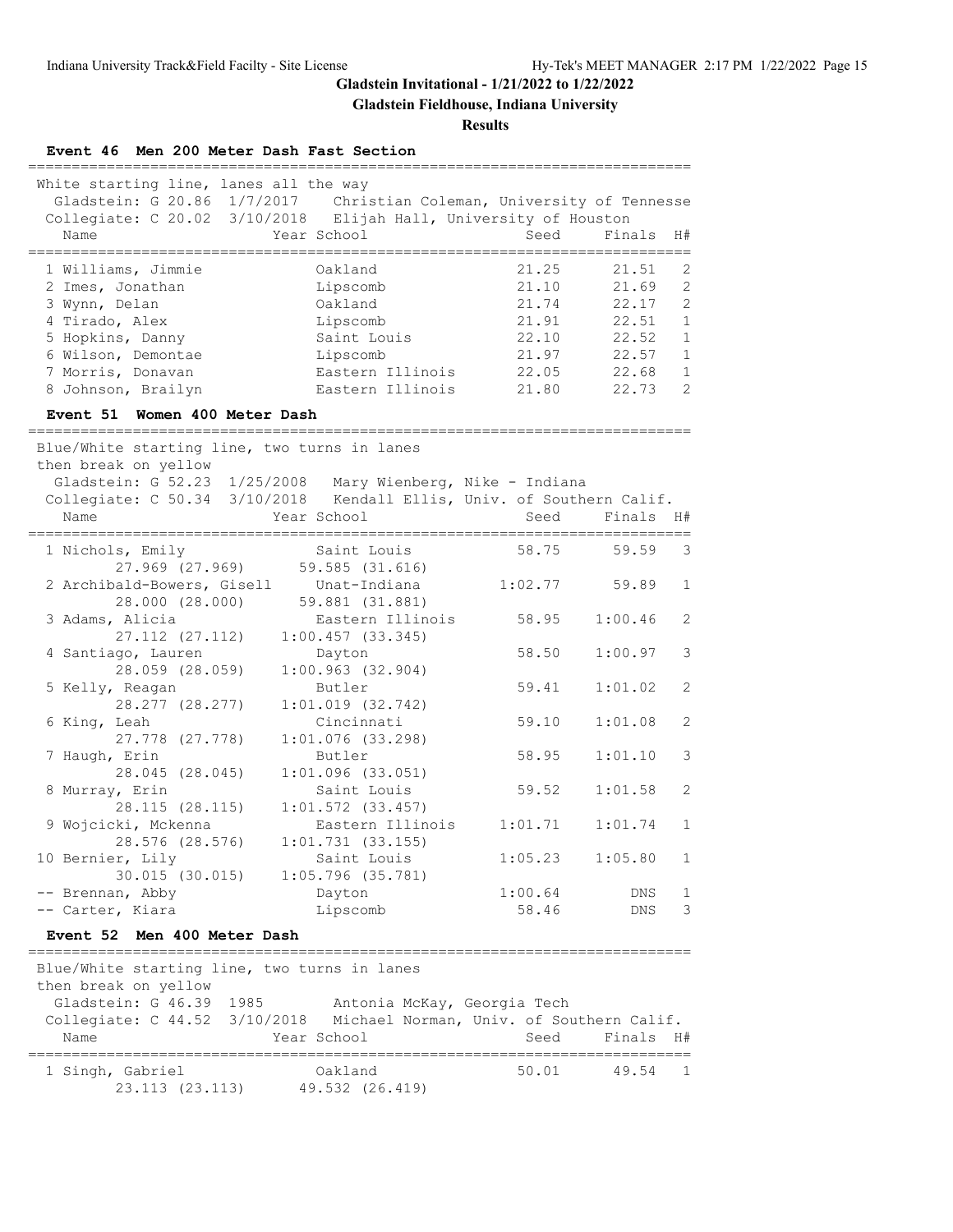**Gladstein Fieldhouse, Indiana University**

**Results**

| Event 52 Men 400 Meter Dash |                  |       |         |                |
|-----------------------------|------------------|-------|---------|----------------|
| 2 Camble, Micah             | Indiana          | 48.94 | 49.57 2 |                |
| 23.520 (23.520)             | 49.567 (26.047)  |       |         |                |
| 3 Raymond, Parker           | Indiana          | 49.47 | 49.75   | 2              |
| 23.727 (23.727)             | 49.745 (26.018)  |       |         |                |
| 4 Beros, Michael            | Butler           | 49.22 | 50.47   | 2              |
| 23.913 (23.913)             | 50.470 (26.557)  |       |         |                |
| 5 Mbaye, Makhtar            | Eastern Illinois | 50.82 | 50.65   | 1              |
| 24.702 (24.702)             | 50.646 (25.944)  |       |         |                |
| 6 Johnson, Ricky            | Eastern Illinois | 48.74 | 51.05   | -2             |
| 23.837 (23.837)             | 51.042 (27.205)  |       |         |                |
| 7 Robinson, Zachary         | Cincinnati       | 49.00 | 51.82   | $\overline{2}$ |
| 23.476 (23.476)             | 51.819 (28.343)  |       |         |                |
| 8 Schaefer, Luke            | Saint Louis      | 52.61 | 51.88   | 1              |
| 24.465 (24.465)             | 51.871 (27.406)  |       |         |                |
| 9 Martin, Aidan             | Saint Louis      | 52.98 | 52.76   | $\overline{1}$ |
| 25.205 (25.205)             | 52.757 (27.552)  |       |         |                |
| 10 Fuller, Liam             | Unattached       | 51.22 | 53.90   | 1              |
| 25.477 (25.477)             | 53.891 (28.414)  |       |         |                |

#### **Event 53 Women 400 Meter Dash Fast Section**

============================================================================  $\mathcal{B}$  starting line, two turns in lanes in lanes in lanes in lanes in lanes in lanes in lanes in lanes in lanes in lanes in lanes in lanes in lanes in lanes in lanes in lanes in lanes in lanes in lanes in lanes in lane

| Blue/white starting line, two turns in lanes<br>then break on yellow |                 |                                         |            |                |  |
|----------------------------------------------------------------------|-----------------|-----------------------------------------|------------|----------------|--|
| Gladstein: G 52.23 1/25/2008                                         |                 | Mary Wienberg, Nike - Indiana           |            |                |  |
| Collegiate: C 50.34 3/10/2018                                        |                 | Kendall Ellis, Univ. of Southern Calif. |            |                |  |
| Name                                                                 | Year School     | Seed                                    | Finals     | H#             |  |
| 1 Thomas, Lauren                                                     | Indiana         | 55.68                                   | 55.70      | $\overline{2}$ |  |
| 26.406 (26.406)                                                      | 55.694 (29.288) |                                         |            |                |  |
| 2 Anderson, Maria                                                    | Indiana         | 55.90                                   | 55.93      | 2              |  |
| 26.739 (26.739)                                                      | 55.928 (29.189) |                                         |            |                |  |
| 3 Stanhope, Elizabeth                                                | Indiana         | 57.10                                   | 58.17      | $\overline{1}$ |  |
| 4 Sabourin, Payton                                                   | Oakland         | 58.09                                   | 58.19      | $\mathbf{1}$   |  |
| 5 Deas, Shynae                                                       | Indiana         | 57.47                                   | 58.50      | $\mathbf{1}$   |  |
| 6 Worthy, Makiya                                                     | Oakland         | 56.61                                   | 58.75      | 2              |  |
| 26.075 (26.075)                                                      | 58.748 (32.673) |                                         |            |                |  |
| -- Thorpe, Alicia                                                    | Cincinnati      | 56.66                                   | <b>DNS</b> | 2              |  |
| -- Chandler, Caisja                                                  | Cincinnati      | 56.87                                   | <b>DNS</b> | 1.             |  |

## **Event 54 Men 400 Meter Dash Fast Section**

============================================================================ Blue/White starting line, two turns in lanes then break on yellow Gladstein: G 46.39 1985 Antonia McKay, Georgia Tech Collegiate: C 44.52 3/10/2018 Michael Norman, Univ. of Southern Calif. Name Year School Seed Finals H# ============================================================================ 1 McElroy, Steven Cincinnati 47.84 47.92 1 22.579 (22.579) 47.912 (25.333) 2 Williams, Jimmie Oakland 46.29 48.47 2 22.316 (22.316) 48.466 (26.150) 3 Pitkin, Tom Butler 47.26 48.48 2 22.599 (22.599) 48.478 (25.879) 4 Uhl, Jacob Butler 47.70 48.70 2 22.714 (22.714) 48.692 (25.978)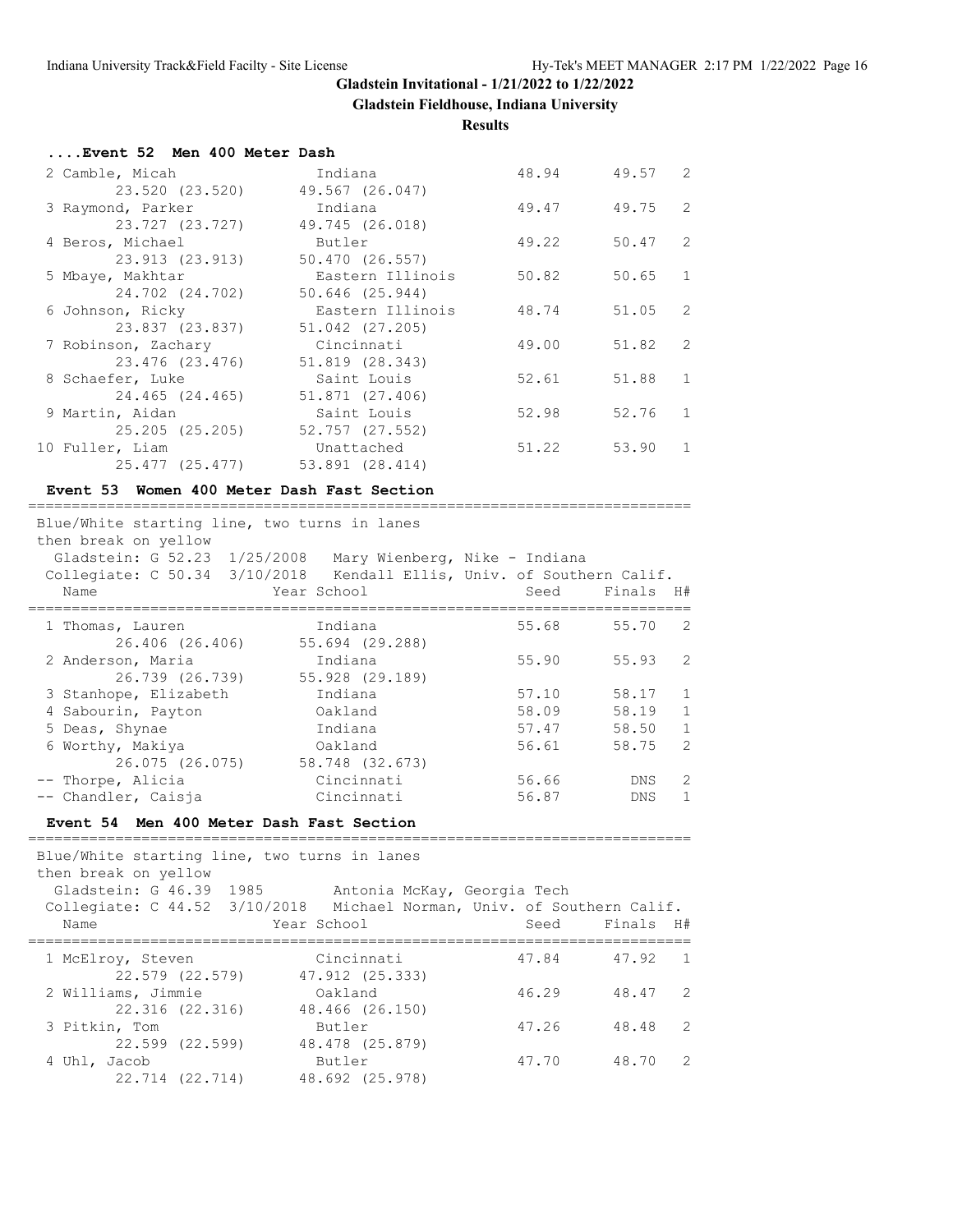**Gladstein Fieldhouse, Indiana University**

## **Results**

| Event 54 Men 400 Meter Dash Fast Section |                  |       |         |  |
|------------------------------------------|------------------|-------|---------|--|
| 5 Borzor, Chris                          | Cincinnati       | 46.15 | 48.76 2 |  |
| 22.285 (22.285)                          | 48.752 (26.467)  |       |         |  |
| 6 Baker, Riley                           | Eastern Illinois | 48.61 | 48.96 1 |  |
| 22.819 (22.819)                          | 48.958 (26.139)  |       |         |  |
| 7 Hopkins, Danny                         | Saint Louis      | 47.99 | 49.06 1 |  |
| 22.776 (22.776)                          | 49.051 (26.275)  |       |         |  |
| -- Kudera, Justin                        | Oakland          | 48.41 | DNS 1   |  |
|                                          |                  |       |         |  |

#### **Event 57 Women 600 Meter Run**

============================================================================

| Blue/White starting line, two turns in lanes                          |             |                  |                                         |      |                       |              |
|-----------------------------------------------------------------------|-------------|------------------|-----------------------------------------|------|-----------------------|--------------|
| then break on yellow                                                  |             |                  |                                         |      |                       |              |
| Gladstein: G 1:27.78 3/1/2009 Heather Doridan, University of Minnesot |             |                  |                                         |      |                       |              |
| Collegiate: $C$ 1:25.80 1/23/2021 Athing Mu, Texas A&M                |             |                  |                                         |      |                       |              |
| Name                                                                  | Year School |                  |                                         | Seed | Finals H#             |              |
|                                                                       |             |                  |                                         |      |                       |              |
| 1 Walsh, Morgan                                                       | Butler      |                  |                                         |      | $1:36.68$ $1:36.40$ 2 |              |
| $30.289$ (30.289) 1:02.855 (32.566) 1:36.399 (33.544)                 |             |                  |                                         |      |                       |              |
| 2 Long, Kendall                                                       |             |                  | Lipscomb 1:37.91 1:36.47 2              |      |                       |              |
| 30.758 (30.758)                                                       |             |                  | $1:03.264$ (32.506) $1:36.470$ (33.206) |      |                       |              |
| 3 Affolter, Lexi                                                      |             | Butler           |                                         |      | $1:40.96$ $1:42.33$ 2 |              |
| 31.423 (31.423)                                                       |             |                  | $1:05.866$ (34.443) $1:42.323$ (36.457) |      |                       |              |
| 4 Zumbahlen, Whitney                                                  |             | Eastern Illinois |                                         |      | $1:42.70$ 2           |              |
| 30.885 (30.885)                                                       |             |                  | $1:04.866$ (33.981) $1:42.691$ (37.825) |      |                       |              |
| 5 Steinke, Maria                                                      | Dayton      |                  |                                         |      | $1:47.50$ 2           |              |
| 32.413 (32.413)                                                       |             |                  | $1:07.649$ (35.236) $1:47.491$ (39.842) |      |                       |              |
| -- Madsen, Palmer                                                     | Dayton      |                  |                                         |      | $1:55.83$ DNS         | $\mathbf{1}$ |
| -- Provo, Madi                                                        | Butler      |                  |                                         |      | $1:35.77$ DNS         | 2            |
| -- Allen, Margaret                                                    | Dayton      |                  |                                         |      | DNS                   | $\mathbf{1}$ |
| Event 58 Men 600 Meter Run                                            |             |                  |                                         |      |                       |              |
| Blue/White starting line, two turns in lanes<br>then break on yellow  |             |                  |                                         |      |                       |              |

| Gladstein: G 1:15.88            | 1/26/2017                             | Daniel Kuhn, Indiana University                   |
|---------------------------------|---------------------------------------|---------------------------------------------------|
| Collegiate: C 1:14.79 1/19/2018 |                                       | Michael Saruni, Univ. of Texas, El Paso           |
| Name                            | Example of the Year School            | Seed Finals H#                                    |
| 1 Vaughn, Shaton                | Indiana                               | $1:19.50$ $1:20.45$<br>$\overline{\phantom{0}}$ 2 |
| 24.176 (24.176)                 | $51.967$ (27.791) 1:20.448 (28.481)   |                                                   |
| 2 Camble, Micah                 | Indiana                               | 2<br>$1:19.65$ $1:20.59$                          |
| 24.414 (24.414)                 | 52.174 (27.760) 1:20.586 (28.412)     |                                                   |
| 3 Benton, Kenny                 | Indiana                               | $\overline{\phantom{0}}^2$<br>$1:19.10$ $1:21.08$ |
| 23.840 (23.840)                 | 52.161 (28.321)                       | $1:21.076$ (28.915)                               |
| 4 Pearl, Sam                    | Unattached                            | 2<br>$1:21.00$ $1:22.38$                          |
| 26.024 (26.024)                 | 54.098 (28.074)                       | $1:22.373$ $(28.275)$                             |
| 5 Neal, Josiah                  | Eastern Illinois                      | 2<br>$1:24.00$ $1:22.69$                          |
| 24.982 (24.982)                 | 52.331 (27.349)                       | $1:22.682$ (30.351)                               |
| 6 Schaefer, Luke                | Saint Louis                           | 2<br>$1:25.62$ $1:24.08$                          |
| 25.923 (25.923)                 | 54.294 (28.371) 1:24.071 (29.777)     |                                                   |
| 7 Riddle, Cannon                | Cincinnati                            | $1:26.00$ $1:24.67$ 1                             |
| 26.830 (26.830)                 | $56.558$ (29.728) $1:24.669$ (28.112) |                                                   |
| 8 Hall, Dominique               | Cincinnati                            | $\overline{1}$<br>1:24.68                         |
| 27.021 (27.021)                 | 57.181 (30.160) 1:24.675 (27.495)     |                                                   |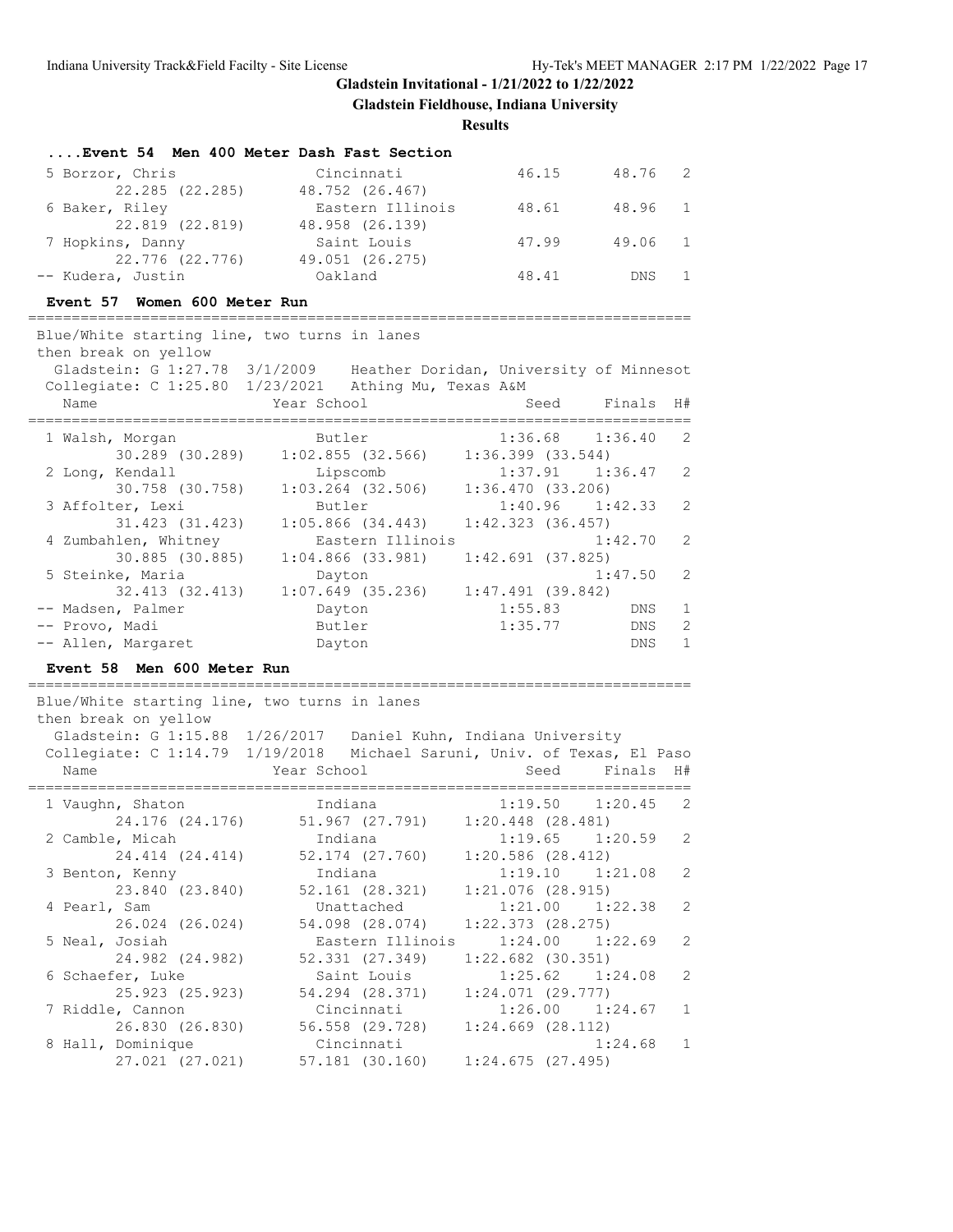**Gladstein Fieldhouse, Indiana University**

**Results**

## **....Event 58 Men 600 Meter Run**

| 9 Clay, Damian      |                                   | Eastern Illinois 1:29.86 1:26.02 1 |  |
|---------------------|-----------------------------------|------------------------------------|--|
| 27.366 (27.366)     | 56.984 (29.618)                   | $1:26.016$ (29.033)                |  |
| 10 Martin, Aidan    | Saint Louis                       | $1:27.50$ $1:26.33$ 1              |  |
| 27.310 (27.310)     | 57.380 (30.070)                   | 1:26.321(28.942)                   |  |
| 11 McPhillips, Jack | Saint Louis                       | $1:28.00$ $1:26.86$ 1              |  |
| 26.999 (26.999)     | 56.889 (29.890) 1:26.851 (29.963) |                                    |  |
| 12 Meyer, Aiden     |                                   | Eastern Illinois 1:28.85 1:28.83 1 |  |
| 27.585 (27.585)     | 57.715 (30.130) 1:28.830 (31.116) |                                    |  |

## **Event 67 Women 800 Meter Run**

| Green/White Alley, One Turn Break on Yellow             |                       |                                                                                                           |  |
|---------------------------------------------------------|-----------------------|-----------------------------------------------------------------------------------------------------------|--|
| Alley One - Hip #s 3, 6, 9, 12, 15                      |                       |                                                                                                           |  |
| Alley Two - Hip #s 1 4, 7, 10, 13                       |                       |                                                                                                           |  |
| Alley Three - Hip #s 2, 5, 8, 11, 14                    |                       |                                                                                                           |  |
| Gladstein: G 2:02.88 2/6/2021 Kelsey Harris, Unattached |                       |                                                                                                           |  |
| Collegiate: C 1:58.40 2/27/2021 Athing Mu, Texas A&M    |                       |                                                                                                           |  |
| Name                                                    | Year School           | Seed Finals H#                                                                                            |  |
| 1 Leigh, Madison                                        | Oakland               | 2:12.92<br>2:12.15<br>$\overline{\phantom{a}}$                                                            |  |
|                                                         |                       | 30.981 (30.981) 1:04.215 (33.234) 1:37.535 (33.320) 2:12.145 (34.610)                                     |  |
| 2 Quinn, Ashley                                         |                       |                                                                                                           |  |
|                                                         |                       | Ashley 0akland 2:14.57 2:12.84 3<br>31.973 (31.973) 1:04.760 (32.787) 1:37.529 (32.769) 2:12.831 (35.302) |  |
| 3 Carter, Abby                                          | Dayton                | $2:22.78$ $2:18.13$ 2                                                                                     |  |
| $32.898$ (32.898)                                       | $1:07.265$ (34.367)   | $1:42.777$ (35.512) $2:18.130$ (35.353)                                                                   |  |
| 4 Springer, Katie                                       | Eastern Illinois      | $2:22.21$ $2:18.30$ 2                                                                                     |  |
| 33.067 (33.067)                                         | $1:07.564$ (34.497)   | $1:43.146$ (35.582) $2:18.299$ (35.153)                                                                   |  |
| 5 Bushue, Kate                                          | Eastern Illinois      | $2:15.37$ $2:18.39$<br>$\mathbf{3}$                                                                       |  |
| 32.394 (32.394)                                         | $1:05.858$ $(33.464)$ | $1:41.537$ (35.679) $2:18.388$ (36.851)                                                                   |  |
| 6 Mendrys, Audrey                                       | Unat-Indiana          | $2:15.00$ $2:18.42$<br>$\mathbf{3}$                                                                       |  |
| 32.213 (32.213)                                         | $1:05.757$ (33.544)   | $1:41.516$ (35.759) $2:18.415$ (36.899)                                                                   |  |
| 7 Varisco De Oliveira, Gab                              | Cincinnati            | $2:11.20$ $2:18.68$ 3                                                                                     |  |
| 31.406 (31.406)                                         | 1:05.095(33.689)      | $1:41.208$ (36.113) $2:18.679$ (37.471)                                                                   |  |
| 8 Morin, Sonja                                          | Saint Louis           | $2:20.00$ $2:21.72$ 2                                                                                     |  |
| 33.330 (33.330)                                         | $1:08.099$ $(34.769)$ | $1:44.519$ (36.420) $2:21.712$ (37.193)                                                                   |  |
| 9 Bates, Phoebe                                         | Indiana               | $2:22.19$ 1                                                                                               |  |
| 33.154 (33.154)                                         | 1:08.190(35.036)      | $1:44.508$ (36.318) $2:22.184$ (37.676)                                                                   |  |
| 10 Monson, Jordan                                       | Saint Louis           | $2:22.27$ $2:23.50$ 2                                                                                     |  |
| 33.308 (33.308)                                         | $1:08.383$ (35.075)   | $1:45.135$ (36.752) $2:23.495$ (38.360)                                                                   |  |
| 11 Mabry, Sam                                           | Eastern Illinois      | $2:27.60$ $2:28.01$ 1                                                                                     |  |
| 33.948 (33.948)                                         | 1:10.372(36.424)      | $1:49.124$ (38.752) $2:28.009$ (38.885)                                                                   |  |
| 12 Wolf, Sara                                           | Saint Louis           | 2:30.33 1                                                                                                 |  |
| 34.657 (34.657)                                         | $1:10.999$ $(36.342)$ | $1:49.754$ (38.755) $2:30.330$ (40.576)                                                                   |  |
| 13 Braga, Angela                                        | Dayton                | $2:24.75$ $2:34.81$ 2                                                                                     |  |
| 34.586 (34.586)                                         |                       | $1:12.429$ (37.843) $1:53.242$ (40.813) $2:34.802$ (41.560)                                               |  |
| -- Corso, Liza                                          | Lipscomb              | 2:14.00<br>3<br><b>DNS</b>                                                                                |  |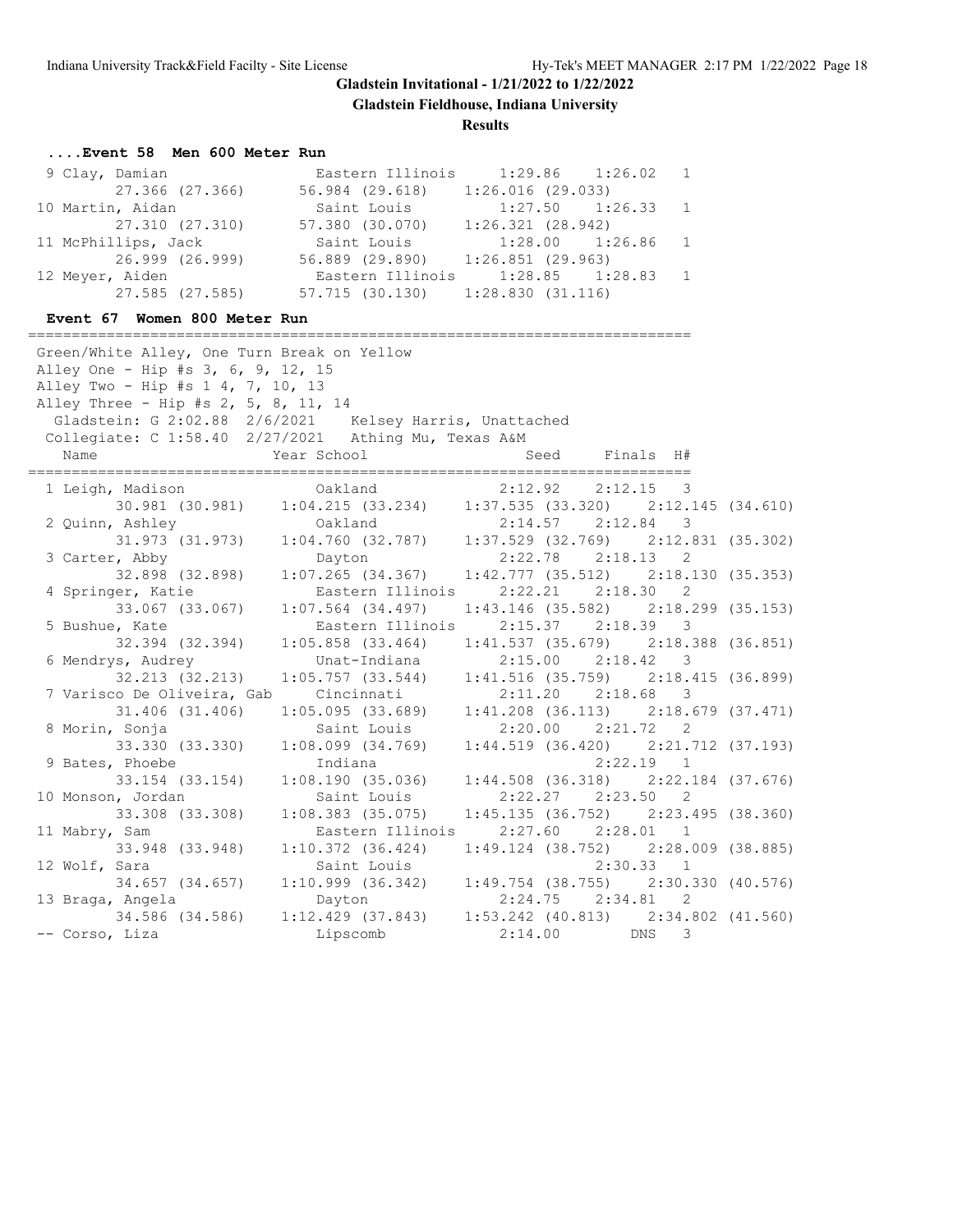**Gladstein Fieldhouse, Indiana University**

**Results**

**Event 68 Men 800 Meter Run**

| Green/White Alley, One Turn Break on Yellow<br>Alley One - Hip #s 3, 6, 9, 12, 15<br>Alley Two - Hip #s 1 4, 7, 10, 13<br>Alley Three - Hip #s 2, 5, 8, 11, 14<br>Gladstein: G 1:47.03 1/21/2017 Daniel Kuhn, Indiana University<br>Collegiate: C 1:44.84 3/4/1989 Paul Ereng, University of Virginia<br>Name | Year School                                     | Seed    | Finals H#                                                           |  |
|---------------------------------------------------------------------------------------------------------------------------------------------------------------------------------------------------------------------------------------------------------------------------------------------------------------|-------------------------------------------------|---------|---------------------------------------------------------------------|--|
| 1 Brooks Jr., Terrence                                                                                                                                                                                                                                                                                        | Oakland                                         |         | =================<br>$1:53.22$ $1:54.11$<br>-2                      |  |
| 27.649 (27.649)<br>2 Proctor, Reece                                                                                                                                                                                                                                                                           | 57.308 (29.659)<br>Indiana                      |         | $1:25.664$ (28.356) $1:54.104$ (28.440)<br>$1:52.50$ $1:54.15$<br>2 |  |
| 3 Anderson, Andrew                                                                                                                                                                                                                                                                                            | 26.934 (26.934) 54.203 (27.269)<br>Unat-Indiana |         | $1:23.408$ (29.205) $1:54.143$ (30.735)<br>$1:53.45$ $1:54.31$<br>1 |  |
| 26.743 (26.743)<br>4 Harris, Trey                                                                                                                                                                                                                                                                             | 55.252 (28.509)<br>Butler                       |         | $1:23.869$ (28.617) $1:54.310$ (30.441)<br>$1:53.41$ $1:54.79$<br>1 |  |
| 26.534 (26.534)                                                                                                                                                                                                                                                                                               | 55.106 (28.572)                                 |         | $1:24.576$ (29.470) $1:54.783$ (30.207)                             |  |
| 5 Stewart, Malik<br>26.775 (26.775)                                                                                                                                                                                                                                                                           | Saint Louis<br>55.457 (28.682)                  |         | $1:55.29$ 1<br>$1:24.886$ (29.429) $1:55.287$ (30.401)              |  |
| 6 Collie, Reece<br>27.701 (27.701)                                                                                                                                                                                                                                                                            | Lipscomb<br>55.892 (28.191)                     |         | $1:54.02$ $1:55.96$<br>1<br>$1:24.944$ (29.052) $1:55.951$ (31.007) |  |
| 7 Whitaker, Joshua                                                                                                                                                                                                                                                                                            | Eastern Illinois                                | 1:59.30 | $1:56.66$ 1                                                         |  |
| 26.995 (26.995)<br>8 Risse, Brian                                                                                                                                                                                                                                                                             | 56.182 (29.187)                                 |         | $1:25.787$ (29.605) $1:56.654$ (30.867)<br>$1:56.68$ $1:56.84$ 1    |  |
| 27.534 (27.534)                                                                                                                                                                                                                                                                                               | Lipscomb<br>55.506 (27.972)                     |         | $1:24.778$ (29.272) $1:56.838$ (32.060)                             |  |
| 9 Martinenko, Harrison                                                                                                                                                                                                                                                                                        | Saint Louis                                     | 1:53.01 | 1:57.70<br>2                                                        |  |
| 28.052 (28.052)                                                                                                                                                                                                                                                                                               | 57.774 (29.722)                                 |         | $1:27.603$ (29.829) $1:57.700$ (30.097)<br>2                        |  |
| 10 Harrell III, William<br>27.611(27.611)                                                                                                                                                                                                                                                                     | Oakland<br>57.610 (29.999)                      |         | $1:52.74$ $1:57.98$<br>$1:27.481$ (29.871) $1:57.977$ (30.496)      |  |
| -- Castillo, Jaylen                                                                                                                                                                                                                                                                                           | Unat-Indiana                                    | 1:53.30 | 2<br>DNF                                                            |  |
| 26.371 (26.371)                                                                                                                                                                                                                                                                                               | 54.298 (27.927) 1:28.062 (33.764)               |         |                                                                     |  |
| -- Gillard, Jack                                                                                                                                                                                                                                                                                              | Indiana                                         | 1:53.40 | 2<br>DNS                                                            |  |
| Event 69 Women 800 Meter Run Fast Section                                                                                                                                                                                                                                                                     |                                                 |         |                                                                     |  |
| Green/White Alley, One Turn Break on Yellow<br>Alley One - Hip #s 3, 6, 9, 12, 15<br>Alley Two - Hip #s 1 4, 7, 10, 13<br>Alley Three - Hip #s 2, 5, 8, 11, 14<br>Gladstein: G 2:02.88 2/6/2011 Kelsey Harris, Unattached<br>Collegiate: C 1:58.40 2/27/2021 Athing Mu, Texas A&M                             |                                                 |         | Finals                                                              |  |
| 1 Stoffel, Hannah                                                                                                                                                                                                                                                                                             | Indiana                                         |         | $2:05.49$ $2:09.87$                                                 |  |
| 30.832 (30.832)                                                                                                                                                                                                                                                                                               | 1:03.910(33.078)                                |         | $1:37.084$ (33.174) $2:09.867$ (32.783)                             |  |
| 2 Mindak, Kelly<br>30.322 (30.322)                                                                                                                                                                                                                                                                            | Indiana<br>$1:03.516$ (33.194)                  |         | $2:05.06$ $2:11.25$<br>$1:38.296$ (34.780) $2:11.244$ (32.948)      |  |
| 3 Anderson, Maria                                                                                                                                                                                                                                                                                             | Indiana                                         |         | $2:08.32$ $2:11.54$                                                 |  |
| 30.527 (30.527)<br>4 Carter, Kiara                                                                                                                                                                                                                                                                            | $1:03.620$ (33.093)<br>Lipscomb                 | 2:07.51 | $1:38.405$ (34.785) $2:11.536$ (33.131)<br>2:14.06                  |  |
| 30.202 (30.202)                                                                                                                                                                                                                                                                                               | $1:03.341$ (33.139)                             |         | $1:38.610$ (35.269) $2:14.052$ (35.442)                             |  |
| 5 Stanhope, Elizabeth                                                                                                                                                                                                                                                                                         | Indiana                                         |         | $2:10.54$ $2:15.06$                                                 |  |
| $30.622$ $(30.622)$                                                                                                                                                                                                                                                                                           | $1:03.723$ (33.101)                             |         | 1:38.956 (35.233) 2:15.052 (36.096)                                 |  |
| 6 Deas, Shynae<br>29.931 (29.931)                                                                                                                                                                                                                                                                             | Indiana<br>$1:03.142$ (33.211)                  |         | $2:10.20$ $2:17.55$<br>$1:38.747$ (35.605) $2:17.541$ (38.794)      |  |
| -- Hines, Camille                                                                                                                                                                                                                                                                                             | Butler                                          | 2:10.16 | DNS                                                                 |  |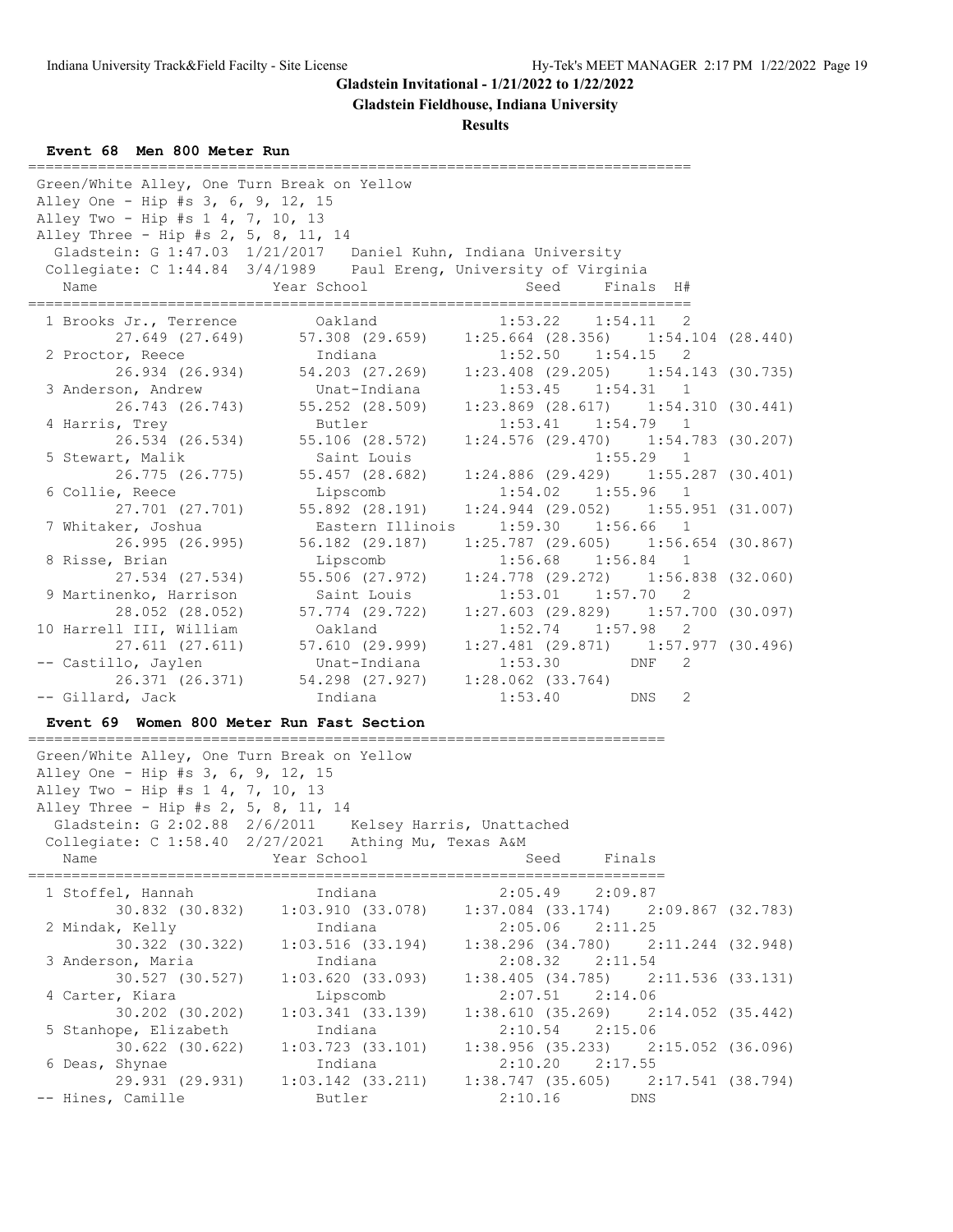**Gladstein Fieldhouse, Indiana University**

## **Results**

**Event 70 Men 800 Meter Run Fast Section**

| Green/White Lanes, One Turn Break on Yellow<br>Gladstein: G 1:47.03 1/21/2017 Daniel Kuhn, Indiana University<br>Collegiate: C 1:44.84 3/4/1989 Paul Ereng, University of Virginia<br>Name | <b>Example 2</b> Year School                                            | Seed                | Finals    |  |  |  |
|--------------------------------------------------------------------------------------------------------------------------------------------------------------------------------------------|-------------------------------------------------------------------------|---------------------|-----------|--|--|--|
| 1 Schwind, Jonathan Lipscomb 1:48.24 1:50.01                                                                                                                                               | 26.991 (26.991) 53.827 (26.836) 1:21.781 (27.954) 1:50.007 (28.226)     |                     |           |  |  |  |
| 2 Raymond, Parker 1:48.07 1:52.39                                                                                                                                                          |                                                                         |                     |           |  |  |  |
|                                                                                                                                                                                            | 25.619 (25.619) 52.971 (27.352) 1:22.010 (29.039) 1:52.384 (30.374)     |                     |           |  |  |  |
| 3 Swanson, Adam                                                                                                                                                                            | Eastern Illinois                                                        | $1:47.66$ $1:54.80$ |           |  |  |  |
|                                                                                                                                                                                            | 26.690 (26.690) 54.624 (27.934) 1:24.041 (29.417) 1:54.797 (30.756)     |                     |           |  |  |  |
| 4 Vilches, Carlos                                                                                                                                                                          | Indiana                                                                 | $1:52.00$ $1:55.93$ |           |  |  |  |
|                                                                                                                                                                                            | 27.404 (27.404) 55.632 (28.228) 1:26.350 (30.718) 1:55.930 (29.580)     |                     |           |  |  |  |
| 5 Oakley, Nick                                                                                                                                                                             | Eastern Illinois                                                        | $1:51.77$ $1:57.84$ |           |  |  |  |
|                                                                                                                                                                                            | 25.904 (25.904) 54.134 (28.230) 1:24.117 (29.983) 1:57.831 (33.714)     |                     |           |  |  |  |
| -- Couyoumjian, Nick andiana 1:50.00 DNS                                                                                                                                                   |                                                                         |                     |           |  |  |  |
| Event 73 Women 1 Mile Run                                                                                                                                                                  |                                                                         |                     |           |  |  |  |
| Green waterfall start before finish line<br>Athletes 13 and up to the outer alley green waterfall and<br>one turn break on Yellow                                                          |                                                                         |                     |           |  |  |  |
| Gladstein: G 4:31.37 1986 Andre Everett, Purdue University                                                                                                                                 |                                                                         |                     |           |  |  |  |
| Collegiate: C 4:25.91 2/28/2009 Jenny Simpson, University of Colorado                                                                                                                      |                                                                         |                     |           |  |  |  |
| Name                                                                                                                                                                                       | Year School                                                             | Seed                | Finals H# |  |  |  |
| 1 Studebaker, Lainey Dayton 1:53.21 4:45.79 2<br>36.791 (36.791) 1:12.686 (35.895) 1:48.951 (36.265) 2:24.830 (35.879)                                                                     |                                                                         |                     |           |  |  |  |
|                                                                                                                                                                                            |                                                                         |                     |           |  |  |  |
|                                                                                                                                                                                            | 3:00.349 (35.520) 3:36.096 (35.748) 4:12.635 (36.539) 4:45.789 (33.155) |                     |           |  |  |  |

| $3:00.349$ (35.520)   |                       | 3:36.096 (35.748)                                           | $4:12.635$ (36.539) $4:45.789$ (33.155) |  |
|-----------------------|-----------------------|-------------------------------------------------------------|-----------------------------------------|--|
| 2 Barker, Jenna       | Indiana               |                                                             | $4:43.64$ $4:47.71$ 2                   |  |
| 36.038 (36.038)       |                       | 1:12.255 (36.218)                                           | $1:48.515$ (36.260) $2:24.302$ (35.788) |  |
| 2:59.756 (35.455)     | $3:36.307$ $(36.551)$ |                                                             | 4:13.109 (36.802) 4:47.702 (34.594)     |  |
| 3 Miller, Lydia       | Lipscomb              |                                                             | $4:47.69$ $4:50.48$ 2                   |  |
| 36.250 (36.250)       |                       | $1:12.484$ (36.235)                                         | $1:48.749$ (36.265) $2:24.595$ (35.846) |  |
| $3:00.104$ $(35.510)$ |                       | 3:36.556 (36.453)                                           | 4:13.504 (36.948) 4:50.480 (36.976)     |  |
| 4 Borland, Colbi      | Lipscomb              |                                                             | $4:58.95$ $4:57.13$ 2                   |  |
| 36.518 (36.518)       |                       | $1:13.045$ (36.528)                                         | $1:49.671$ (36.626) $2:26.501$ (36.830) |  |
| $3:03.981$ $(37.480)$ | $3:42.080$ $(38.100)$ |                                                             | $4:20.281$ (38.201) $4:57.123$ (36.842) |  |
| 5 Nagwandala, Merabu  | Lipscomb              |                                                             | $4:45.00$ $4:59.45$ 2                   |  |
| 36.389 (36.389)       |                       | $1:12.876$ (36.488)                                         | $1:49.624$ (36.748) 2:26.765 (37.141)   |  |
| $3:05.382$ $(38.618)$ |                       | 3:44.552 (39.170)                                           | 4:22.883 (38.331) 4:59.448 (36.565)     |  |
| 6 Wehrle, Mariah      | Indiana               |                                                             | $5:03.62$ $4:59.84$ 1                   |  |
| 39.233 (39.233)       |                       | $1:16.232$ (36.999)                                         | $1:53.550$ (37.319) $2:31.207$ (37.657) |  |
| $3:09.146$ (37.940)   |                       | 3:48.170 (39.025)                                           | 4:25.527 (37.358) 4:59.832 (34.305)     |  |
| 7 Werner, Morgan      | Butler                |                                                             | $4:54.00$ $5:03.91$ 2                   |  |
| 36.700 (36.700)       |                       | 1:13.195(36.496)                                            | $1:49.860$ (36.665) $2:26.944$ (37.085) |  |
| $3:04.363$ (37.420)   |                       | $3:42.918$ (38.555)                                         | 4:24.486 (41.569) 5:03.908 (39.422)     |  |
| 8 Bushue, Kate        |                       | Eastern Illinois 5:07.27 5:04.59 1                          |                                         |  |
| 39.367 (39.367)       |                       | $1:16.548$ (37.182) $1:53.297$ (36.750) $2:30.952$ (37.655) |                                         |  |
| $3:08.892$ $(37.940)$ |                       | 3:47.941 (39.050) 4:27.104 (39.164) 5:04.586 (37.482)       |                                         |  |
| 9 Sreenan, Emily      | Dayton                |                                                             | $5:09.88$ $5:08.77$ 1                   |  |
| 38.884 (38.884)       |                       | $1:16.151$ (37.267) $1:53.926$ (37.775) $2:32.384$ (38.459) |                                         |  |
| 3:11.220 (38.836)     |                       | 3:50.481 (39.261)                                           | 4:30.374 (39.894) 5:08.767 (38.393)     |  |
|                       |                       |                                                             |                                         |  |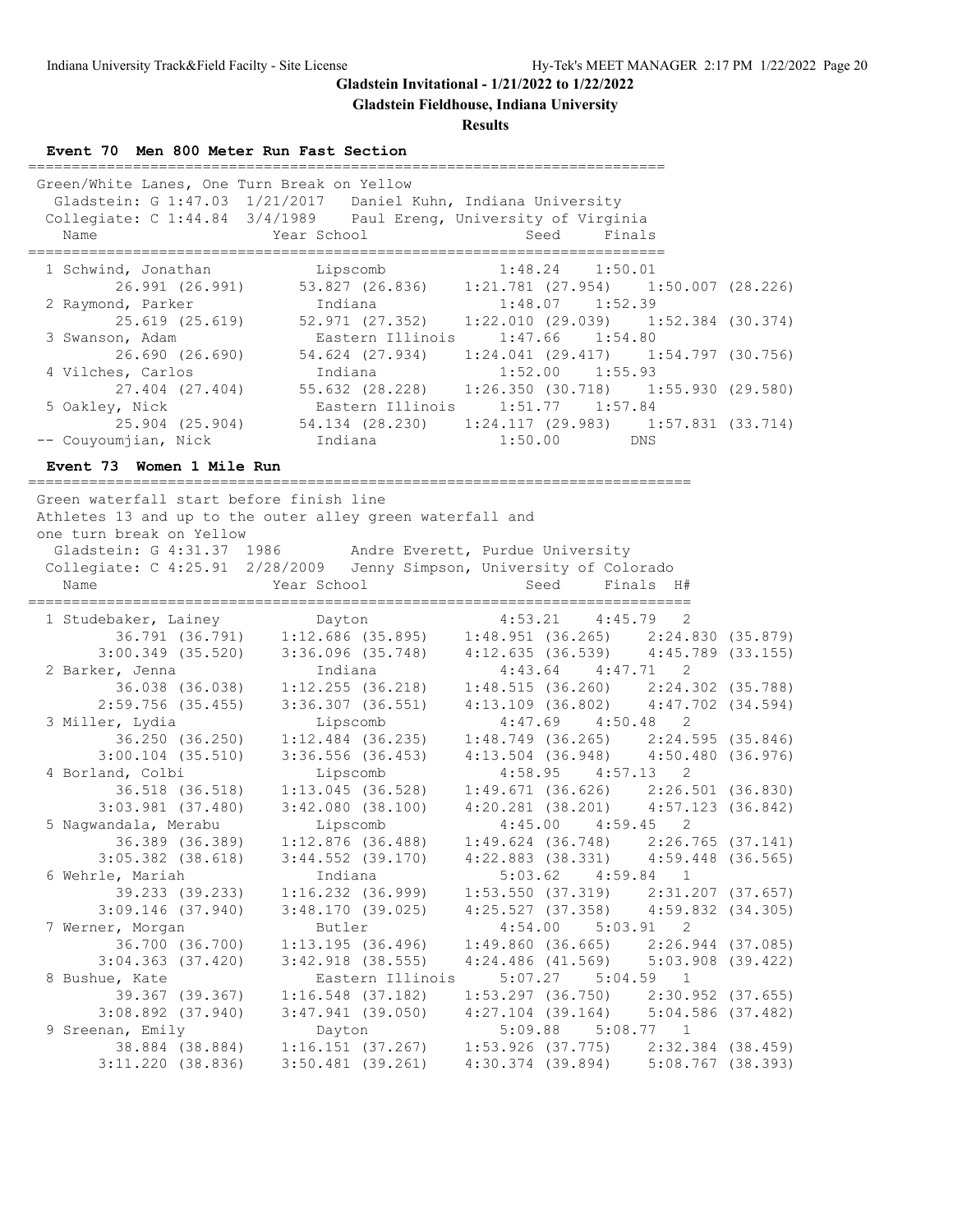**Gladstein Fieldhouse, Indiana University**

#### **Results**

#### **....Event 73 Women 1 Mile Run**

| 10 Mendrys, Audrey             | Unat-Indiana                      | $5:09.55$ $5:09.54$ 1                                                 |   |
|--------------------------------|-----------------------------------|-----------------------------------------------------------------------|---|
| 39.477 (39.477)                | 1:16.417(36.941)                  | $1:54.022$ (37.605) 2:31.904 (37.883)                                 |   |
| $3:11.255$ (39.351)            | $3:50.664$ (39.410)               | 4:30.582 (39.918) 5:09.535 (38.954)                                   |   |
| 11 Bates, Phoebe               | Indiana                           | $5:27.60$ $5:10.94$ 1                                                 |   |
| 39.215 (39.215)                | $1:16.659$ (37.445)               | $1:54.675$ (38.016) $2:33.885$ (39.210)                               |   |
| $3:13.275$ (39.390)            | $3:53.017$ (39.742)               | $4:32.546$ (39.530) $5:10.936$ (38.390)                               |   |
| 12 Roelofse, Lyndi             | Saint Louis                       | $5:20.00$ $5:25.09$ 1                                                 |   |
| 38.964 (38.964)                | $1:16.424$ (37.460)               | $1:54.520$ (38.096) $2:34.506$ (39.986)                               |   |
| $3:15.863$ (41.358)            | $3:58.056$ (42.193)               | $4:41.359$ (43.304) $5:25.084$ (43.725)                               |   |
|                                |                                   |                                                                       |   |
| 13 Eggleston, Jenna            | Dayton                            | $5:14.16$ $5:29.34$ 1                                                 |   |
|                                | 39.467 (39.467) 1:17.134 (37.668) | $1:56.632$ (39.498) $2:38.403$ (41.772)                               |   |
| 3:20.996(42.593)               | 4:04.255(43.260)                  | $4:47.716$ (43.461) $5:29.335$ (41.620)                               |   |
| -- Hertenstein, Bailey         | Indiana                           | 4:42.00 XDNF 2                                                        |   |
|                                |                                   | 35.817 (35.817) 1:12.018 (36.201) 1:48.265 (36.248) 2:24.031 (35.766) |   |
| 2:59.313 (35.282)              | $3:35.824$ $(36.511)$             |                                                                       |   |
| -- Ramirez, Mikaela            | Indiana                           | $4:56.57$ DNS                                                         | 2 |
|                                |                                   | DNS                                                                   | 2 |
| -- Mindak, Kelly Manus andiana |                                   | 4:52.06<br>DNS                                                        | 2 |

### **Event 74 Men 1 Mile Run**

============================================================================ Green waterfall start before finish line

 Athletes 13 and up to the outer alley green waterfall and one turn break on Yellow Gladstein: G 3:56.17 1984 Jim Spivey, Athletics West T.C. Collegiate: C 3:52.01 2/26/2017 Edward Cheserek, University of Oregon Name  $Year School$  School Seed Finals H# ============================================================================ 1 Veatch, Ben Indiana 4:01.42 3:59.73 3 30.689 (30.689) 1:00.637 (29.949) 1:30.851 (30.215) 2:00.865 (30.015) 2:31.072 (30.207) 3:01.073 (30.001) 3:30.532 (29.460) 3:59.730 (29.199) 2 Jha, Arjun Indiana 4:00.84 4:05.55 3 31.384 (31.384) 1:01.684 (30.301) 1:31.700 (30.016) 2:02.178 (30.478) 2:33.369 (31.192) 3:05.109 (31.740) 3:35.444 (30.336) 4:05.543 (30.099) 3 Gebhardt, Jake Indiana 4:06.11 4:06.51 3 31.859 (31.859) 1:02.088 (30.230) 1:32.106 (30.019) 2:02.711 (30.605) 2:33.578 (30.867) 3:05.090 (31.513) 3:35.624 (30.535) 4:06.501 (30.877) 4 Marshall, Camden Indiana 4:04.00 4:08.35 3 31.160 (31.160) 1:01.484 (30.324) 1:31.451 (29.968) 2:01.984 (30.534) 2:33.125 (31.141) 3:04.866 (31.741) 3:36.751 (31.885) 4:08.347 (31.596) 5 Horter, Dustin Indiana 4:04.31 4:11.02 3 30.896 (30.896) 1:00.856 (29.960) 1:31.192 (30.336) 2:02.284 (31.092) 2:33.751 (31.468) 3:06.013 (32.262) 3:38.728 (32.715) 4:11.014 (32.287) 6 Grant, Keelan Indiana 4:09.20 4:11.62 2 31.791 (31.791) 1:02.535 (30.745) 1:33.782 (31.247) 2:05.918 (32.137) 2:38.888 (32.970) 3:11.703 (32.815) 3:43.818 (32.115) 4:11.612 (27.794) 7 Miller, Ben Indiana 4:09.00 4:12.02 2

|                     | 31.170 (31.170) | $1:01.907$ (30.737)   |  | $1:33.576$ (31.670)                     | 2:05.984 (32.409)     |  |
|---------------------|-----------------|-----------------------|--|-----------------------------------------|-----------------------|--|
| 2:39.170(33.186)    |                 | $3:12.102$ $(32.932)$ |  | 3:43.613 (31.511)                       | $4:12.014$ $(28.402)$ |  |
| 8 Johnson, Brady    |                 | Lipscomb              |  | $4:08.95$ $4:13.56$ 3                   |                       |  |
|                     | 31.628 (31.628) | $1:01.883$ (30.255)   |  | $1:32.374$ (30.492) $2:03.830$ (31.456) |                       |  |
| $2:36.253$ (32.423) |                 | $3:09.233$ $(32.980)$ |  | $3:41.808$ (32.575) $4:13.556$ (31.749) |                       |  |
| 9 Ruffing, Ben      |                 | Lipscomb              |  | $4:10.80$ $4:15.71$ 2                   |                       |  |
|                     | 31.457 (31.457) | $1:01.553$ (30.097)   |  | $1:33.004$ (31.451) $2:05.499$ (32.495) |                       |  |
| 2:38.593(33.095)    |                 | $3:11.729$ $(33.136)$ |  | $3:44.316$ (32.587) $4:15.704$ (31.389) |                       |  |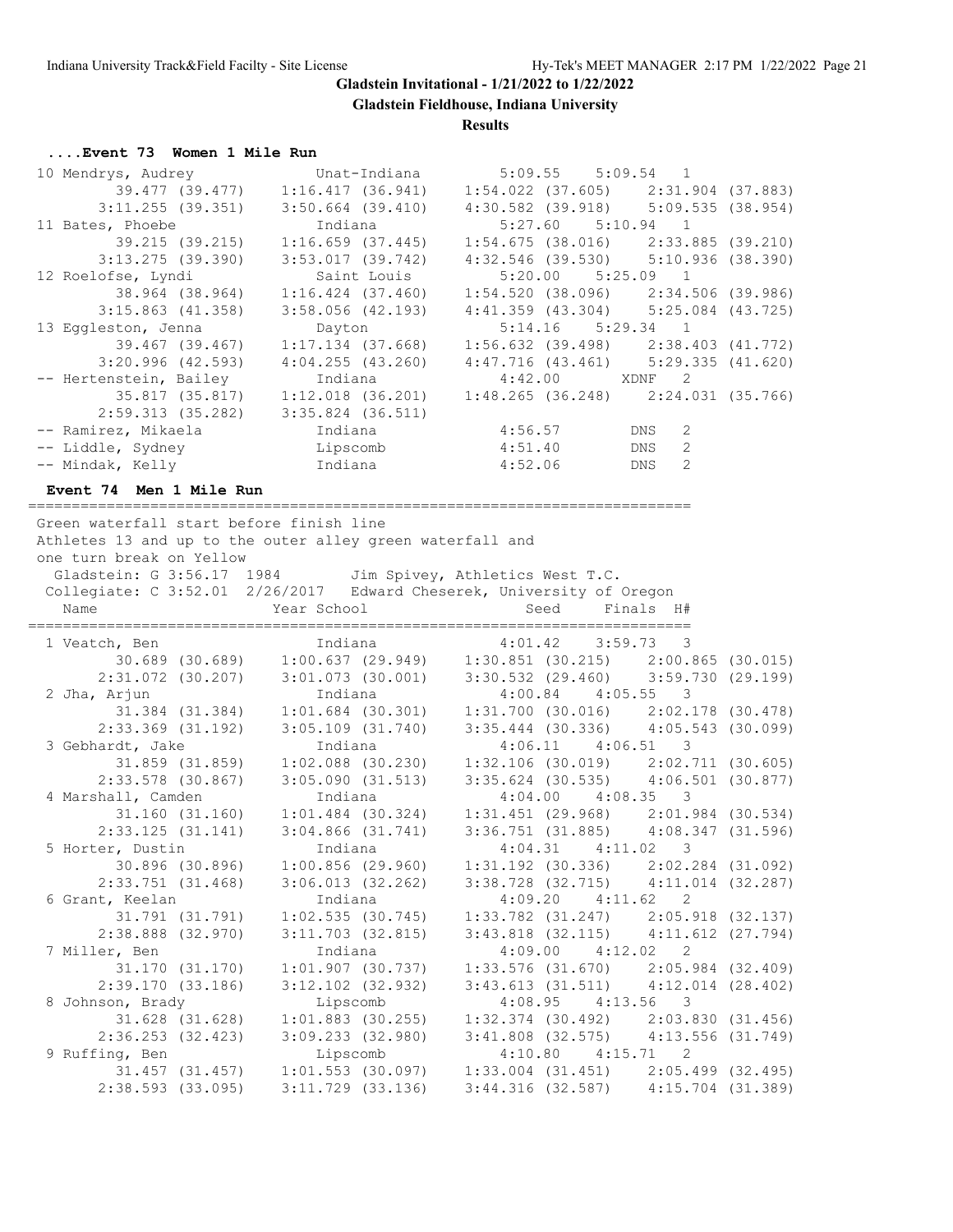**Gladstein Fieldhouse, Indiana University**

**Results**

#### **....Event 74 Men 1 Mile Run**

| 10 Burns, Leo           | Saint Louis                                                                                                                                                          | $4:23.59$ $4:16.55$ 1                   |               |  |
|-------------------------|----------------------------------------------------------------------------------------------------------------------------------------------------------------------|-----------------------------------------|---------------|--|
| 33.913 (33.913)         | $1:06.120$ (32.208) $1:38.451$ (32.331) $2:11.324$ (32.873)                                                                                                          |                                         |               |  |
| $2:43.325$ (32.002)     | $3:13.933$ (30.608) $3:45.285$ (31.353) $4:16.545$ (31.260)                                                                                                          |                                         |               |  |
| 11 Martinenko, Harrison | Saint Louis                                                                                                                                                          | $4:18.76$ $4:16.55$ 1                   |               |  |
| 33.342 (33.342)         | $1:05.858$ (32.516) $1:38.231$ (32.374) $2:11.222$ (32.991)                                                                                                          |                                         |               |  |
| 2:43.090(31.869)        | $3:13.338$ (30.248) $3:44.968$ (31.630) $4:16.549$ (31.581)                                                                                                          |                                         |               |  |
| 12 Swanson, Adam        |                                                                                                                                                                      | Eastern Illinois  4:06.49  4:17.08  3   |               |  |
|                         | 30.887 (30.887) 1:01.239 (30.352)                                                                                                                                    | $1:31.880$ (30.642) $2:03.368$ (31.488) |               |  |
| 2:35.594 (32.226)       | $3:08.812$ (33.219) $3:42.638$ (33.826) $4:17.073$ (34.435)                                                                                                          |                                         |               |  |
| 13 Gillard, Jack        | Indiana                                                                                                                                                              | $4:12.00$ $4:19.56$ 2                   |               |  |
| 31.821 (31.821)         | $1:02.768$ (30.947) $1:34.488$ (31.721) $2:06.690$ (32.202)                                                                                                          |                                         |               |  |
| $2:39.443$ (32.753)     | $3:12.917$ (33.475) $3:46.754$ (33.838) $4:19.552$ (32.798)                                                                                                          |                                         |               |  |
| 14 Schorr, Carter       | Butler                                                                                                                                                               | $4:19.42$ $4:19.80$ 1                   |               |  |
|                         | 33.530 (33.530) 1:05.614 (32.084) 1:38.060 (32.446) 2:11.062 (33.003)                                                                                                |                                         |               |  |
| $2:43.257$ (32.195)     | 3:14.655(31.399)                                                                                                                                                     | $3:47.802$ (33.147) $4:19.794$ (31.992) |               |  |
| 15 Murphy, Trevor       | Eastern Illinois                                                                                                                                                     | $4:19.87$ $4:20.86$ 1                   |               |  |
|                         | 33.430 (33.430) 1:05.325 (31.895)                                                                                                                                    | $1:37.855$ (32.530) $2:10.857$ (33.003) |               |  |
| 2:43.475(32.619)        | $3:14.872$ (31.397) $3:48.084$ (33.212) $4:20.854$ (32.770)                                                                                                          |                                         |               |  |
| 16 Anderson, Andrew     | Unat-Indiana                                                                                                                                                         | $4:15.50$ $4:23.07$ 2                   |               |  |
|                         | $31.589$ (31.589) $1:02.343$ (30.754) $1:34.379$ (32.037) $2:07.017$ (32.638)                                                                                        |                                         |               |  |
|                         | 2:40.570 (33.554) 3:15.403 (34.834) 3:48.943 (33.540) 4:23.069 (34.126)                                                                                              |                                         |               |  |
| 17 Bell, Joshua         | Lipscomb                                                                                                                                                             | $4:11.84$ $4:23.72$ 2                   |               |  |
| 32.050 (32.050)         | $\begin{array}{cccc} 1:02.918 & (30.869) & 1:34.024 & (31.106) & 2:06.502 & (32.478) \\ 3:14.457 & (34.641) & 3:49.582 & (35.125) & 4:23.711 & (34.130) \end{array}$ |                                         |               |  |
| $2:39.816$ (33.315)     |                                                                                                                                                                      |                                         |               |  |
| 18 Vilches, Carlos      | Indiana                                                                                                                                                              | $4:08.00$ $4:23.94$ 2                   |               |  |
| 30.864 (30.864)         | $1:01.520$ (30.656)                                                                                                                                                  | $1:34.669$ (33.150) $2:08.179$ (33.510) |               |  |
| 2:41.875(33.696)        | $3:17.329$ (35.455)                                                                                                                                                  | 3:51.851 (34.522) 4:23.938 (32.087)     |               |  |
| 19 Morales, Isai        | Eastern Illinois                                                                                                                                                     | $4:19.87$ $4:27.76$ 1                   |               |  |
| 33.654 (33.654)         | $1:05.878$ (32.225)                                                                                                                                                  | $1:38.392$ (32.515) $2:11.441$ (33.050) |               |  |
| $2:43.872$ $(32.431)$   | $3:16.642$ (32.770)                                                                                                                                                  | 3:52.220 (35.578) 4:27.751 (35.532)     |               |  |
| 20 Castillo, Jaylen     | Unat-Indiana                                                                                                                                                         | $4:14.00$ $4:33.17$ 2                   |               |  |
|                         | 31.377 (31.377)  1:02.155 (30.779)  1:34.577 (32.422)  2:07.857 (33.280)                                                                                             |                                         |               |  |
|                         | 2:42.237 (34.380) 3:19.107 (36.870) 3:56.233 (37.127) 4:33.166 (36.933)                                                                                              |                                         |               |  |
| -- Risse, Brian         | Lipscomb 4:11.32 DNF 2<br>1:00.677 (30.174) 1:32.276 (31.600) 2:06.844 (34.569)                                                                                      |                                         |               |  |
| 30.503 (30.503)         |                                                                                                                                                                      |                                         |               |  |
| -- Pifer, Jack          | Saint Louis<br>Saint Louis<br>Indiana $4:28.26$ DNS<br>Butler $4:22.00$ DNS<br>Butler $4:22.00$ DNS<br>Butler $4:22.00$ DNS                                          |                                         | $\mathbf{1}$  |  |
| -- Couyoumjian, Nick    |                                                                                                                                                                      |                                         | $\mathcal{E}$ |  |
| -- Lauerman, Max        |                                                                                                                                                                      |                                         | $\mathbf{1}$  |  |
| -- Kendrick, Andrew     | Butler                                                                                                                                                               |                                         | $\mathbf{1}$  |  |

#### **Event 83 Women 3000 Meter Run**

 White waterfall start Athletes 13 and up to the outer alley white waterfall and one turn in alley then break on yellow Gladstein: G 9:08.42 1986 Stephanie Herbst, University of Wisc Collegiate: C 8:41.60 2/3/2018 Karissa Schweizer, University of Mis Name Year School Seed Finals ========================================================================= 1 Kress, Megan Saint Louis 10:41.29 9:53.32 41.055 (41.055) 1:20.625 (39.570) 2:00.210 (39.585) 2:39.931 (39.721) 3:19.760 (39.829) 3:59.699 (39.939) 4:39.176 (39.477) 5:19.062 (39.886) 5:58.544 (39.482) 6:38.446 (39.902) 7:18.011 (39.565) 7:57.311 (39.300) 8:36.972 (39.661) 9:16.256 (39.284) 9:53.312 (37.056)

=========================================================================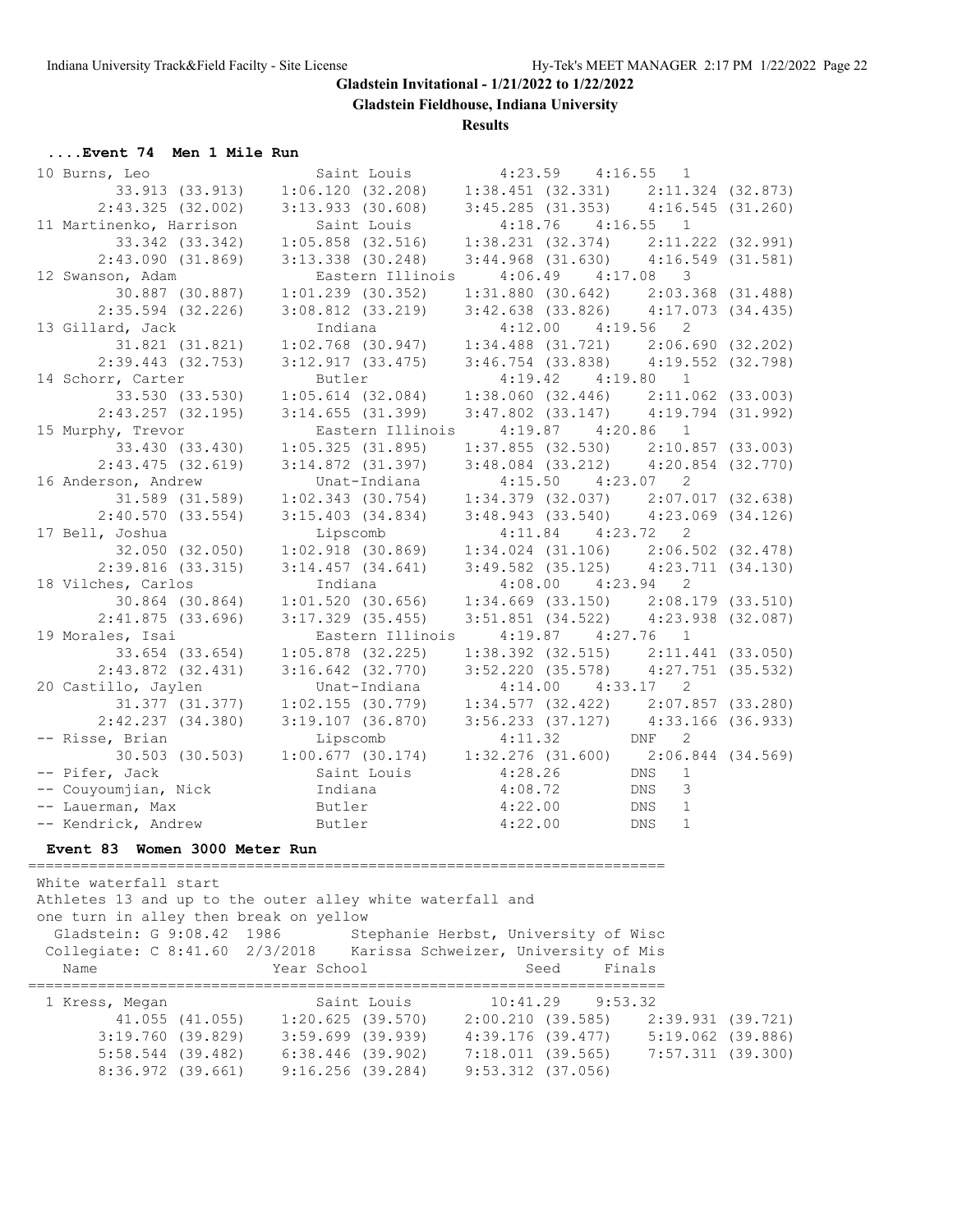**Gladstein Fieldhouse, Indiana University**

## **Results**

# **....Event 83 Women 3000 Meter Run**

| 2 Weidner, Melissa                | Dayton                 | 10:14.76  10:12.96                                                                                                |                       |
|-----------------------------------|------------------------|-------------------------------------------------------------------------------------------------------------------|-----------------------|
| 41.705 (41.705)                   | $1:22.325$ (40.620)    | 2:01.836 (39.511) 2:41.443 (39.607)                                                                               |                       |
| $3:21.692$ (40.249)               | $4:02.296$ $(40.604)$  | 4:43.438 (41.142) 5:25.414 (41.976)                                                                               |                       |
| $6:06.642$ $(41.228)$             | $6:47.788$ $(41.146)$  | 7:30.772 (42.984) 8:12.342 (41.570)                                                                               |                       |
| 8:53.881 (41.539)                 | $9:34.672$ (40.791)    | 10:12.955(38.283)                                                                                                 |                       |
| 3 Halsey, Abigail                 | Wright State           | 10:19.27  10:16.65                                                                                                |                       |
| 40.804 (40.804)                   | $1:21.222$ $(40.418)$  | $2:01.010$ (39.788) $2:40.735$ (39.725)                                                                           |                       |
| $3:20.988$ (40.253)               | $4:00.786$ (39.798)    | $4:41.132$ (40.346) $5:21.962$ (40.830)                                                                           |                       |
| $6:03.968$ $(42.006)$             | 6:46.820(42.852)       | 7:30.326 (43.506) 8:14.586 (44.260)                                                                               |                       |
| 8:58.043(43.457)                  | 9:39.460(41.417)       | 10:16.643(37.183)                                                                                                 |                       |
| 4 Hinkelman, Brooke               | Oakland                | 10:32.85  10:17.68                                                                                                |                       |
| 41.245 (41.245)                   |                        | $1:21.740$ (40.495) $2:01.405$ (39.665) $2:41.746$ (40.341)                                                       |                       |
| $3:22.122$ (40.376)               | $4:02.621$ $(40.499)$  | $4:44.107$ (41.486) $5:26.436$ (42.329)                                                                           |                       |
| $6:08.143$ $(41.707)$             | $6:50.074$ $(41.931)$  | 7:33.126 (43.052) 8:15.549 (42.423)                                                                               |                       |
| 8:58.078 (42.529)                 | $9:39.468$ $(41.390)$  | $10:17.679$ (38.211)                                                                                              |                       |
| 5 Longmire, Mollie                | Lipscomb               | 10:10.00 10:23.25                                                                                                 |                       |
| 40.949 (40.949)                   | $1:21.506$ (40.557)    | $2:00.568$ (39.062) $2:40.521$ (39.953)                                                                           |                       |
| $3:20.858$ (40.337)               | $4:01.386$ (40.528)    | $4:42.859$ (41.473) $5:24.876$ (42.017)                                                                           |                       |
| $6:06.799$ $(41.923)$             | $6:49.088$ $(42.289)$  | $7:32.134$ (43.046) 8:15.837 (43.703)                                                                             |                       |
| $8:58.996$ (43.159)               | 9:42.415(43.419)       | $10:23.244$ (40.829)                                                                                              |                       |
|                                   | Indiana                | 10:00.00 10:34.37                                                                                                 |                       |
| 6 Mick, Lauryn<br>41.062 (41.062) | $1:20.923$ (39.861)    |                                                                                                                   |                       |
| $3:21.069$ (40.708)               |                        | 2:00.390 (39.467) 2:40.361 (39.971)<br>4:44.034 (42.142) 5:26.611 (42.577)<br>7:38.216 (45.021) 8:23.008 (44.792) |                       |
|                                   | $4:01.892$ (40.823)    |                                                                                                                   |                       |
| $6:09.604$ $(42.993)$             | 6:53.195(43.591)       |                                                                                                                   |                       |
| $9:08.574$ (45.566)               | $9:52.857$ $(44.283)$  | $10:34.363$ $(41.506)$                                                                                            |                       |
| 7 Flanagan, Avani                 | Eastern Illinois       | 10:26.30  10:40.31                                                                                                |                       |
| 41.372 (41.372)                   | $1:21.383$ $(40.011)$  | $2:01.579$ (40.196) $2:42.733$ (41.154)                                                                           |                       |
| $3:24.585$ (41.852)               | 4:07.934 (43.349)      | 4:51.709 (43.775) 5:35.170 (43.461)                                                                               |                       |
| 6:18.986(43.816)                  |                        | $7:03.676$ (44.690) $7:48.416$ (44.740) $8:32.765$ (44.349)                                                       |                       |
| $9:17.094$ $(44.329)$             | $10:00.658$ (43.564)   | $10:40.306$ (39.648)                                                                                              |                       |
| 8 Devantier, Lea                  | Saint Louis            | 10:45.00 10:48.06                                                                                                 |                       |
| 41.617 (41.617)                   |                        | $1:22.044$ (40.427) $2:02.280$ (40.236) $2:43.250$ (40.970)                                                       |                       |
| $3:25.395$ (42.145)               | $4:08.234$ $(42.839)$  | 4:51.444 (43.210) 5:35.137 (43.693)                                                                               |                       |
| $6:19.268$ $(44.131)$             | 7:03.962 (44.694)      | 7:48.820 (44.858) 8:33.605 (44.785)                                                                               |                       |
| $9:19.466$ (45.861)               | $10:04.854$ (45.388)   | $10:48.051$ (43.197)                                                                                              |                       |
| 9 Smith, Justine                  | Dayton                 | 10:35.08 10:49.65                                                                                                 |                       |
|                                   |                        | 41.726 (41.726) 1:22.551 (40.825) 2:03.156 (40.605) 2:44.911 (41.755)                                             |                       |
|                                   |                        | 3:28.006 (43.095) 4:11.046 (43.040) 4:54.358 (43.312) 5:38.146 (43.788)                                           |                       |
|                                   |                        | 6:21.509 (43.363) 7:06.086 (44.577) 7:50.774 (44.688) 8:36.421 (45.647)                                           |                       |
| $9:22.471$ $(46.050)$             |                        | $10:07.673$ (45.202) $10:49.646$ (41.973)                                                                         |                       |
| 10 Decker, Kylie                  |                        | Eastern Illinois 10:53.68 10:54.78                                                                                |                       |
| 41.885 (41.885)                   | $1:22.529$ $(40.644)$  | $2:02.558$ (40.029)                                                                                               | $2:43.544$ (40.986)   |
| $3:25.672$ $(42.128)$             | 4:08.553(42.881)       | $4:52.416$ $(43.863)$                                                                                             | $5:37.453$ (45.037)   |
| $6:22.265$ $(44.812)$             | $7:07.975$ $(45.710)$  | 7:53.993(46.018)                                                                                                  | 8:39.439(45.446)      |
| 9:26.340(46.901)                  | 10:11.223 (44.883)     | 10:54.775(43.552)                                                                                                 |                       |
| 11 Niklaus, Ashleigh              | Saint Louis            | 11:09.19<br>11:23.31                                                                                              |                       |
| 43.266 (43.266)                   | $1:27.360$ $(44.094)$  | $2:12.086$ (44.726)                                                                                               | $2:58.062$ (45.976)   |
| $3:44.168$ $(46.106)$             | $4:30.862$ $(46.694)$  | 5:17.905(47.043)                                                                                                  | $6:04.462$ $(46.557)$ |
| $6:50.769$ (46.307)               | $7:37.295$ (46.526)    | 8:23.881 (46.586)                                                                                                 | $9:10.396$ (46.515)   |
| $9:55.843$ (45.447)               | $10:41.291$ $(45.448)$ | $11:23.302$ $(42.011)$                                                                                            |                       |
| -- Chappelle, Zoe                 | Dayton                 | 10:15.02                                                                                                          | DNS                   |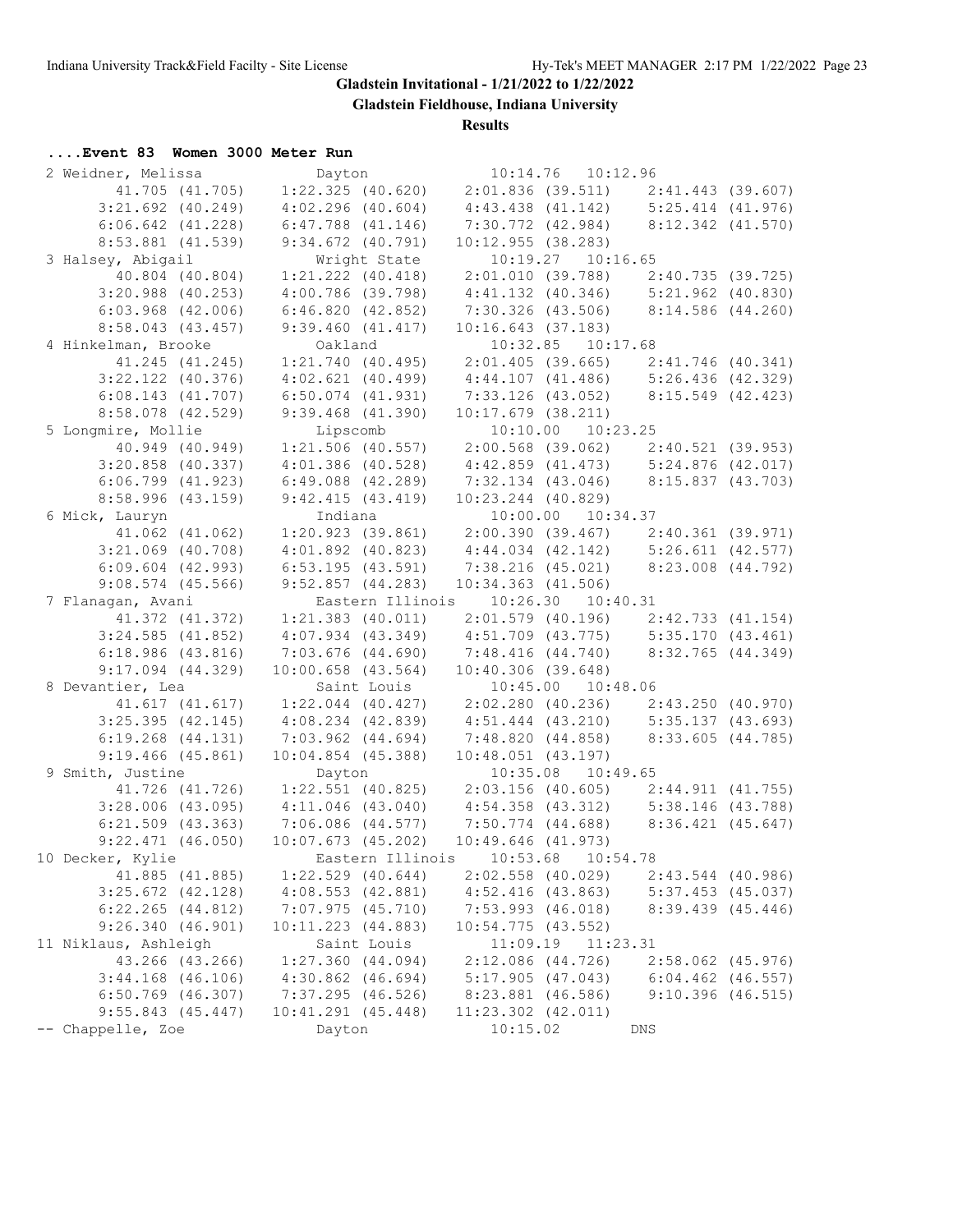**Gladstein Fieldhouse, Indiana University**

## **Results**

### **Event 84 Men 3000 Meter Run**

| White waterfall start<br>Name |                                         | Athletes 13 and up to the outer alley white waterfall and<br>one turn in alley then break on yellow<br>Gladstein: G 7:48.35 1/21/2011 Andrew Bayer, Indiana University<br>Collegiate: C 7:38.59 2/14/2004 Alistair Cragg, University of Arkans<br>Year School |              |                                                                              | Seed    | Finals          |                                         |
|-------------------------------|-----------------------------------------|---------------------------------------------------------------------------------------------------------------------------------------------------------------------------------------------------------------------------------------------------------------|--------------|------------------------------------------------------------------------------|---------|-----------------|-----------------------------------------|
|                               |                                         |                                                                                                                                                                                                                                                               |              |                                                                              |         |                 |                                         |
| 1 Hutchinson, Bryce           |                                         |                                                                                                                                                                                                                                                               | Unat-Purdue  |                                                                              |         | 8:35.71 8:32.94 |                                         |
|                               |                                         | 32.360 (32.360) 1:06.620 (34.260) 1:40.906 (34.286) 2:15.155 (34.249)                                                                                                                                                                                         |              |                                                                              |         |                 |                                         |
|                               | 2:49.966(34.811)                        | $3:25.901$ (35.935)                                                                                                                                                                                                                                           |              | 4:00.510 (34.609)  4:35.211 (34.701)<br>6:19.881 (34.689)  6:54.518 (34.637) |         |                 |                                         |
|                               | $5:10.156$ (34.945)                     | $5:45.192$ (35.036)                                                                                                                                                                                                                                           |              |                                                                              |         |                 |                                         |
|                               | $7:29.178$ $(34.660)$                   | 8:02.733(33.555)                                                                                                                                                                                                                                              | Unat-Indiana | 8:32.931(30.198)                                                             |         | 8:38.00 8:35.37 |                                         |
| 2 Hickner, Travis             | 32.901 (32.901)                         | $1:07.524$ (34.623)                                                                                                                                                                                                                                           |              |                                                                              |         |                 |                                         |
|                               | $2:50.887$ $(34.347)$                   | $3:26.414$ $(35.527)$                                                                                                                                                                                                                                         |              |                                                                              |         |                 | $1:42.524$ (35.000) $2:16.540$ (34.016) |
|                               | $5:11.884$ (35.181)                     | $5:46.518$ $(34.634)$                                                                                                                                                                                                                                         |              | $4:01.776$ (35.362) $4:36.703$ (34.927)                                      |         |                 | $6:21.830$ (35.312) $6:56.974$ (35.144) |
|                               | 7:31.353 (34.379)                       | $8:04.419$ (33.066)                                                                                                                                                                                                                                           |              | 8:35.364 (30.945)                                                            |         |                 |                                         |
| 3 Ruppert, Ryan               |                                         |                                                                                                                                                                                                                                                               | Unat-Purdue  |                                                                              |         | 8:37.02 8:35.39 |                                         |
|                               | 33.244 (33.244)                         | 1:07.785(34.541)                                                                                                                                                                                                                                              |              |                                                                              |         |                 | $1:42.314$ (34.529) $2:15.736$ (33.422) |
|                               | 2:49.729 (33.993)                       | $3:25.550$ $(35.821)$                                                                                                                                                                                                                                         |              |                                                                              |         |                 | $4:00.230$ (34.680) $4:35.344$ (35.114) |
|                               | $5:10.394$ (35.050)                     | 5:45.420(35.026)                                                                                                                                                                                                                                              |              | $6:20.124$ $(34.704)$                                                        |         |                 | 6:54.985(34.861)                        |
|                               | 7:29.826(34.841)                        | 8:02.949(33.123)                                                                                                                                                                                                                                              |              | $8:35.389$ (32.440)                                                          |         |                 |                                         |
| 4 Walker, Adam                |                                         |                                                                                                                                                                                                                                                               | Saint Louis  |                                                                              |         | 8:33.51 8:38.37 |                                         |
|                               | 33.678 (33.678)                         | 1:08.345(34.667)                                                                                                                                                                                                                                              |              |                                                                              |         |                 | $1:43.064$ (34.719) $2:16.811$ (33.747) |
|                               | 2:50.795(33.984)                        | $3:26.061$ $(35.266)$                                                                                                                                                                                                                                         |              |                                                                              |         |                 | $4:01.269$ (35.208) $4:35.724$ (34.455) |
|                               | $5:10.757$ (35.033)                     | 5:45.727 (34.970)                                                                                                                                                                                                                                             |              | 6:20.671 (34.944) 6:55.536 (34.865)                                          |         |                 |                                         |
|                               | 7:30.823(35.287)                        | $8:05.854$ (35.031)                                                                                                                                                                                                                                           |              | 8:38.365(32.511)                                                             |         |                 |                                         |
| 5 Butcher, Ben                |                                         | Lipscomb                                                                                                                                                                                                                                                      |              |                                                                              |         | 8:37.15 8:38.80 |                                         |
|                               | 33.789 (33.789)                         | $1:08.134$ $(34.345)$                                                                                                                                                                                                                                         |              |                                                                              |         |                 | $1:42.824$ (34.690) $2:16.267$ (33.443) |
|                               | $2:50.592$ $(34.325)$                   | $3:26.314$ $(35.722)$                                                                                                                                                                                                                                         |              |                                                                              |         |                 | $4:01.077$ (34.763) $4:36.076$ (34.999) |
|                               | 5:11.140(35.064)                        | $5:45.812$ $(34.672)$                                                                                                                                                                                                                                         |              | $6:21.423$ $(35.611)$                                                        |         |                 | $6:57.368$ (35.945)                     |
|                               | 7:31.919(34.551)                        | 8:06.269 (34.350)                                                                                                                                                                                                                                             |              | 8:38.796 (32.527)                                                            |         |                 |                                         |
| 6 Doud, Nick                  |                                         | Butler                                                                                                                                                                                                                                                        |              |                                                                              |         | 8:34.76 8:38.93 |                                         |
|                               | 33.016 (33.016)                         | $1:07.606$ (34.590)                                                                                                                                                                                                                                           |              |                                                                              |         |                 | $1:42.054$ (34.448) $2:16.060$ (34.006) |
|                               | $2:50.407$ (34.347)                     | $3:25.870$ (35.463)                                                                                                                                                                                                                                           |              |                                                                              |         |                 | $4:00.993$ (35.123) $4:35.459$ (34.466) |
|                               | $5:10.494$ (35.035)                     | 5:45.495(35.001)                                                                                                                                                                                                                                              |              | $6:20.401$ $(34.906)$                                                        |         |                 | $6:55.283$ $(34.882)$                   |
|                               | 7:30.420(35.137)                        | 8:05.430(35.010)                                                                                                                                                                                                                                              |              | 8:38.923 (33.493)                                                            |         |                 |                                         |
|                               | 7 Christofanelli, Genesio               |                                                                                                                                                                                                                                                               | Unat-Purdue  |                                                                              |         | 8:38.43 8:40.94 |                                         |
|                               | 33.367 (33.367)                         |                                                                                                                                                                                                                                                               |              | $1:07.994$ (34.627) $1:42.770$ (34.776) $2:16.510$ (33.740)                  |         |                 |                                         |
|                               | $2:50.192$ (33.682)                     | $3:26.156$ (35.964)                                                                                                                                                                                                                                           |              | $4:01.382$ $(35.226)$                                                        |         |                 | 4:36.455(35.073)                        |
|                               | $5:11.598$ (35.143)                     | $5:45.325$ (33.727)                                                                                                                                                                                                                                           |              | $6:19.604$ $(34.279)$                                                        |         |                 | $6:54.699$ (35.095)                     |
|                               | $7:29.518$ $(34.819)$                   | 8:04.685(35.167)                                                                                                                                                                                                                                              |              | 8:40.931(36.246)                                                             |         |                 |                                         |
| 8 Smith, Patrick              |                                         | Lipscomb                                                                                                                                                                                                                                                      |              |                                                                              | 8:36.08 | 8:42.66         |                                         |
|                               | 33.523 (33.523)                         | $1:07.869$ $(34.346)$                                                                                                                                                                                                                                         |              | 1:42.541(34.672)                                                             |         |                 | 2:15.973(33.432)                        |
|                               | $2:50.238$ $(34.265)$                   | $3:25.698$ (35.460)                                                                                                                                                                                                                                           |              | $4:00.786$ (35.088)                                                          |         |                 | 4:35.377(34.591)                        |
|                               | $5:10.888$ (35.511)                     | $5:45.967$ (35.079)                                                                                                                                                                                                                                           |              | $6:21.296$ $(35.329)$                                                        |         |                 | $6:57.091$ (35.795)                     |
|                               | 7:32.881 (35.790)                       | 8:08.222 (35.341)                                                                                                                                                                                                                                             |              | 8:42.659(34.437)                                                             |         |                 |                                         |
| 9 Donovan, Patrick            |                                         |                                                                                                                                                                                                                                                               | Saint Louis  |                                                                              | 8:44.05 | 8:43.15         |                                         |
|                               | 33.926 (33.926)                         | 1:08.610(34.684)                                                                                                                                                                                                                                              |              | 1:43.301(34.691)                                                             |         |                 | 2:17.078 (33.777)                       |
|                               | $2:51.167$ (34.089)                     | $3:26.521$ $(35.354)$                                                                                                                                                                                                                                         |              | $4:01.503$ (34.982)                                                          |         |                 | $4:36.234$ $(34.731)$                   |
|                               | 5:11.371(35.137)<br>$7:33.478$ (36.039) | $5:46.227$ $(34.856)$<br>8:09.246 (35.768)                                                                                                                                                                                                                    |              | $6:21.639$ $(35.412)$<br>8:43.149 (33.903)                                   |         |                 | $6:57.439$ $(35.800)$                   |
|                               |                                         |                                                                                                                                                                                                                                                               |              |                                                                              |         |                 |                                         |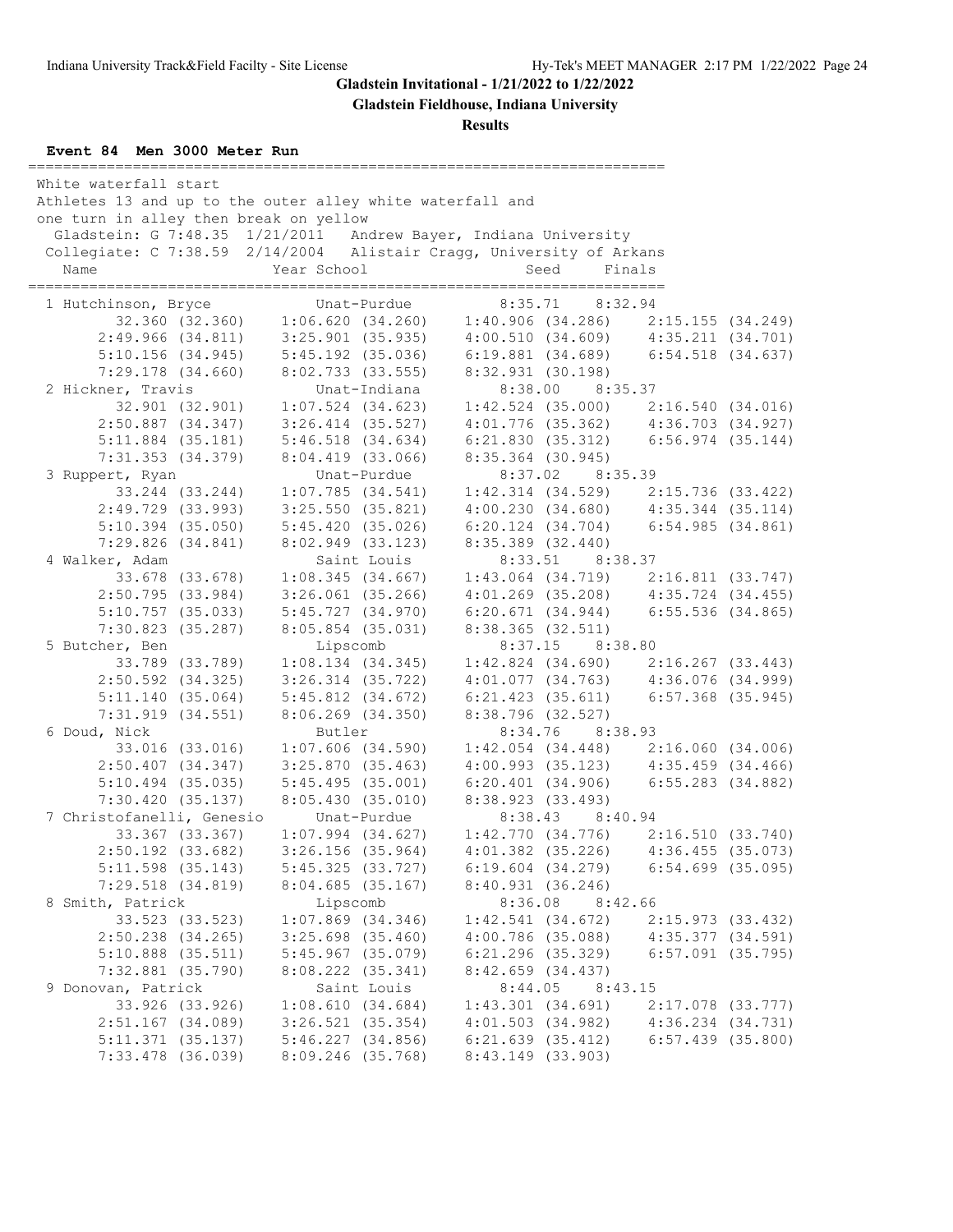**Gladstein Fieldhouse, Indiana University**

**Results**

# **....Event 84 Men 3000 Meter Run**

| 10 Bears, Jonas           |                                                                                                                                                                                       | Saint Louis                          |                       | 8:58.44 8:56.95     |                                                                                                                                                                       |  |
|---------------------------|---------------------------------------------------------------------------------------------------------------------------------------------------------------------------------------|--------------------------------------|-----------------------|---------------------|-----------------------------------------------------------------------------------------------------------------------------------------------------------------------|--|
|                           | 34.199 (34.199) 1:08.898 (34.699) 1:43.886 (34.988) 2:18.524 (34.638)                                                                                                                 |                                      |                       |                     |                                                                                                                                                                       |  |
|                           | $2:53.545$ (35.021) 3:29.054 (35.509)                                                                                                                                                 |                                      |                       |                     | $4:04.891$ (35.837) $4:40.836$ (35.945)                                                                                                                               |  |
|                           | $5:16.752$ (35.916) $5:52.923$ (36.171)                                                                                                                                               |                                      | 6:29.809 (36.886)     |                     | $7:07.075$ (37.266)                                                                                                                                                   |  |
|                           | $7:44.176$ (37.101) $8:21.610$ (37.434)                                                                                                                                               |                                      | 8:56.948 (35.338)     |                     |                                                                                                                                                                       |  |
| -- Ginn, Sean             |                                                                                                                                                                                       | Unattached                           | 8:42.98               |                     | DNS                                                                                                                                                                   |  |
|                           | Event 85 Women 3000 Meter Run Fast Section                                                                                                                                            |                                      |                       |                     |                                                                                                                                                                       |  |
| White waterfall start     |                                                                                                                                                                                       |                                      |                       |                     |                                                                                                                                                                       |  |
|                           | Athletes 13 and up to the outer alley white waterfall and                                                                                                                             |                                      |                       |                     |                                                                                                                                                                       |  |
| Gladstein: G 9:08.42 1986 | one turn in alley then break on yellow                                                                                                                                                |                                      |                       |                     |                                                                                                                                                                       |  |
|                           | Collegiate: C 8:41.60 2/3/2018 Karissa Schweizer, University of Mis                                                                                                                   | Stephanie Herbst, University of Wisc |                       |                     |                                                                                                                                                                       |  |
| Name                      | Year School                                                                                                                                                                           |                                      | Seed                  |                     | Finals                                                                                                                                                                |  |
|                           |                                                                                                                                                                                       |                                      |                       |                     |                                                                                                                                                                       |  |
| 1 Barrott, Ana            | Indiana                                                                                                                                                                               |                                      |                       | $9:38.70$ $9:42.19$ |                                                                                                                                                                       |  |
|                           | 0tt, Ana 1ndiana 19:38.70 9:42.19<br>37.981 (37.981) 1:17.012 (39.031) 1:57.513 (40.501) 2:37.556 (40.043)<br>3:17.127 (39.571) 3:56.016 (38.889) 4:34.886 (38.870) 5:13.737 (38.851) |                                      |                       |                     |                                                                                                                                                                       |  |
|                           |                                                                                                                                                                                       |                                      | 4:34.886(38.870)      |                     |                                                                                                                                                                       |  |
|                           | $5:52.389$ (38.652) 6:31.002 (38.613)                                                                                                                                                 |                                      | 7:09.537 (38.535)     |                     | 7:48.224 (38.687)                                                                                                                                                     |  |
| $8:26.934$ (38.710)       | 9:05.440(38.506)                                                                                                                                                                      |                                      | 9:42.185(36.745)      |                     |                                                                                                                                                                       |  |
| 2 Nolan, Shelby           | Wright State                                                                                                                                                                          |                                      |                       | $9:39.45$ $9:44.24$ |                                                                                                                                                                       |  |
| 38.674 (38.674)           | $1:17.658$ (38.984)                                                                                                                                                                   |                                      |                       |                     |                                                                                                                                                                       |  |
| 3:17.680(39.462)          | $3:56.777$ (39.097)                                                                                                                                                                   |                                      |                       |                     | $\begin{array}{cccc} 1:58.144 & (40.486) & 2:38.218 & (40.074) \\ 4:35.639 & (38.862) & 5:14.386 & (38.747) \\ 7:09.827 & (38.240) & 7:48.511 & (38.684) \end{array}$ |  |
| $5:52.875$ (38.489)       | $6:31.587$ $(38.712)$                                                                                                                                                                 |                                      |                       |                     |                                                                                                                                                                       |  |
| $8:27.773$ (39.262)       | $9:06.876$ (39.103)                                                                                                                                                                   |                                      | $9:44.231$ (37.355)   |                     |                                                                                                                                                                       |  |
| 3 Barnett, Mackenzie      | Lipscomb                                                                                                                                                                              |                                      |                       | $9:50.00$ $9:47.70$ |                                                                                                                                                                       |  |
| 38.324 (38.324)           | $1:17.334$ (39.010)                                                                                                                                                                   |                                      | 1:57.837(40.503)      |                     | 2:37.898 (40.061)                                                                                                                                                     |  |
| $3:17.545$ (39.647)       | $3:56.529$ $(38.984)$                                                                                                                                                                 |                                      | 4:35.332 (38.803)     |                     | $5:14.544$ (39.212)                                                                                                                                                   |  |
| $5:53.103$ (38.559)       | $6:32.004$ $(38.901)$                                                                                                                                                                 |                                      | 7:11.030(39.026)      |                     | 7:51.070(40.040)                                                                                                                                                      |  |
| 8:31.846 (40.776)         | $9:11.762$ (39.916)                                                                                                                                                                   |                                      | 9:47.700(35.938)      |                     |                                                                                                                                                                       |  |
| 4 Skorge, Alyssa          | Indiana                                                                                                                                                                               |                                      | 9:44.68               | 9:55.49             |                                                                                                                                                                       |  |
| 38.476 (38.476)           | $1:17.461$ (38.985)                                                                                                                                                                   |                                      |                       |                     | $1:57.968$ (40.507) $2:37.963$ (39.995)                                                                                                                               |  |
| $3:17.409$ (39.446)       | $3:56.279$ $(38.870)$                                                                                                                                                                 |                                      |                       |                     | $4:35.042$ (38.763) $5:14.061$ (39.019)                                                                                                                               |  |
| $5:52.643$ (38.582)       | $6:31.574$ $(38.931)$                                                                                                                                                                 |                                      | 7:11.612 (40.038)     |                     | 7:53.290(41.678)                                                                                                                                                      |  |
| $8:35.051$ (41.761)       | $9:16.102$ $(41.051)$                                                                                                                                                                 |                                      | $9:55.486$ (39.384)   |                     |                                                                                                                                                                       |  |
| 5 McLain, Maddie          | Butler                                                                                                                                                                                |                                      |                       | $9:49.04$ $9:59.81$ |                                                                                                                                                                       |  |
| 38.410 (38.410)           | $1:17.273$ (38.863)                                                                                                                                                                   |                                      |                       |                     | $1:57.749$ (40.476) $2:37.527$ (39.778)                                                                                                                               |  |
| $3:17.207$ (39.680)       | 3:56.130(38.923)                                                                                                                                                                      |                                      |                       |                     | $4:35.211$ (39.081) $5:14.292$ (39.081)                                                                                                                               |  |
| $5:53.306$ (39.014)       | 6:33.128 (39.822)                                                                                                                                                                     |                                      |                       |                     | $7:14.384$ (41.256) $7:55.829$ (41.445)                                                                                                                               |  |
| 8:38.023 (42.194)         | $9:20.147$ $(42.124)$                                                                                                                                                                 |                                      | 9:59.809(39.662)      |                     |                                                                                                                                                                       |  |
| 6 Rusthoven, Elsa         | Butler                                                                                                                                                                                |                                      | $9:59.28$ $10:10.04$  |                     |                                                                                                                                                                       |  |
| 38.838 (38.838)           | $1:18.022$ (39.184)                                                                                                                                                                   |                                      | $1:58.467$ (40.445)   |                     | 2:38.405 (39.938)                                                                                                                                                     |  |
| $3:17.914$ (39.509)       | $3:56.953$ (39.039)                                                                                                                                                                   |                                      | $4:38.456$ $(41.503)$ |                     | $5:20.314$ $(41.858)$                                                                                                                                                 |  |
| 6:01.940(41.626)          | $6:44.162$ $(42.222)$                                                                                                                                                                 |                                      | 7:26.507(42.345)      |                     | 8:09.400 (42.893)                                                                                                                                                     |  |
| 8:50.891(41.491)          | $9:31.898$ (41.007)                                                                                                                                                                   |                                      | $10:10.034$ (38.136)  |                     |                                                                                                                                                                       |  |
| 7 Suyak, Ally             | Lipscomb                                                                                                                                                                              |                                      | 9:58.40               | 10:11.16            |                                                                                                                                                                       |  |
| 38.689 (38.689)           | $1:17.859$ (39.170)                                                                                                                                                                   |                                      | $1:58.248$ (40.389)   |                     | $2:38.662$ (40.414)                                                                                                                                                   |  |
| $3:18.595$ (39.933)       | $3:58.841$ (40.246)                                                                                                                                                                   |                                      | $4:40.061$ $(41.220)$ |                     | $5:21.454$ $(41.393)$                                                                                                                                                 |  |
| 6:03.235(41.781)          | $6:45.498$ $(42.263)$                                                                                                                                                                 |                                      | 7:27.485(41.987)      |                     | 8:09.530(42.045)                                                                                                                                                      |  |
| $8:51.746$ (42.216)       | $9:33.408$ $(41.662)$                                                                                                                                                                 |                                      | 10:11.155(37.747)     |                     |                                                                                                                                                                       |  |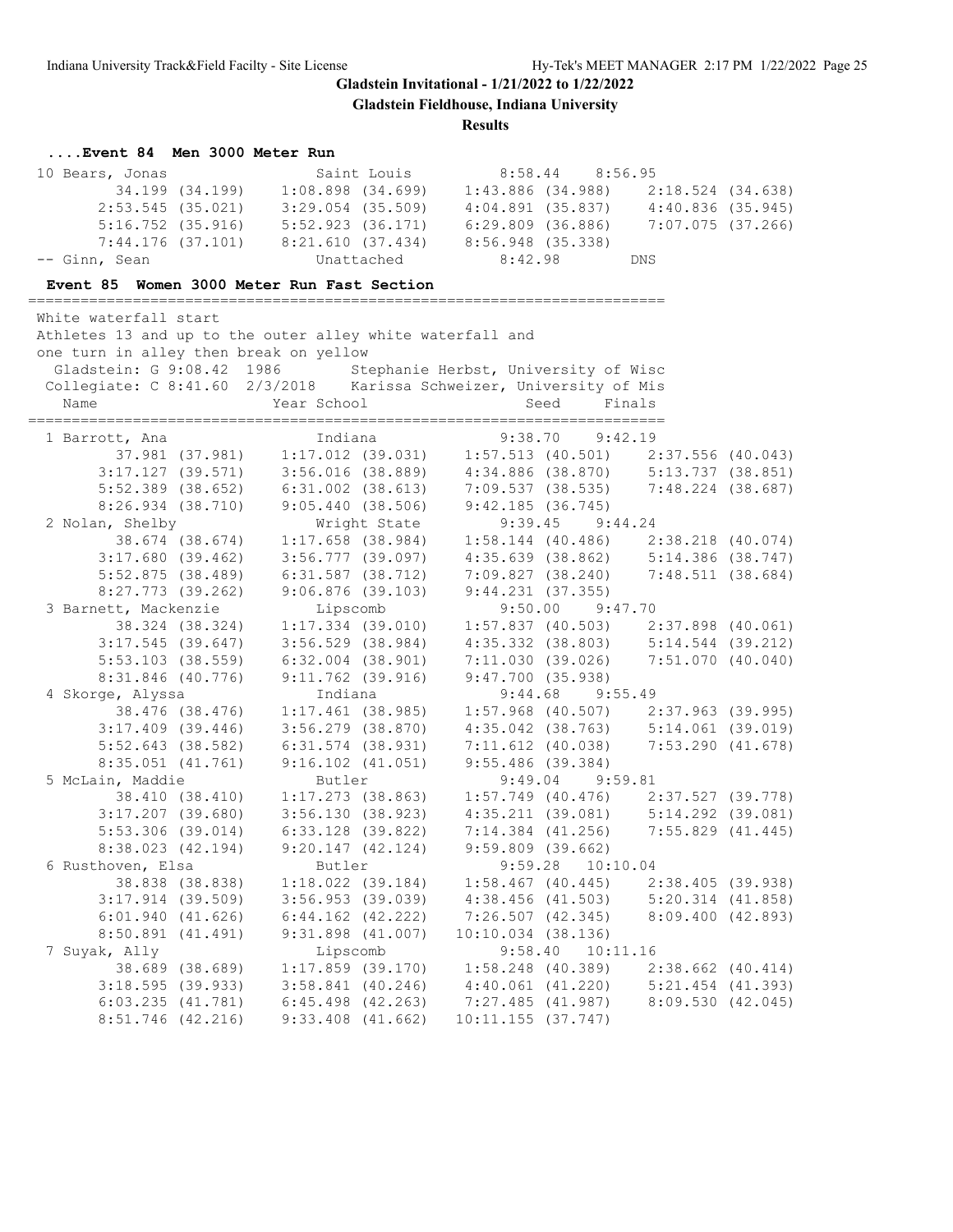**Gladstein Fieldhouse, Indiana University**

| Event 85 Women 3000 Meter Run Fast Section                           |                                                                                                                                                                                                                                      |                                                                                                                |                       |                     |                                         |  |
|----------------------------------------------------------------------|--------------------------------------------------------------------------------------------------------------------------------------------------------------------------------------------------------------------------------------|----------------------------------------------------------------------------------------------------------------|-----------------------|---------------------|-----------------------------------------|--|
| 8 Liddle, Sydney                                                     |                                                                                                                                                                                                                                      |                                                                                                                |                       |                     |                                         |  |
|                                                                      |                                                                                                                                                                                                                                      |                                                                                                                |                       |                     |                                         |  |
|                                                                      |                                                                                                                                                                                                                                      |                                                                                                                |                       |                     |                                         |  |
|                                                                      | %1e, Sydney<br>38.221 (38.221) 1:17.175 (38.954) 1:57.635 (40.460) 2:37.739 (40.104)<br>3:17.346 (39.607) 3:56.315 (38.969) 4:35.513 (39.198) 5:14.862 (39.349)<br>5:53.659 (38.797) 6:34.124 (40.465) 7:16.829 (42.705) 8:01.135 (4 |                                                                                                                |                       |                     |                                         |  |
|                                                                      | $8:46.046$ (44.911) 9:30.472 (44.426) 10:12.430 (41.958)                                                                                                                                                                             |                                                                                                                |                       |                     |                                         |  |
| -- Carlson, Lindsey                                                  |                                                                                                                                                                                                                                      | Eastern Illinois 9:50.00                                                                                       |                       |                     | DNS                                     |  |
| -- Sprankle, Gracie                                                  | Indiana                                                                                                                                                                                                                              |                                                                                                                |                       | $9:52.64$ SCR       |                                         |  |
| Event 86 Men 3000 Meter Run Fast Section                             |                                                                                                                                                                                                                                      |                                                                                                                |                       |                     |                                         |  |
|                                                                      |                                                                                                                                                                                                                                      |                                                                                                                |                       |                     |                                         |  |
| White waterfall start                                                |                                                                                                                                                                                                                                      |                                                                                                                |                       |                     |                                         |  |
| Athletes 13 and up to the outer alley white waterfall and            |                                                                                                                                                                                                                                      |                                                                                                                |                       |                     |                                         |  |
| one turn in alley then break on yellow                               |                                                                                                                                                                                                                                      |                                                                                                                |                       |                     |                                         |  |
|                                                                      | Gladstein: G 7:48.35 1/21/2011 Andrew Bayer, Indiana University                                                                                                                                                                      |                                                                                                                |                       |                     |                                         |  |
| Collegiate: C 7:38.59 2/14/2004 Alistair Cragg, University of Arkans |                                                                                                                                                                                                                                      |                                                                                                                |                       |                     |                                         |  |
| Name                                                                 | Year School                                                                                                                                                                                                                          |                                                                                                                | Seed                  |                     | Finals                                  |  |
|                                                                      |                                                                                                                                                                                                                                      |                                                                                                                |                       |                     |                                         |  |
|                                                                      |                                                                                                                                                                                                                                      |                                                                                                                |                       |                     |                                         |  |
|                                                                      |                                                                                                                                                                                                                                      |                                                                                                                |                       |                     |                                         |  |
|                                                                      |                                                                                                                                                                                                                                      |                                                                                                                |                       |                     |                                         |  |
|                                                                      |                                                                                                                                                                                                                                      |                                                                                                                |                       |                     |                                         |  |
|                                                                      | 7:09.039 (33.139) 7:41.432 (32.393) 8:09.839 (28.407)                                                                                                                                                                                |                                                                                                                |                       |                     |                                         |  |
| 2 Mau, Kyle                                                          |                                                                                                                                                                                                                                      |                                                                                                                |                       |                     |                                         |  |
|                                                                      | Exyle Unat-Indiana 8:05.00 8:11.04<br>31.481 (31.481) 1:03.993 (32.512) 1:36.085 (32.092) 2:09.342 (33.257)                                                                                                                          |                                                                                                                |                       |                     |                                         |  |
| $2:42.744$ (33.402)                                                  |                                                                                                                                                                                                                                      |                                                                                                                |                       |                     |                                         |  |
| $4:54.852$ $(33.328)$                                                |                                                                                                                                                                                                                                      | 3:15.709 (32.965) 3:48.538 (32.829) 4:21.524 (32.986)<br>5:28.429 (33.577) 6:01.895 (33.466) 6:35.887 (33.992) |                       |                     |                                         |  |
| 7:09.324 (33.437)                                                    | 7:41.697 (32.373)                                                                                                                                                                                                                    |                                                                                                                | 8:11.033 (29.336)     |                     |                                         |  |
| 3 Marcos, Jaime                                                      |                                                                                                                                                                                                                                      | Eastern Illinois                                                                                               |                       | $8:27.32$ $8:11.88$ |                                         |  |
| 32.074 (32.074)                                                      |                                                                                                                                                                                                                                      | $1:04.603$ (32.529)                                                                                            |                       |                     | $1:36.643$ (32.040) 2:09.881 (33.238)   |  |
| $2:43.251$ (33.370)                                                  | $3:16.408$ $(33.157)$                                                                                                                                                                                                                |                                                                                                                |                       |                     | $3:49.154$ (32.746) $4:22.284$ (33.130) |  |
| 4:55.145(32.861)                                                     | 5:28.571 (33.426)                                                                                                                                                                                                                    |                                                                                                                |                       |                     | $6:02.005$ (33.434) $6:35.695$ (33.690) |  |
| 7:08.815(33.120)                                                     | 7:41.241(32.426)                                                                                                                                                                                                                     |                                                                                                                | $8:11.874$ (30.633)   |                     |                                         |  |
| 4 Forsythe, Tristan                                                  | Indiana                                                                                                                                                                                                                              |                                                                                                                |                       | 8:20.00 8:14.59     |                                         |  |
|                                                                      | 32.591 (32.591) 1:05.340 (32.749) 1:37.621 (32.281) 2:10.883 (33.262)                                                                                                                                                                |                                                                                                                |                       |                     |                                         |  |
|                                                                      | $2:44.028$ (33.145) 3:16.835 (32.807)                                                                                                                                                                                                |                                                                                                                |                       |                     | $3:49.750$ (32.915) $4:22.804$ (33.054) |  |
| $4:55.881$ (33.077)                                                  | 5:29.286 (33.405)                                                                                                                                                                                                                    |                                                                                                                |                       |                     | $6:03.016$ (33.730) $6:36.435$ (33.419) |  |
| 7:10.316(33.881)                                                     |                                                                                                                                                                                                                                      | 7:43.692 (33.376) 8:14.583 (30.891)                                                                            |                       |                     |                                         |  |
| 5 Haskett, Austin                                                    | Indiana<br>t, Austin 1.04.243 (32.492) 1:36.309 (32.066) 2:09.568 (33.259)                                                                                                                                                           |                                                                                                                |                       | 8:20.31 8:15.10     |                                         |  |
|                                                                      |                                                                                                                                                                                                                                      |                                                                                                                |                       |                     |                                         |  |
| 2:43.010(33.442)                                                     |                                                                                                                                                                                                                                      | $3:16.077$ (33.067)                                                                                            |                       |                     | $3:48.819$ (32.742) $4:21.997$ (33.178) |  |
| $4:55.126$ (33.129)                                                  | 5:29.058 (33.932)                                                                                                                                                                                                                    |                                                                                                                | $6:02.746$ (33.688)   |                     | $6:36.574$ (33.828)                     |  |
| 7:10.547(33.973)                                                     | $7:43.832$ $(33.285)$                                                                                                                                                                                                                |                                                                                                                | 8:15.100 (31.268)     |                     |                                         |  |
| 6 Sanchez, Gabriel                                                   | Indiana                                                                                                                                                                                                                              |                                                                                                                | 8:12.10               | 8:19.37             |                                         |  |
| 31.969 (31.969)                                                      | $1:04.481$ (32.512)                                                                                                                                                                                                                  |                                                                                                                | 1:36.575(32.094)      |                     | $2:09.772$ (33.197)                     |  |
| $2:43.247$ (33.475)                                                  | 3:16.338 (33.091)                                                                                                                                                                                                                    |                                                                                                                | $3:49.104$ (32.766)   |                     | $4:22.447$ (33.343)                     |  |
| 4:55.916(33.469)                                                     | 5:29.839(33.923)                                                                                                                                                                                                                     |                                                                                                                | $6:03.967$ $(34.128)$ |                     | $6:38.753$ $(34.786)$                   |  |
| 7:13.573(34.820)                                                     | 7:48.086(34.513)                                                                                                                                                                                                                     |                                                                                                                | 8:19.369(31.283)      |                     |                                         |  |
| 7 Adkins, Ryan                                                       | Butler                                                                                                                                                                                                                               |                                                                                                                |                       | $8:20.00$ $8:29.14$ |                                         |  |
| 32.577 (32.577)                                                      | $1:05.173$ (32.596)                                                                                                                                                                                                                  |                                                                                                                | $1:37.361$ (32.188)   |                     | $2:11.124$ (33.763)                     |  |
| $2:44.289$ (33.165)                                                  | $3:17.138$ $(32.849)$                                                                                                                                                                                                                |                                                                                                                | $3:50.386$ $(33.248)$ |                     | 4:24.485(34.099)                        |  |
| $4:59.598$ (35.113)                                                  | $5:34.739$ $(35.141)$                                                                                                                                                                                                                |                                                                                                                | $6:10.041$ (35.302)   |                     | $6:45.246$ (35.205)                     |  |
| 7:20.925(35.679)                                                     | 7:55.958 (35.033)                                                                                                                                                                                                                    |                                                                                                                | 8:29.134 (33.176)     |                     |                                         |  |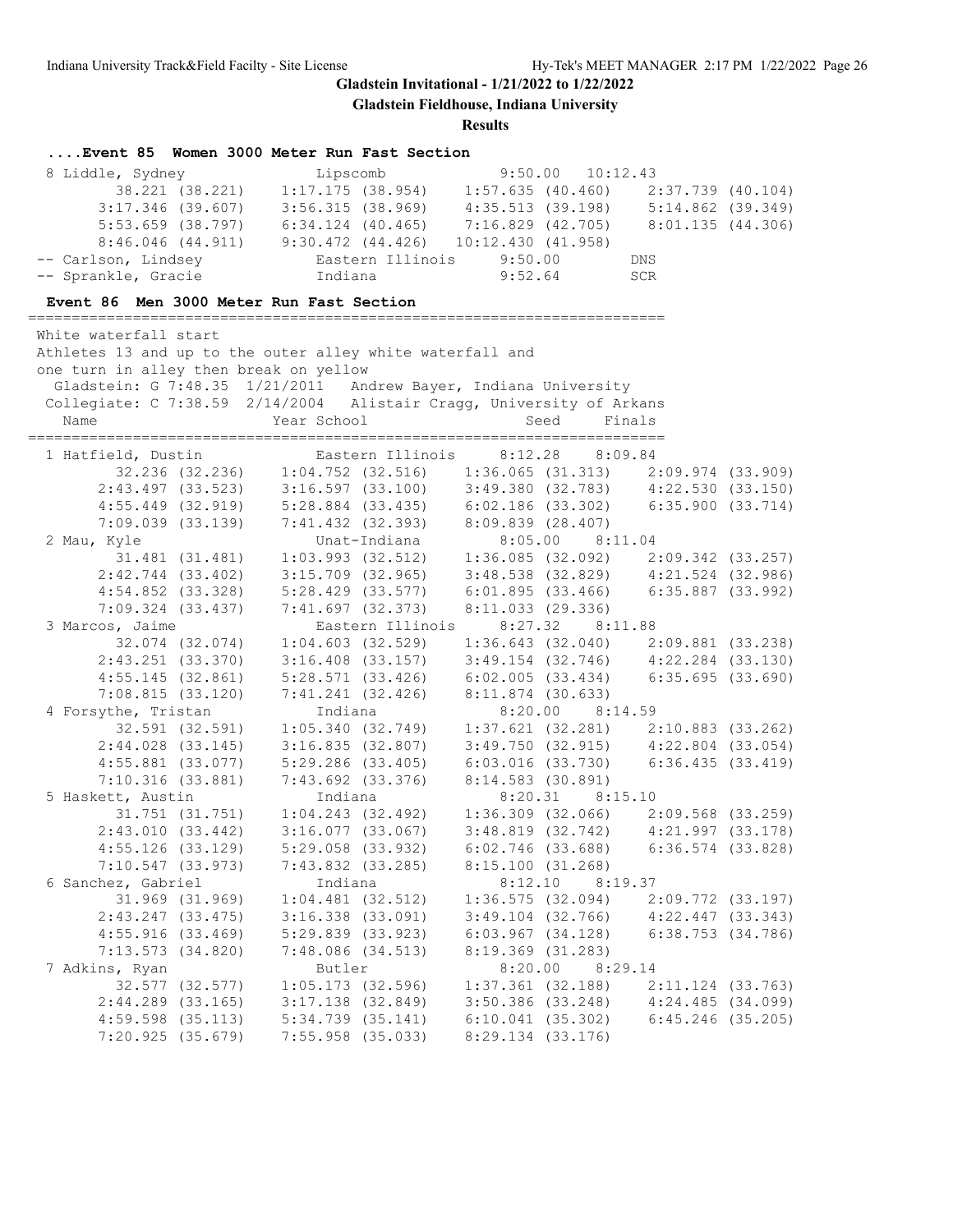**Gladstein Fieldhouse, Indiana University**

| Event 86 Men 3000 Meter Run Fast Section                                                                               |                  |                                                                                                                                                                                                                                                                                          |                     |                        |                     |                                                                                  |  |
|------------------------------------------------------------------------------------------------------------------------|------------------|------------------------------------------------------------------------------------------------------------------------------------------------------------------------------------------------------------------------------------------------------------------------------------------|---------------------|------------------------|---------------------|----------------------------------------------------------------------------------|--|
| 8 Shaylor, Sam                                                                                                         |                  | Lipscomb                                                                                                                                                                                                                                                                                 |                     |                        | $8:29.15$ $8:31.10$ |                                                                                  |  |
|                                                                                                                        | 32.797 (32.797)  |                                                                                                                                                                                                                                                                                          | $1:05.559$ (32.762) |                        |                     |                                                                                  |  |
|                                                                                                                        | 2:44.843(33.595) | 3:18.931(34.088)                                                                                                                                                                                                                                                                         |                     |                        |                     | $1:37.805$ (32.246) $2:11.248$ (33.443)<br>3:52.731 (33.800) $4:27.002$ (34.271) |  |
|                                                                                                                        |                  | $5:01.684$ (34.682) $5:36.538$ (34.854)                                                                                                                                                                                                                                                  |                     |                        |                     | $6:11.997$ (35.459) $6:47.725$ (35.728)                                          |  |
| $7:23.496$ (35.771)                                                                                                    |                  | $7:58.549$ (35.053)                                                                                                                                                                                                                                                                      |                     | 8:31.096(32.547)       |                     |                                                                                  |  |
| 9 Sweeney, James                                                                                                       |                  | Butler                                                                                                                                                                                                                                                                                   |                     |                        | 8:17.98 8:37.83     |                                                                                  |  |
|                                                                                                                        | 32.350 (32.350)  | $1:04.998$ $(32.648)$                                                                                                                                                                                                                                                                    |                     |                        |                     | $1:37.111$ $(32.113)$ $2:10.961$ $(33.850)$                                      |  |
|                                                                                                                        |                  |                                                                                                                                                                                                                                                                                          |                     |                        |                     |                                                                                  |  |
|                                                                                                                        |                  | 2:44.596 (33.635) 3:18.709 (34.113) 3:53.173 (34.464) 4:28.124 (34.951)<br>5:03.760 (35.636) 5:39.549 (35.789) 6:15.028 (35.479) 6:51.167 (36.139)                                                                                                                                       |                     |                        |                     |                                                                                  |  |
|                                                                                                                        |                  | 7:27.561 (36.394) 8:03.283 (35.722) 8:37.822 (34.539)                                                                                                                                                                                                                                    |                     |                        |                     |                                                                                  |  |
| -- Horter, Dustin                                                                                                      |                  | Indiana                                                                                                                                                                                                                                                                                  |                     | 8:13.73                | <b>SCR</b>          |                                                                                  |  |
|                                                                                                                        |                  |                                                                                                                                                                                                                                                                                          |                     |                        |                     |                                                                                  |  |
| Event 87 Women 5000 Meter Run                                                                                          |                  |                                                                                                                                                                                                                                                                                          |                     |                        |                     |                                                                                  |  |
| White waterfall start                                                                                                  |                  |                                                                                                                                                                                                                                                                                          |                     |                        |                     |                                                                                  |  |
| Athletes 13 and up to the outer alley white waterfall and                                                              |                  |                                                                                                                                                                                                                                                                                          |                     |                        |                     |                                                                                  |  |
| one turn in alley then break on yellow                                                                                 |                  |                                                                                                                                                                                                                                                                                          |                     |                        |                     |                                                                                  |  |
| Gladstein: G 15:34.53 1/26/2019 Alicia Monson, University of Wiscon                                                    |                  |                                                                                                                                                                                                                                                                                          |                     |                        |                     |                                                                                  |  |
| Collegiate: C 15:12.22 2/28/2015 Emily Sisson, Providence University                                                   |                  |                                                                                                                                                                                                                                                                                          |                     |                        |                     |                                                                                  |  |
| Name                                                                                                                   |                  | Year School                                                                                                                                                                                                                                                                              |                     |                        | Seed                | Finals                                                                           |  |
|                                                                                                                        |                  |                                                                                                                                                                                                                                                                                          |                     |                        |                     |                                                                                  |  |
| 1 Voetberg, Ellie and Oakland                                                                                          |                  |                                                                                                                                                                                                                                                                                          |                     | 17:47.33 17:58.05      |                     |                                                                                  |  |
|                                                                                                                        |                  | 40.310 (40.310) 1:23.185 (42.875) 2:06.968 (43.784) 2:50.206 (43.239)                                                                                                                                                                                                                    |                     |                        |                     |                                                                                  |  |
|                                                                                                                        |                  | 3:32.724 (42.518) $4:14.804$ (42.080) $4:57.695$ (42.892) $5:40.454$ (42.759)                                                                                                                                                                                                            |                     |                        |                     |                                                                                  |  |
|                                                                                                                        |                  |                                                                                                                                                                                                                                                                                          |                     |                        |                     |                                                                                  |  |
|                                                                                                                        |                  | $\begin{array}{cccccc} 6:22.071 & (41.618) & 7:04.355 & (42.285) & 7:46.991 & (42.636) & 8:29.645 & (42.655) \\ 9:12.878 & (43.233) & 9:56.198 & (43.320) & 10:39.363 & (43.165) & 11:22.565 & (43.202) \\ 12:06.105 & (43.541) & 12:49.212 & (43.107) & 13:34.052 & (44.840$            |                     |                        |                     |                                                                                  |  |
|                                                                                                                        |                  |                                                                                                                                                                                                                                                                                          |                     |                        |                     |                                                                                  |  |
| 15:02.995(44.490)                                                                                                      |                  |                                                                                                                                                                                                                                                                                          |                     |                        |                     | 15:47.957 (44.962) 16:33.112 (45.155) 17:17.237 (44.125)                         |  |
| $17:58.046$ (40.810)                                                                                                   |                  |                                                                                                                                                                                                                                                                                          |                     |                        |                     |                                                                                  |  |
| 2 Kemper, Lauren                                                                                                       |                  |                                                                                                                                                                                                                                                                                          | Cincinnati          |                        | 17:38.37  18:06.68  |                                                                                  |  |
|                                                                                                                        |                  |                                                                                                                                                                                                                                                                                          |                     |                        |                     |                                                                                  |  |
| $3:32.425$ (42.547)                                                                                                    |                  | $\begin{array}{cccccc} 39.687 & (39.687) & 1:22.568 & (42.881) & 2:06.290 & (43.723) & 2:49.878 & (43.588) \\ \textbf{32.425} & (42.547) & 4:14.564 & (42.140) & 4:57.410 & (42.847) & 5:40.040 & (42.630) \\ \textbf{32.653} & (42.614) & 7:04.756 & (42.104) & 7:47.483 & (42.727) & $ |                     |                        |                     |                                                                                  |  |
| $6:22.653$ $(42.614)$                                                                                                  |                  |                                                                                                                                                                                                                                                                                          |                     |                        |                     |                                                                                  |  |
| $9:15.460$ (44.522)                                                                                                    |                  | $9:59.064$ $(43.604)$                                                                                                                                                                                                                                                                    |                     |                        |                     | 10:42.873 (43.810) 11:26.879 (44.006)                                            |  |
|                                                                                                                        |                  |                                                                                                                                                                                                                                                                                          |                     |                        |                     | 13:41.871 (45.524) 14:28.082 (46.211)                                            |  |
| $12:11.189$ $(44.310)$<br>15:13.363 (45.281)                                                                           |                  | $12:56.348$ $(45.160)$                                                                                                                                                                                                                                                                   |                     |                        |                     |                                                                                  |  |
|                                                                                                                        |                  | 15:58.069 (44.706)                                                                                                                                                                                                                                                                       |                     |                        |                     | 16:43.464 (45.395) 17:26.551 (43.088)                                            |  |
| 18:06.671 (40.120)                                                                                                     |                  |                                                                                                                                                                                                                                                                                          |                     |                        |                     |                                                                                  |  |
| 3 Walsh, Caitlyn Cincinnati 19:59.54 18:12.24<br>40.005 (40.005) 1:22.883 (42.879) 2:06.671 (43.789) 2:49.945 (43.274) |                  |                                                                                                                                                                                                                                                                                          |                     |                        |                     |                                                                                  |  |
|                                                                                                                        |                  | $4:14.273$ $(42.122)$                                                                                                                                                                                                                                                                    |                     |                        |                     |                                                                                  |  |
| $3:32.151$ $(42.207)$                                                                                                  |                  |                                                                                                                                                                                                                                                                                          |                     |                        |                     | $4:57.117$ (42.845) $5:40.240$ (43.124)                                          |  |
| $6:22.998$ $(42.758)$                                                                                                  |                  | $7:05.126$ (42.129)                                                                                                                                                                                                                                                                      |                     | 7:48.110(42.985)       |                     | 8:31.436 (43.326)                                                                |  |
| $9:15.164$ (43.728)                                                                                                    |                  | $9:58.632$ $(43.469)$                                                                                                                                                                                                                                                                    |                     | $10:42.158$ $(43.526)$ |                     | $11:26.592$ $(44.435)$                                                           |  |
| $12:11.386$ (44.795)                                                                                                   |                  | $12:56.542$ (45.156)                                                                                                                                                                                                                                                                     |                     | $13:42.065$ (45.523)   |                     | 14:27.835 (45.770)                                                               |  |
| 15:13.133 (45.299)                                                                                                     |                  | $15:57.878$ $(44.745)$                                                                                                                                                                                                                                                                   |                     | $16:43.322$ $(45.445)$ |                     | 17:28.284 (44.962)                                                               |  |
| 18:12.236 (43.953)                                                                                                     |                  |                                                                                                                                                                                                                                                                                          |                     |                        |                     |                                                                                  |  |
| 4 Sipp, Emily                                                                                                          |                  |                                                                                                                                                                                                                                                                                          | Saint Louis         | 18:50.00               |                     | 18:35.24                                                                         |  |
|                                                                                                                        | 43.990 (43.990)  | 1:30.990(47.000)                                                                                                                                                                                                                                                                         |                     | $2:13.978$ (42.988)    |                     | $2:57.536$ (43.559)                                                              |  |
| 3:40.555(43.019)                                                                                                       |                  | $4:23.566$ $(43.012)$                                                                                                                                                                                                                                                                    |                     | $5:07.214$ $(43.648)$  |                     | 5:51.108 (43.895)                                                                |  |
| $6:34.382$ $(43.275)$                                                                                                  |                  | 7:18.751 (44.370)                                                                                                                                                                                                                                                                        |                     | 8:02.959(44.208)       |                     | 8:47.374 (44.415)                                                                |  |
| $9:31.824$ $(44.450)$                                                                                                  |                  | $10:17.060$ (45.237)                                                                                                                                                                                                                                                                     |                     | $11:02.678$ (45.618)   |                     | 11:48.053(45.375)                                                                |  |
| 12:31.906 (43.854)                                                                                                     |                  | 13:16.724 (44.818)                                                                                                                                                                                                                                                                       |                     | 14:01.749 (45.025)     |                     | 14:47.763 (46.015)                                                               |  |
| 15:33.528 (45.765)                                                                                                     |                  | $16:19.405$ (45.877)                                                                                                                                                                                                                                                                     |                     | $17:05.639$ $(46.235)$ |                     | 17:51.890(46.252)                                                                |  |
| 18:35.237 (43.347)                                                                                                     |                  |                                                                                                                                                                                                                                                                                          |                     |                        |                     |                                                                                  |  |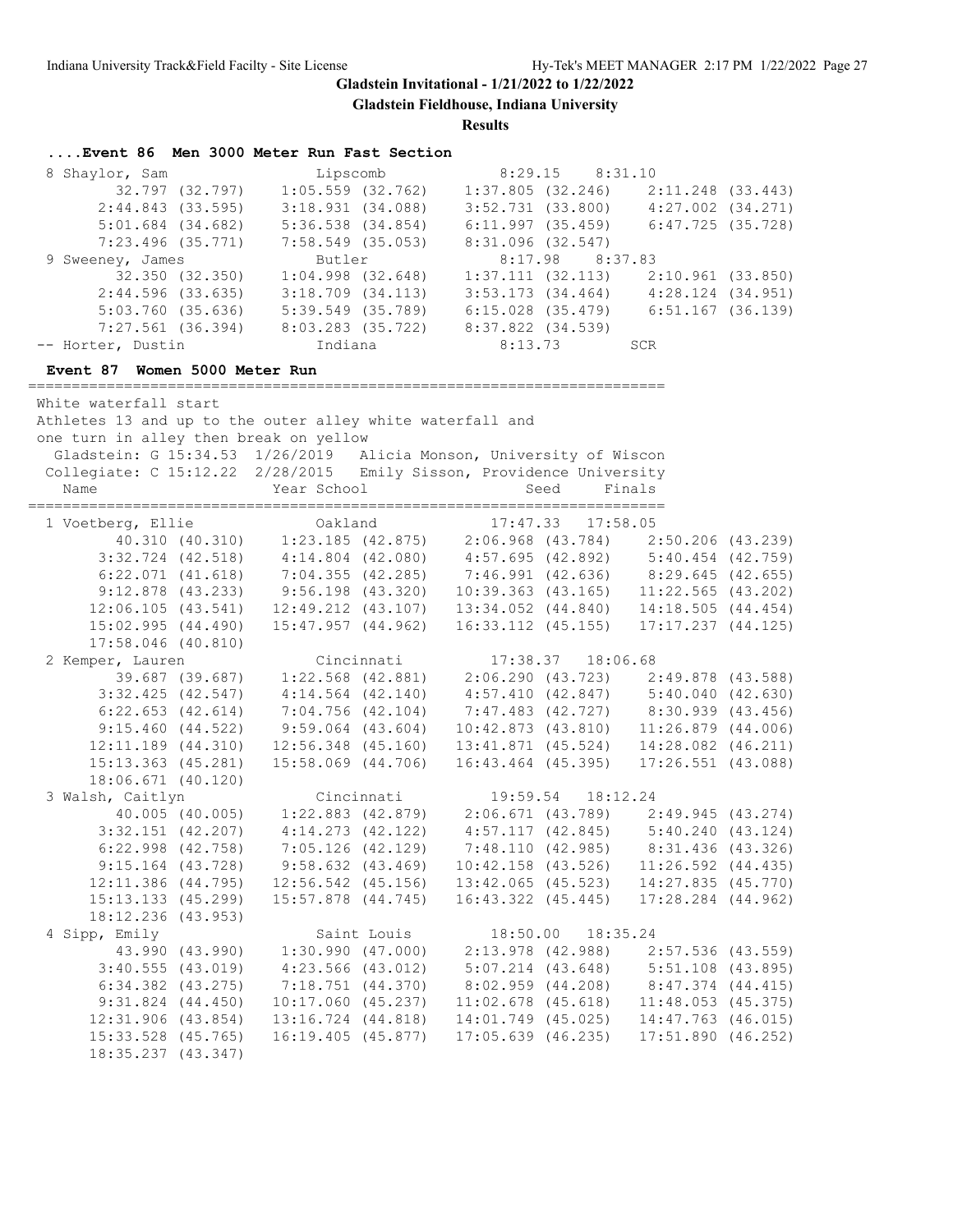**Gladstein Fieldhouse, Indiana University**

**Results**

## **....Event 87 Women 5000 Meter Run**

14:36.318 (32.288)

| 5 Tighe, Elinor                                                     | Dayton                                                                                                                                                                                                                                                                         | 17:40.90  18:43.00                                                             |                       |  |
|---------------------------------------------------------------------|--------------------------------------------------------------------------------------------------------------------------------------------------------------------------------------------------------------------------------------------------------------------------------|--------------------------------------------------------------------------------|-----------------------|--|
|                                                                     | 44.240 (44.240) 1:31.053 (46.814) 2:14.392 (43.340) 2:57.975 (43.584)                                                                                                                                                                                                          |                                                                                |                       |  |
|                                                                     | 3:41.304 (43.329) 4:25.220 (43.917) 5:08.968 (43.748) 5:53.033 (44.065)                                                                                                                                                                                                        |                                                                                |                       |  |
| $6:37.777$ $(44.745)$                                               | $7:21.883$ $(44.106)$                                                                                                                                                                                                                                                          | 8:06.336 (44.454) 8:51.282 (44.946)                                            |                       |  |
| 9:36.720(45.439)                                                    | $10:21.760$ $(45.040)$                                                                                                                                                                                                                                                         | $11:06.865$ (45.105) $11:51.984$ (45.120)                                      |                       |  |
| $12:37.215$ (45.232)                                                | 13:22.188 (44.973)                                                                                                                                                                                                                                                             |                                                                                |                       |  |
| 15:41.411 (46.560)                                                  | 16:28.347 (46.936)                                                                                                                                                                                                                                                             | 14:08.626 (46.439) 14:54.851 (46.225)<br>17:15.068 (46.721) 18:00.664 (45.596) |                       |  |
| 18:42.991 (42.328)                                                  |                                                                                                                                                                                                                                                                                |                                                                                |                       |  |
| 6 Haacke, Kylie                                                     | Eastern Illinois                                                                                                                                                                                                                                                               |                                                                                | 19:18.30              |  |
|                                                                     | 43.870 (43.870) 1:30.908 (47.038) 2:15.655 (44.748) 2:58.315 (42.660)                                                                                                                                                                                                          |                                                                                |                       |  |
|                                                                     |                                                                                                                                                                                                                                                                                |                                                                                |                       |  |
|                                                                     | $\begin{array}{cccccc} 3:41.898 & (43.584) & 4:25.946 & (44.049) & 5:09.869 & (43.923) & 5:55.170 & (45.302) \\ 6:41.443 & (46.273) & 7:28.802 & (47.360) & 8:16.462 & (47.660) & 9:04.021 & (47.560) \\ 9:51.665 & (47.645) & 10:39.646 & (47.981) & 11:27.282 & (47.636) & $ |                                                                                |                       |  |
| $9:51.665$ (47.645)                                                 |                                                                                                                                                                                                                                                                                |                                                                                |                       |  |
| 13:02.549 (47.820)                                                  |                                                                                                                                                                                                                                                                                | 13:50.221 (47.673) 14:37.969 (47.748) 15:26.381 (48.413)                       |                       |  |
| 16:14.835(48.455)                                                   | $17:02.841$ (48.006)                                                                                                                                                                                                                                                           | 17:49.811 (46.970) 18:33.270 (43.460)                                          |                       |  |
| 19:18.300 (45.030)                                                  |                                                                                                                                                                                                                                                                                |                                                                                |                       |  |
| 7 Gomez, Alex                                                       | z, Alex<br>44.140 (44.140) 1:31.423 (47.284) 2:15.389 (43.966) 2:58.269 (42.880)<br>3:41.609 (43.340) 4:25.565 (43.957) 5:09.406 (43.841) 5:53.620 (44.214)<br>6:38.553 (44.934) 7:24.906 (46.354) 8:12.078 (47.172) 8:59.233 (47.15                                           |                                                                                |                       |  |
|                                                                     |                                                                                                                                                                                                                                                                                |                                                                                |                       |  |
| $3:41.609$ $(43.340)$                                               |                                                                                                                                                                                                                                                                                |                                                                                |                       |  |
| 6:38.553(44.934)                                                    |                                                                                                                                                                                                                                                                                |                                                                                |                       |  |
| $9:46.982$ $(47.750)$                                               |                                                                                                                                                                                                                                                                                | 10:35.338 (48.356) 11:23.907 (48.570) 12:12.310 (48.404)                       |                       |  |
| $13:00.469$ (48.159)                                                |                                                                                                                                                                                                                                                                                | 13:48.953 (48.485) 14:37.722 (48.770) 15:26.602 (48.880)                       |                       |  |
| 16:15.034 (48.432)                                                  |                                                                                                                                                                                                                                                                                | 17:03.138 (48.105) 17:50.127 (46.990) 18:33.550 (43.423)                       |                       |  |
| 19:22.466 (48.917)                                                  |                                                                                                                                                                                                                                                                                |                                                                                |                       |  |
| -- Lechowicz, Elizabeth                                             | Dayton                                                                                                                                                                                                                                                                         | 18:57.61 DNF                                                                   |                       |  |
|                                                                     | 44.017 (44.017) 1:31.249 (47.232) 2:16.880 (45.632) 3:02.780 (45.900)                                                                                                                                                                                                          |                                                                                |                       |  |
|                                                                     | 3:49.350 (46.570) 4:35.925 (46.575) 5:22.632 (46.708) 6:09.755 (47.123)                                                                                                                                                                                                        |                                                                                |                       |  |
|                                                                     | $6:57.370$ (47.616) 7:45.018 (47.648) 8:32.732 (47.715) 9:20.635 (47.904)                                                                                                                                                                                                      |                                                                                |                       |  |
| 10:09.045(48.410)                                                   |                                                                                                                                                                                                                                                                                | $10:57.256$ (48.212) $11:45.790$ (48.534) $12:35.291$ (49.502)                 |                       |  |
|                                                                     |                                                                                                                                                                                                                                                                                |                                                                                |                       |  |
|                                                                     | $\begin{array}{cccccc} 13:24.330 & (49.039) & 14:13.787 & (49.458) & 15:03.570 & (49.783) & 15:51.946 & (48.377) \\ 16:40.921 & (48.975) & 17:30.245 & (49.324) & 18:17.718 & (47.474) & 19:01.530 & (43.812) \end{array}$                                                     |                                                                                |                       |  |
| -- Lechowicz, Katherine Dayton                                      |                                                                                                                                                                                                                                                                                | 18:41.76                                                                       | DNS                   |  |
| -- Walker, Maddie Cincinnati 17:22.63                               |                                                                                                                                                                                                                                                                                |                                                                                | DNS                   |  |
| -- Flanagan, Avani           Eastern Illinois   17:39.93            |                                                                                                                                                                                                                                                                                |                                                                                | <b>DNS</b>            |  |
| Event 88 Men 5000 Meter Run                                         |                                                                                                                                                                                                                                                                                |                                                                                |                       |  |
|                                                                     |                                                                                                                                                                                                                                                                                |                                                                                |                       |  |
| White waterfall start                                               |                                                                                                                                                                                                                                                                                |                                                                                |                       |  |
| Athletes 13 and up to the outer alley white waterfall and           |                                                                                                                                                                                                                                                                                |                                                                                |                       |  |
| one turn in alley then break on yellow                              |                                                                                                                                                                                                                                                                                |                                                                                |                       |  |
| Gladstein: G 13:38.87 12/9/2016 Marc Scott, University of Tulsa     |                                                                                                                                                                                                                                                                                |                                                                                |                       |  |
| Collegiate: C 13:08.28 2/11/2012 Lawi Lalang, University of Arizona |                                                                                                                                                                                                                                                                                |                                                                                |                       |  |
| Name                                                                | Year School                                                                                                                                                                                                                                                                    | Seed                                                                           | Finals                |  |
| 1 Goetz, Connor                                                     | Oakland                                                                                                                                                                                                                                                                        | 14:19.95                                                                       | 14:36.32              |  |
| 34.075 (34.075)                                                     | $1:08.056$ (33.981)                                                                                                                                                                                                                                                            | $1:42.072$ $(34.017)$                                                          | $2:16.048$ (33.976)   |  |
| 2:50.419 (34.371)                                                   | $3:24.142$ $(33.724)$                                                                                                                                                                                                                                                          | 3:58.491(34.350)                                                               | $4:32.751$ $(34.260)$ |  |
| 5:07.355(34.605)                                                    | 5:42.296(34.941)                                                                                                                                                                                                                                                               | $6:17.094$ $(34.799)$                                                          | $6:52.311$ $(35.217)$ |  |
| 7:27.480(35.170)                                                    | 8:02.872 (35.393)                                                                                                                                                                                                                                                              | 8:38.732 (35.860)                                                              | 9:14.677(35.945)      |  |
| 9:50.565 (35.888)                                                   | 10:26.870 (36.305)                                                                                                                                                                                                                                                             | 11:03.686 (36.816)                                                             | $11:40.211$ (36.526)  |  |
|                                                                     |                                                                                                                                                                                                                                                                                |                                                                                |                       |  |

12:16.467 (36.256) 12:53.084 (36.617) 13:28.813 (35.730) 14:04.031 (35.218)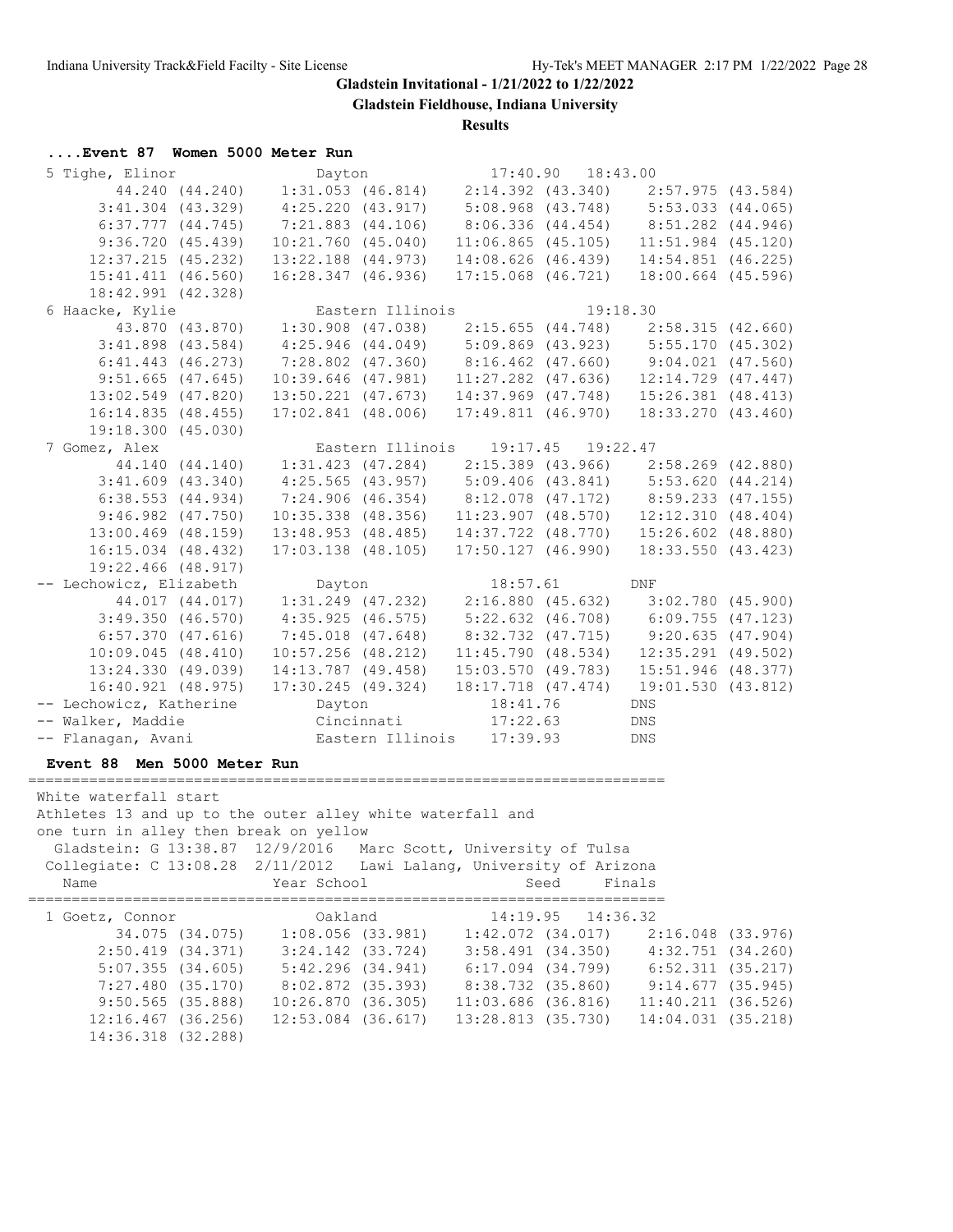**Gladstein Fieldhouse, Indiana University**

**Results**

# **....Event 88 Men 5000 Meter Run**

| 2 Jacobo, Richie <b>Eastern Illinois</b> 14:37.98 14:59.68            |                                                                                                                                                                                                                           |                                                          |                        |  |
|-----------------------------------------------------------------------|---------------------------------------------------------------------------------------------------------------------------------------------------------------------------------------------------------------------------|----------------------------------------------------------|------------------------|--|
|                                                                       | 35.189 (35.189) 1:10.583 (35.395) 1:45.738 (35.155) 2:20.836 (35.098)                                                                                                                                                     |                                                          |                        |  |
| $2:56.508$ (35.673)                                                   | $3:32.261$ (35.754) $4:08.214$ (35.953) $4:44.079$ (35.865)                                                                                                                                                               |                                                          |                        |  |
| 5:19.741(35.662)                                                      | 5:55.817 (36.077) 6:31.942 (36.125) 7:08.404 (36.462)<br>8:21.618 (36.196) 8:58.614 (36.996) 9:34.438 (35.825)<br>10:47.419 (36.430) 11:23.404 (35.985) 12:00.067 (36.664)                                                |                                                          |                        |  |
| $7:45.422$ $(37.019)$                                                 |                                                                                                                                                                                                                           |                                                          |                        |  |
| 10:10.990(36.552)                                                     |                                                                                                                                                                                                                           |                                                          |                        |  |
| 12:36.472 (36.405)                                                    |                                                                                                                                                                                                                           | 13:13.412 (36.940) 13:49.861 (36.449) 14:25.462 (35.602) |                        |  |
| 14:59.680(34.218)                                                     |                                                                                                                                                                                                                           |                                                          |                        |  |
| 3 Hill, Adam                                                          | Oakland                                                                                                                                                                                                                   | 15:10.00  15:03.70                                       |                        |  |
|                                                                       |                                                                                                                                                                                                                           |                                                          |                        |  |
| 2:56.235(35.696)                                                      | 34.860 (34.860) 1:10.286 (35.426) 1:45.358 (35.073) 2:20.539 (35.181)<br>:56.235 (35.696) 3:32.005 (35.770) 4:07.939 (35.935) 4:43.774 (35.835)<br>:19.470 (35.696) 5:55.559 (36.090) 6:31.680 (36.121) 7:08.148 (36.469) |                                                          |                        |  |
| 5:19.470(35.696)                                                      |                                                                                                                                                                                                                           |                                                          |                        |  |
|                                                                       | 7:45.185 (37.037) 8:21.902 (36.718) 8:58.360 (36.458) 9:35.020 (36.660)                                                                                                                                                   |                                                          |                        |  |
| $10:11.789$ (36.770)                                                  |                                                                                                                                                                                                                           | 10:48.666 (36.878) 11:25.687 (37.021) 12:03.201 (37.514) |                        |  |
| 12:41.045(37.845)                                                     |                                                                                                                                                                                                                           | 13:17.563 (36.519) 13:52.897 (35.335) 14:29.694 (36.797) |                        |  |
| 15:03.697(34.004)                                                     |                                                                                                                                                                                                                           |                                                          |                        |  |
| 4 Kane, Colin                                                         |                                                                                                                                                                                                                           |                                                          |                        |  |
|                                                                       | Colin 0akland 14:57.95 15:19.38<br>35.625 (35.625) 1:10.961 (35.337) 1:46.254 (35.293) 2:21.552 (35.299)                                                                                                                  |                                                          |                        |  |
|                                                                       | 2:57.336 (35.784) 3:33.032 (35.697) 4:08.981 (35.949) 4:45.065 (36.085)                                                                                                                                                   |                                                          |                        |  |
|                                                                       | 5:21.664 (36.600) 5:58.371 (36.707) 6:35.331 (36.960) 7:12.572 (37.242)                                                                                                                                                   |                                                          |                        |  |
| $7:49.682$ $(37.110)$                                                 | $8:26.662$ (36.980) 9:03.766 (37.104) 9:41.111 (37.345)                                                                                                                                                                   |                                                          |                        |  |
|                                                                       |                                                                                                                                                                                                                           |                                                          |                        |  |
|                                                                       | $10:18.756$ (37.646) $10:56.487$ (37.731) $11:35.210$ (38.723) $12:13.011$ (37.802)<br>$12:50.706$ (37.695) $13:28.956$ (38.250) $14:06.608$ (37.653) $14:43.598$ (36.990)                                                |                                                          |                        |  |
| $15:19.374$ (35.776)                                                  |                                                                                                                                                                                                                           |                                                          |                        |  |
| 5 Bullock, Will                                                       |                                                                                                                                                                                                                           | Eastern Illinois 15:24.50 15:37.24                       |                        |  |
| 35.991 (35.991) 1:11.769 (35.779) 1:47.494 (35.725) 2:23.142 (35.649) |                                                                                                                                                                                                                           |                                                          |                        |  |
|                                                                       | $2:59.131$ (35.989) 3:35.056 (35.926) 4:11.138 (36.082) 4:47.696 (36.559)                                                                                                                                                 |                                                          |                        |  |
| 5:23.923 (36.227)                                                     |                                                                                                                                                                                                                           |                                                          |                        |  |
| 7:53.455 (37.389)                                                     |                                                                                                                                                                                                                           |                                                          |                        |  |
| 10:29.270(38.485)                                                     | $6:00.843$ (36.920) $6:38.502$ (37.660) 7:16.066 (37.565)<br>8:32.368 (38.914) 9:11.476 (39.108) 9:50.785 (39.310)<br>11:08.860 (39.590) 11:48.248 (39.389) 12:27.765 (39.517)                                            |                                                          |                        |  |
|                                                                       | 13:06.580 (38.815) 13:45.776 (39.197) 14:24.771 (38.995) 15:02.836 (38.065)                                                                                                                                               |                                                          |                        |  |
| 15:37.232 (34.397)                                                    |                                                                                                                                                                                                                           |                                                          |                        |  |
| 6 Rice, Ethan                                                         |                                                                                                                                                                                                                           |                                                          |                        |  |
|                                                                       |                                                                                                                                                                                                                           | Saint Louis 15:30.00 15:40.70                            |                        |  |
| $3:01.599$ (36.979)                                                   | 36.220 (36.220) 1:12.471 (36.252) 1:48.443 (35.972) 2:24.621 (36.178)<br>:01.599 (36.979) 3:38.367 (36.769) 4:15.372 (37.005) 4:52.664 (37.292)<br>:29.786 (37.123) 6:07.151 (37.365) 6:44.759 (37.609) 7:22.618 (37.860) |                                                          |                        |  |
| $5:29.786$ (37.123)                                                   |                                                                                                                                                                                                                           |                                                          |                        |  |
| $8:00.799$ (38.181)                                                   | $8:39.030$ (38.231) 9:17.589 (38.560) 9:56.489 (38.900)                                                                                                                                                                   |                                                          |                        |  |
| 10:35.123(38.635)                                                     | $11:13.351$ (38.228)                                                                                                                                                                                                      | $11:51.849$ (38.499) $12:30.524$ (38.675)                |                        |  |
| $13:09.586$ (39.063)                                                  | 13:48.866 (39.280)                                                                                                                                                                                                        | 14:28.002 (39.137) 15:06.381 (38.379)                    |                        |  |
|                                                                       |                                                                                                                                                                                                                           |                                                          |                        |  |
| 15:40.696(34.315)<br>7 Holbrook, Patrick                              |                                                                                                                                                                                                                           |                                                          |                        |  |
|                                                                       | Saint Louis                                                                                                                                                                                                               | 15:06.84  15:46.81                                       |                        |  |
| 35.718 (35.718)                                                       | $1:11.548$ (35.830)                                                                                                                                                                                                       | $1:47.232$ $(35.685)$                                    | 2:22.900(35.668)       |  |
| 2:58.880(35.980)                                                      | 3:34.810(35.930)                                                                                                                                                                                                          | 4:10.871(36.062)                                         | $4:47.493$ (36.622)    |  |
| 5:24.420(36.927)                                                      | 6:01.591(37.171)                                                                                                                                                                                                          | $6:38.339$ $(36.749)$                                    | $7:15.791$ (37.453)    |  |
| 7:52.996(37.205)                                                      | 8:30.721 (37.725)                                                                                                                                                                                                         | 9:08.840(38.120)                                         | $9:47.407$ (38.568)    |  |
| 10:26.240 (38.833)                                                    | $11:04.959$ (38.720)                                                                                                                                                                                                      | 11:44.346 (39.388)                                       | 12:23.437 (39.091)     |  |
| 13:02.574 (39.137)                                                    | 13:42.811 (40.238)                                                                                                                                                                                                        | $14:23.871$ $(41.060)$                                   | $15:05.042$ $(41.172)$ |  |
| 15:46.806 (41.764)                                                    |                                                                                                                                                                                                                           |                                                          |                        |  |
| -- Ahmed, Firaol                                                      | Saint Louis                                                                                                                                                                                                               | 15:00.00                                                 | <b>DNS</b>             |  |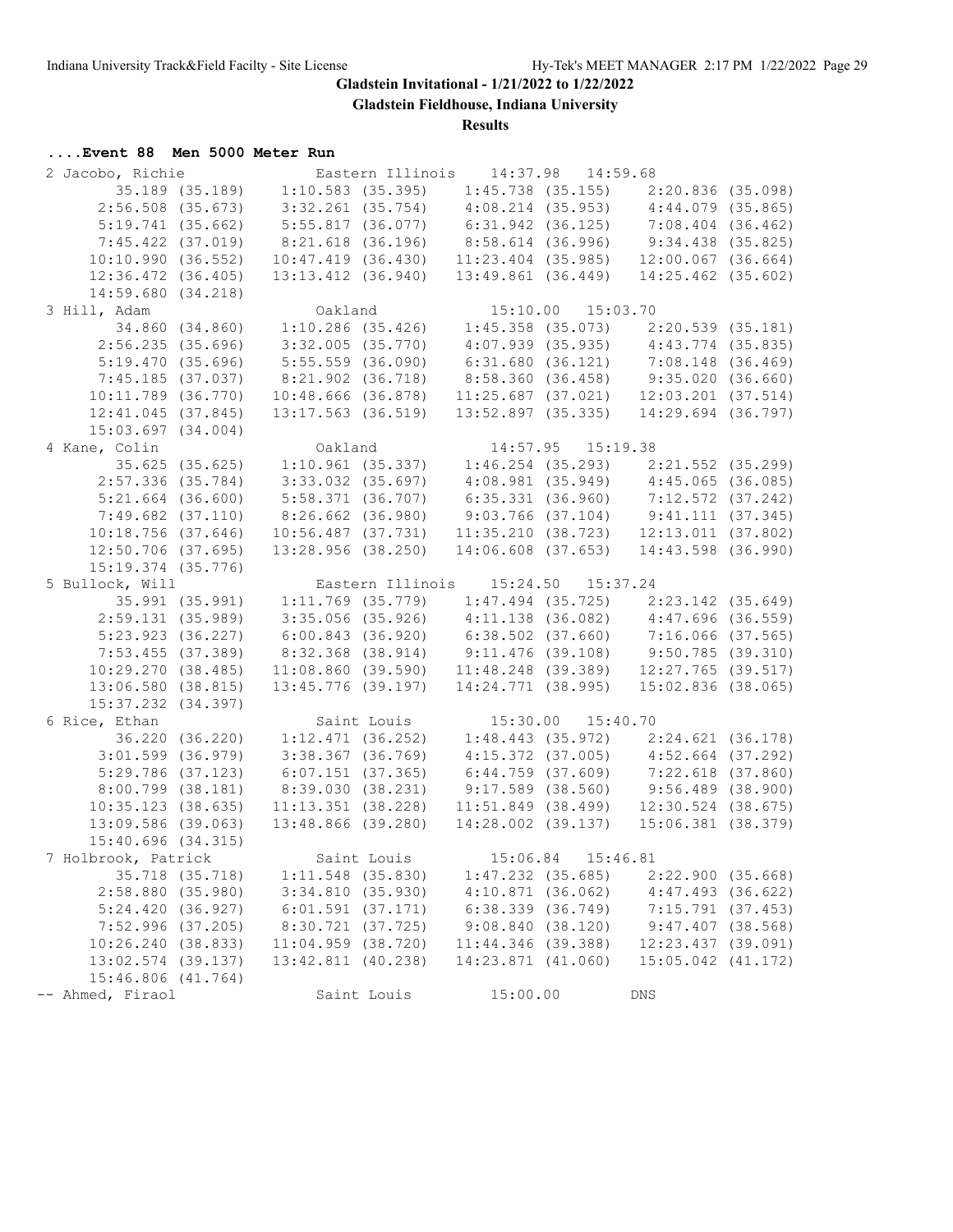**Gladstein Fieldhouse, Indiana University**

**Results**

**Event 91 Women 4x400 Meter Relay**

| Blue/White starting line, two turns in lanes<br>then break on yellow                         |                                                                                                   |    |
|----------------------------------------------------------------------------------------------|---------------------------------------------------------------------------------------------------|----|
| Gladstein: G 3:38.15 2/1/2020<br>Collegiate: $C$ 3:26.27                                     | University of Alabama<br>2/13/2021<br>, Texas A&M                                                 |    |
| School                                                                                       | Martin, Richardson, Young, Mu<br>Finals<br>Seed                                                   | H# |
| ' A'<br>1 Indiana                                                                            | 3:35.83<br>3:46.44                                                                                | 2  |
| 1) Snow, Morgan<br>3) Anderson, Maria<br>2 Lipscomb 'A'                                      | 2) Robinson, Alyssa<br>4) Thomas, Lauren<br>3:52.45<br>3:57.63                                    | 2  |
| 1) Alvarado, Abigail<br>3) Matthews, Jaden<br>3 Cincinnati<br>"B"                            | 2) Long, Kendall<br>4) Miller, Kennedy<br>3:43.39<br>3:59.29                                      | 2  |
| 1) McGregor, Juliet<br>3) Spears, Sydney<br>4 Eastern Illinois 'A'                           | 2) Kinley, Annika<br>4) Straus, Katie<br>3:51.05<br>4:04.25                                       | 2  |
| 1) Kollore, Akiya<br>3) Wojcicki, Mckenna                                                    | 2) Adams, Alicia<br>4) Zumbahlen, Whitney                                                         |    |
| 5 Saint Louis 'A'<br>1) Nichols, Emily<br>3) Doncevic, Dani                                  | 4:00.03<br>4:04.61<br>2) Murray, Erin<br>4) Robinson, Jaila                                       | 2  |
| -- Indiana 'B'<br>1) Mindak, Kelly                                                           | 3:35.83<br>DNF<br>2) Stanhope, Elizabeth                                                          | 2  |
| 3) Deas, Shynae<br>-- Dayton 'A'<br>1) Brennan, Abby                                         | 4) Price, Natalie<br>3:59.50<br>DNS<br>2) Granger, Kaira                                          | 1  |
| 3) Clinkscale, Chante<br>-- Cincinnati<br>$\mathsf{A}$                                       | 4) Santiago, Lauren<br>3:43.39<br>DNS.                                                            | 1  |
| 1) Abunaw, Victoria<br>3) Thorpe, Alicia                                                     | 2) Chandler, Caisja<br>4) Varisco De Oliveira, Gabriela                                           |    |
| Event 92 Men 4x400 Meter Relay                                                               |                                                                                                   |    |
| Blue/White starting line, two turns in lanes<br>then break on yellow<br>Gladstein: G 3:10.08 | 1/6/2018<br>Unviersity of Tennessee<br>Collegiate: C 3:00.77 3/10/2018 , Univ. of Southern Calif. |    |
| School                                                                                       | Shinnick, Benjamin, Morgan, Norman<br>Seed<br>Finals                                              |    |
| 1 Indiana<br>'A'<br>1) Vaughn, Shaton<br>3) Raymond, Parker                                  | 3:10.35<br>3:13.24<br>2) Benton, Kenny                                                            |    |
| 2 Lipscomb 'A'<br>1) Imes, Jonathan                                                          | 4) Camble, Micah<br>3:15.40<br>3:17.10<br>2) Wilson, Demontae                                     |    |
| 3) Ward, Deven<br>3 Cincinnati 'A'<br>1) McElroy, Steven                                     | 4) Schwind, Jonathan<br>3:17.35<br>3:20.37<br>2) Borzor, Chris                                    |    |
| 3) Johnson, Brandon<br>4 Eastern Illinois<br>$\mathsf{A}$<br>1) Baker, Riley                 | 4) Robinson, Zachary<br>3:14.46<br>3:20.51<br>2) Mbaye, Makhtar                                   |    |
| 3) Suber, Jekeel<br>5 Lipscomb 'B'<br>1) Tirado, Alex                                        | 4) Neal, Josiah<br>3:15.40<br>3:34.18                                                             |    |
|                                                                                              | 2) Johnson, Brady                                                                                 |    |